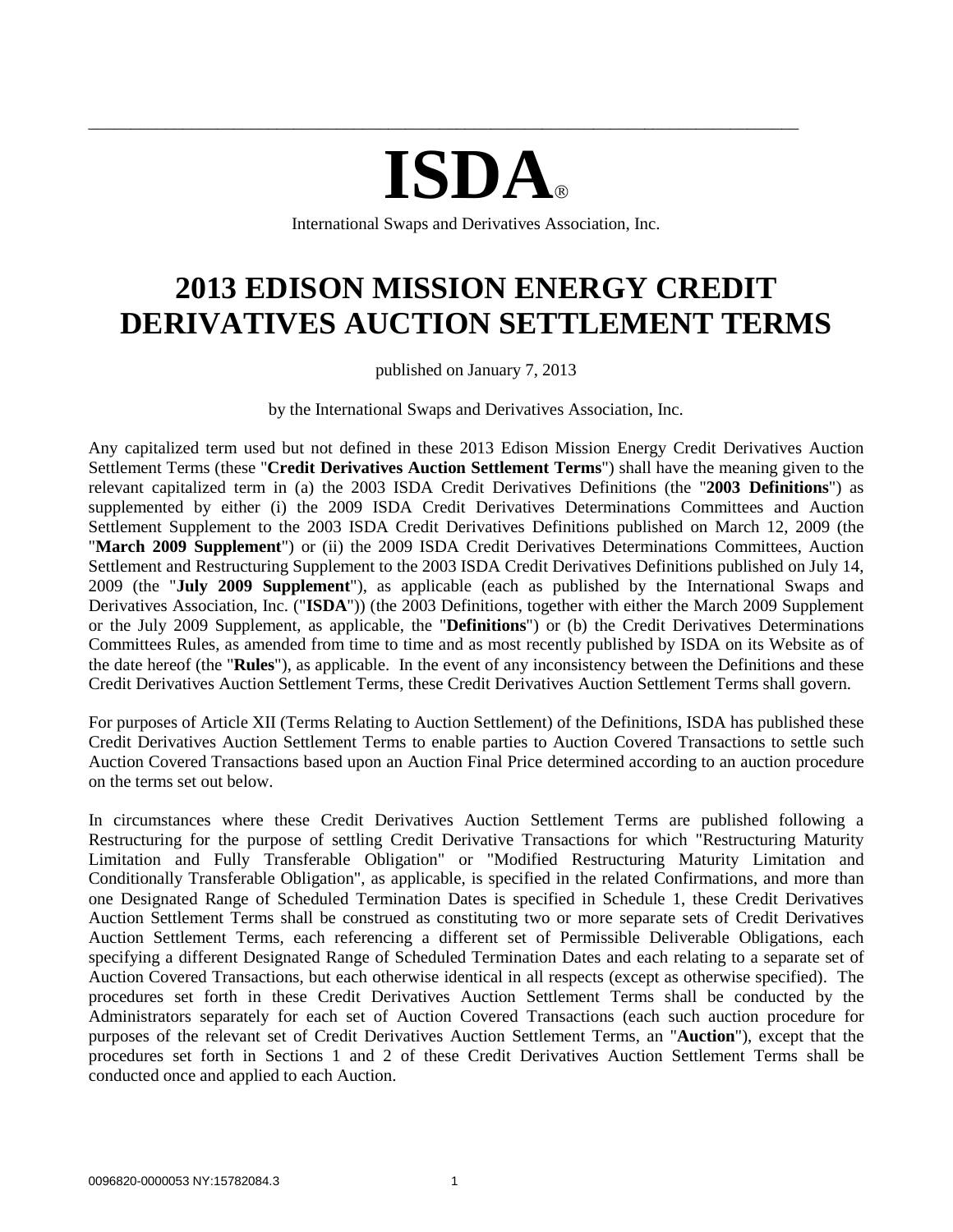#### <span id="page-1-0"></span>1 **List of Participating Bidders**

On or before the later of (a) the date of publication of these Credit Derivatives Auction Settlement Terms and (b) the Business Day prior to the Originally Scheduled Auction Currency Fixing Date, the Administrators will publish one or more lists of the institutions that will act as participating bidders (each such institution, a "**Participating Bidder**"), which lists will consist of (i) each Global Dealer Voting Member, Global Dealer Consultative Member, Regional Dealer Voting Member and Regional Dealer Consultative Member that is a Convened DC Member of the relevant Convened DC (unless the Administrators are otherwise notified by any such Convened DC Member that such Convened DC Member does not intend to participate in the Auction, in which case such Convened DC Member will not be included on the list of Participating Bidders published by the Administrators), subject to Sections 1.10(e)(i) and 1.10(f) of the Rules and (ii) any other institution that submits to the DC Secretary a Participating Bidder Letter that (A) is effectively received by the DC Secretary no later than 5:00 p.m. Relevant City Time on the later of (I) the date that is five Business Days prior to the Originally Scheduled Auction Currency Fixing Date and (II) the earlier of  $(\alpha)$  the Business Day following publication of these Credit Derivatives Auction Settlement Terms and (β) the second Business Day prior to the Originally Scheduled Auction Currency Fixing Date and (B) is approved by the relevant Convened DC pursuant to Section 3.2(b)(ii) of the Rules. Following the initial publication of the list of Participating Bidders but prior to the Auction Date, the Administrators may publish revisions to such list to add further Participating Bidders or remove previously included Participating Bidders.

#### <span id="page-1-1"></span>2 **Determining the Auction Currency Rate**

On the relevant Auction Currency Fixing Date, the Administrators will determine the rate of conversion (each, an "**Auction Currency Rate**") as between (i) the Relevant Currency and the currency of denomination of each Deliverable Obligation and (ii) in the case where a revolving credit arrangement (a "**Revolver**") is included on the Final List, the base currency of such Revolver and the currency of any drawings under such Revolver (each, a "**Relevant Pairing**") as follows:

- <span id="page-1-2"></span>(a) **Currency Rate Source.** Where it is possible for the Administrators to determine the rate of conversion for a Relevant Pairing by reference to the Currency Rate Source on the relevant Auction Currency Fixing Date, the relevant rate of conversion shall be the Auction Currency Rate for such Relevant Pairing.
- <span id="page-1-3"></span>(b) **Currency Rate Source Unavailable.** On each Business Day from, and including, the relevant Auction Currency Fixing Date to, and including, the earlier of (i) the Auction Final Price Determination Date and (ii) the Auction Cancellation Date, the Administrators will determine whether an Auction Currency Rate can be determined for any Relevant Pairing in accordance with Section [2\(a\)](#page-1-2) of these Credit Derivatives Auction Settlement Terms. If the Administrators are not able to determine an Auction Currency Rate for any Relevant Pairing in accordance with Section [2\(a\)](#page-1-2) of these Credit Derivatives Auction Settlement Terms on any such Business Day, the Administrators will determine the Auction Currency Rate for each such Relevant Pairing as follows:
	- (A) Between 1:45 p.m. and 2:00 p.m. Relevant City Time on any such Business Day (in the case where the Relevant Transaction Type is included in the Americas), or between 8:45 a.m. and 9:00 a.m. Relevant City Time on the Business Day following any such Business Day (in the case where the Relevant Transaction Type is included in any Region other than the Americas), the Administrators will seek to obtain from each Participating Bidder, and each Participating Bidder may submit, the mid-market rate of conversion, determined by each such Participating Bidder in a commercially reasonable manner, for each such Relevant Pairing.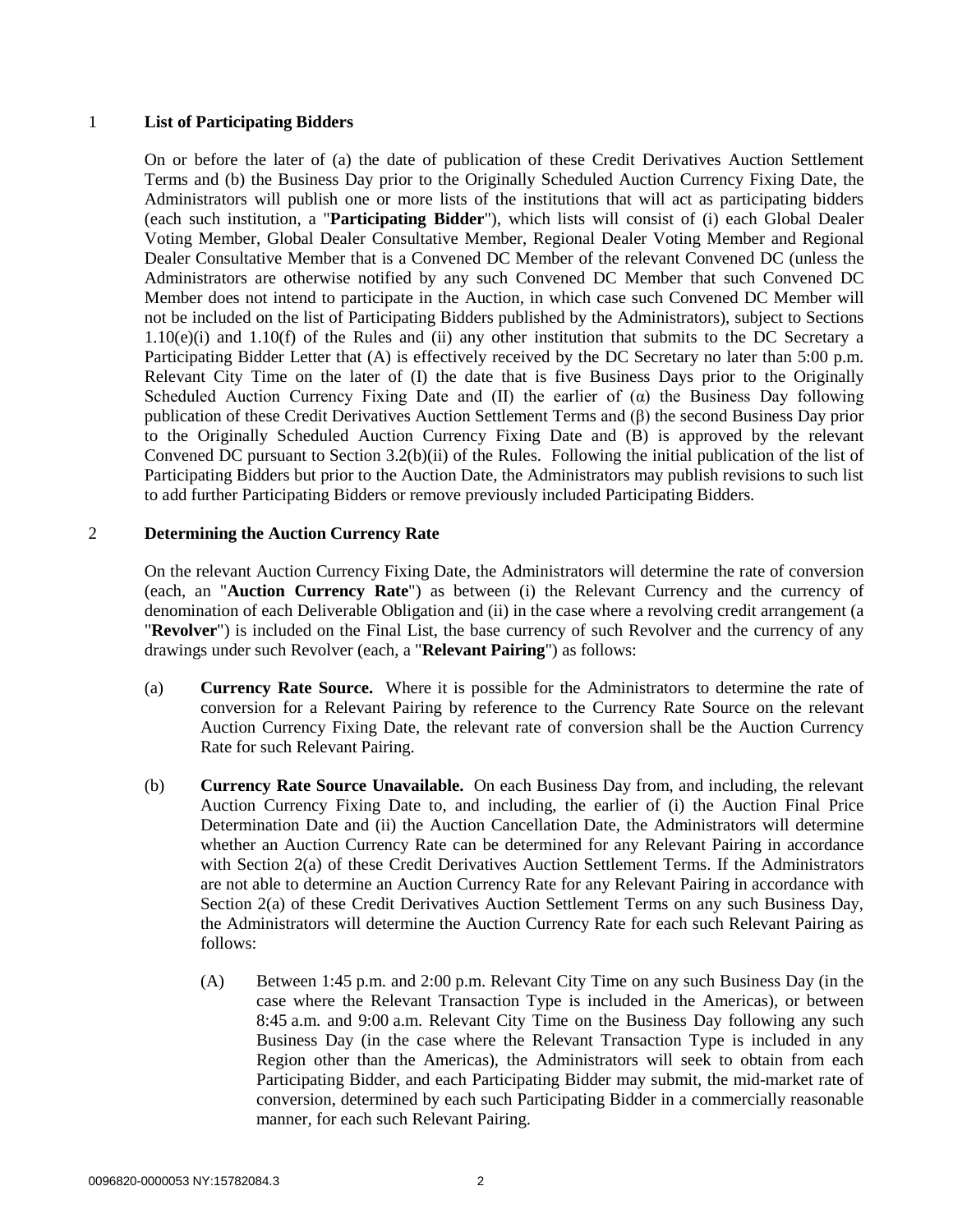- (B) If more than three such rates are obtained by the Administrators, the Auction Currency Rate will be the arithmetic mean of such rates, without regard to the rates having the highest and lowest values. If exactly three rates are obtained, the Auction Currency Rate will be the rate remaining after disregarding the rates having the highest and lowest values. For this purpose, if more than one rate has the same highest or lowest value, then one of such rates shall be disregarded. If fewer than three rates are obtained, it will be deemed that the Auction Currency Rate cannot be determined for such Relevant Pairing.
- (c) **Publication of Auction Currency Rate.** If the Administrators determine an Auction Currency Rate for each Relevant Pairing in accordance with either Section [2\(a\)](#page-1-2) or [2\(b\)](#page-1-3) of these Credit Derivatives Auction Settlement Terms, the Administrators will publish on their respective websites such Auction Currency Rates as soon as is reasonably practicable following determination thereof, but in no event later than 3:00 p.m. Relevant City Time (in the case where the Relevant Transaction Type is included in the Americas) or 10:00 a.m. Relevant City Time (in the case where the Relevant Transaction Type is included in any Region other than the Americas), in each case, on the Business Day prior to the Auction Date (or as soon as possible thereafter in the case where Section [13](#page-9-0) of these Credit Derivatives Auction Settlement Terms apply).
- (d) **Inability to Determine Auction Currency Rate.** If the Administrators are unable to determine an Auction Currency Rate for each Relevant Pairing in accordance with Sections [2\(a\)](#page-1-2) and [2\(b\)](#page-1-3) of these Credit Derivatives Auction Settlement Terms, Section [13\(b\)](#page-10-0) of these Credit Derivatives Auction Settlement Terms shall apply.

#### <span id="page-2-0"></span>3 **Customer Physical Settlement Requests**

Any customer that wishes to submit a Customer Physical Settlement Request to a Participating Bidder must submit a Customer Physical Settlement Request Letter to the relevant Participating Bidder no later than 5:00 p.m. Relevant City Time on the Business Day prior to the Auction Final Price Determination Date (provided that a Participating Bidder may elect, in its sole discretion, to accept a Customer Physical Settlement Request Letter at any later time prior to the commencement of the Initial Bidding Period). Each Customer Physical Settlement Request submitted to a Participating Bidder must be, to the best of the relevant customer's knowledge and belief, on the same side of the market as, and (when aggregated with all other Customer Physical Settlement Requests, if any, submitted by such customer and/or the Affiliates of such customer to one or more other Participating Bidders) not in excess of, such customer's Market Position. Each Participating Bidder must accept Customer Physical Settlement Requests from any customer with whom it or its Affiliates has a trading relationship under a Governing Master Agreement, provided that such Customer Physical Settlement Request (a) would not, in the discretion of the Participating Bidder, cause any credit limits established by the relevant Participating Bidder with respect to such customer that are in effect at the time of the receipt of such Customer Physical Settlement Request to be exceeded, and (b) is no larger than, and is on the same side of the market as, such customer's Dealer-Specific Market Position with respect to the relevant Participating Bidder and/or the Affiliates of such Participating Bidder (in aggregate). A Participating Bidder may elect, in its sole discretion, to accept a Customer Physical Settlement Request that is larger than (or on the opposite side of the market as) the relevant customer's Dealer-Specific Market Position with respect to such Participating Bidder and/or the Affiliates of such Participating Bidder.

#### <span id="page-2-1"></span>4 **Initial Market Submissions and Dealer Physical Settlement Requests**

During the Initial Bidding Period, each Participating Bidder shall submit to the Administrators an Initial Market Submission and may submit to the Administrators a Physical Settlement Request (which Physical Settlement Request will equal the aggregate of the relevant Participating Bidder's Dealer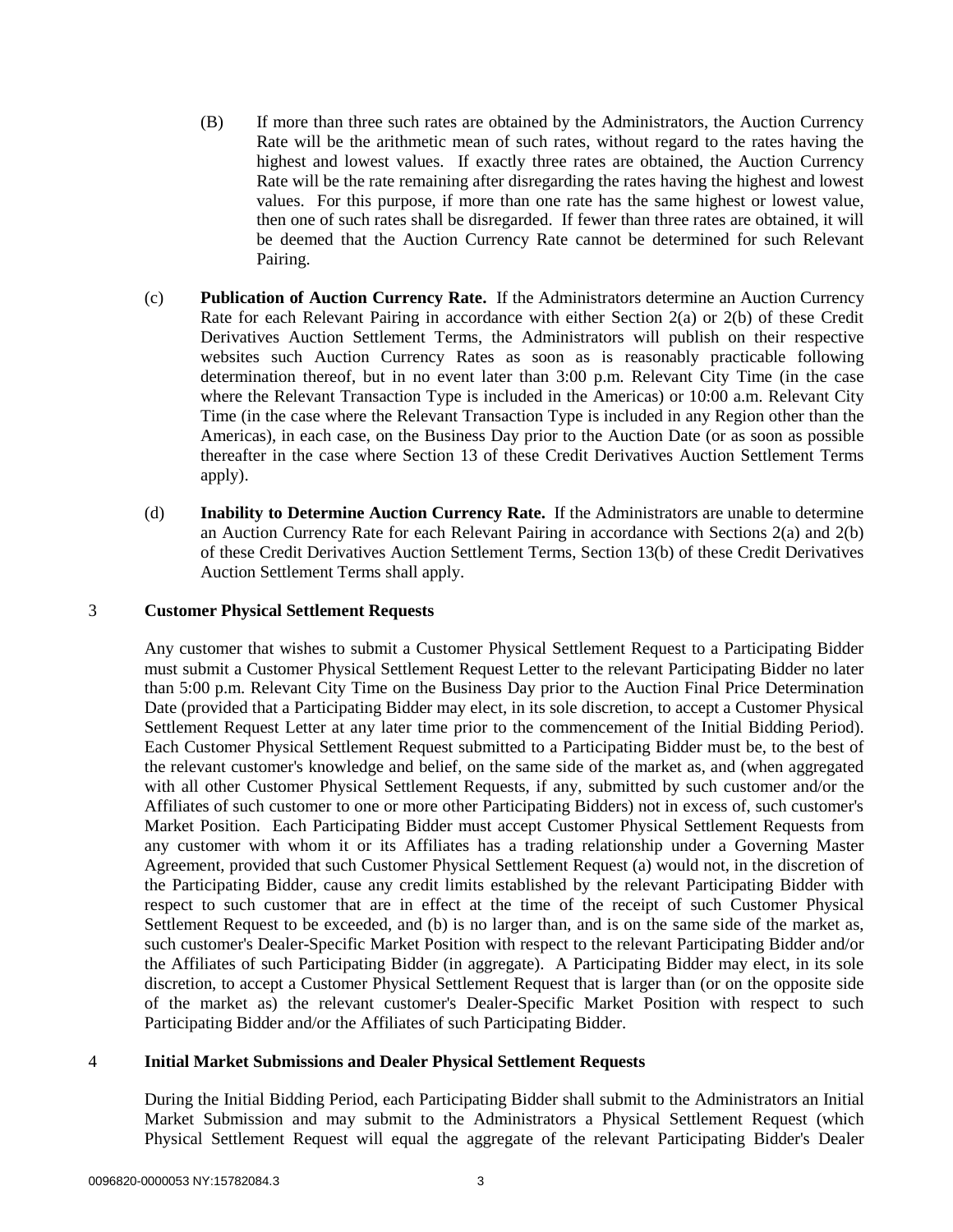Physical Settlement Request and all valid Customer Physical Settlement Requests, if any, that the relevant Participating Bidder receives and accepts from its customers pursuant to Section [3](#page-2-0) of these Credit Derivatives Auction Settlement Terms). Each Dealer Physical Settlement Request must be, to the best of the relevant Participating Bidder's knowledge and belief, on the same side of the market as, and not in excess of, the Market Position of such Participating Bidder and/or the Affiliates of such Participating Bidder.

#### <span id="page-3-3"></span>5 **Determining the Initial Market Midpoint**

If the Administrators receive no fewer than the Minimum Number of Valid Initial Market Submissions, the Administrators will determine the "**Initial Market Midpoint**" as follows:

- <span id="page-3-0"></span>(a) **Matched Markets.** The Administrators will sort the Initial Market Bids and Initial Market Offers that comprise the Valid Initial Market Submissions separately, with the Initial Market Bids sorted in descending order and the Initial Market Offers sorted in ascending order. Each Initial Market Bid will then be matched with the corresponding Initial Market Offer (i.e., the highest Initial Market Bid will be matched with the lowest Initial Market Offer, the second highest Initial Market Bid will be matched with the second lowest Initial Market Offer, etc.) (each such matching of an Initial Market Bid with the corresponding Initial Market Offer, a "**Matched Market**"). For purposes of sorting the Initial Market Bids and Initial Market Offers, where two Initial Market Bids are equal, the one received first in time by the Administrators will be considered to be the lower of the two, and where two Initial Market Offers are equal, the one received first in time by the Administrators will be considered to be the higher of the two.
- <span id="page-3-1"></span>(b) **Tradeable and Non-Tradeable Markets.** After sorting the Initial Market Bids and Initial Market Offers pursuant to Section [5\(a\)](#page-3-0) of these Credit Derivatives Auction Settlement Terms, the Administrators will determine which Matched Markets are Tradeable Markets by reference to whether the relevant Initial Market Bid is (i) equal to the corresponding Initial Market Offer, in which case such Matched Market constitutes a Tradeable Market that is a Touching Market, or (ii) higher than the corresponding Initial Market Offer, in which case such Matched Market constitutes a Tradeable Market that is a Crossing Market. Any Matched Market that is not a Tradeable Market is a Non-Tradeable Market.
- <span id="page-3-2"></span>(c) **Best Half.** The Administrators will then calculate the mean of the Initial Market Bids and Initial Market Offers included in the Best Half of Non-Tradeable Markets. To identify the Best Half, the Administrators will list all Non-Tradeable Markets in an order based on the spread between the Initial Market Bid and the Initial Market Offer within each Non-Tradeable Market, from the smallest spread to the largest spread (i.e., the Non-Tradeable Market with the smallest spread between its Initial Market Bid and its Initial Market Offer will be at the top of the list, the Non-Tradeable Market with the second smallest spread between its Initial Market Bid and its Initial Market Offer will be next on the list, etc.). The Best Half of the Non-Tradeable Markets are those in the top half of the list of Non-Tradeable Markets. In the event that the number of Non-Tradeable Markets is an odd number, the Administrators will round up the number of Non-Tradeable Markets to include in the Best Half to the nearest whole number. The Administrators will then calculate the Initial Market Midpoint by finding the mean of all the Initial Market Bids and Initial Market Offers that form Non-Tradeable Markets included in the Best Half (with the results rounded to the nearest fraction of a percentage point that is the Relevant Pricing Increment, provided that where such results fall equidistant between two Relevant Pricing Increments, such results will be rounded up).
- (d) **Example Calculation of Initial Market Midpoint.** The steps described in [\(a\),](#page-3-0) [\(b\)](#page-3-1) and [\(c\)](#page-3-2) above are illustrated in the following example (which is not intended to reflect indicative prices for the Deliverable Obligations):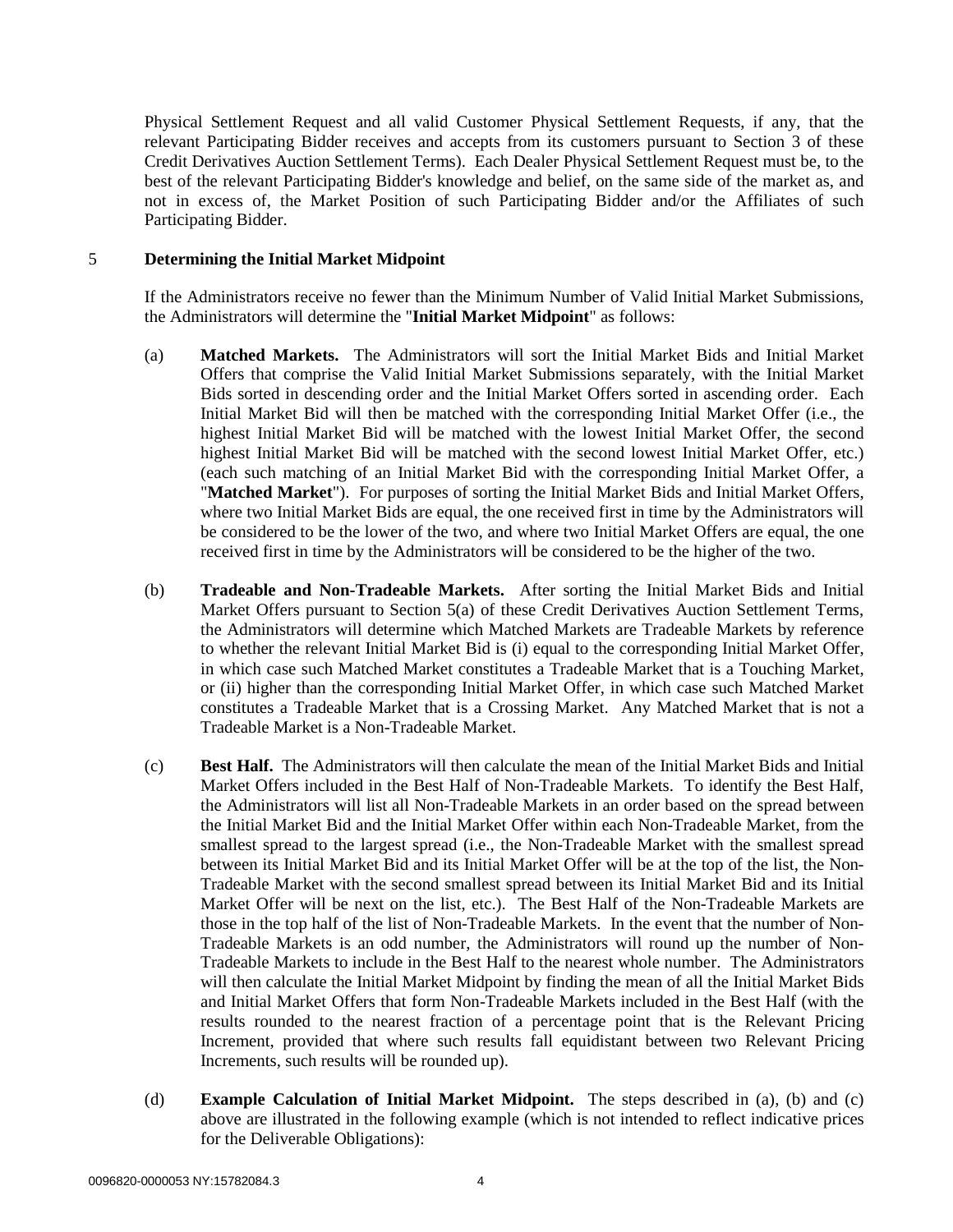| Contributed |                  |         |         | <b>Sorted</b>    |                      |
|-------------|------------------|---------|---------|------------------|----------------------|
| IM Bids     | <b>IM Offers</b> |         | IM Bids | <b>IM Offers</b> |                      |
| 39.500%     | 41.000%          |         | 45.000% | 34.000%          |                      |
| 40.000%     | 42.000%          |         | 41.000% | 39.500%          | Tradeable<br>Markets |
| 41.000%     | 43.000%          |         | 41.000% | 40.000%          |                      |
| 45.000%     | 47.000%          | Matched | 40.000% | 41.000%          |                      |
| 32.000%     | 34.000%          | Markets | 39.500% | 42.000%          | <b>Best Half</b>     |
| 38.750%     | 40.000%          |         | 38.750% | 42.750%          | Non-Tradeable        |
| 38.000%     | 39.500%          |         | 38.000% | 43.000%          | Markets              |
| 41.000%     | 42.750%          |         | 32.000% | 47.000%          |                      |

Step 1 – Sort Bids from highest to lowest and Offers from lowest to highest.

Step 2 – Ignore all Tradeable Markets.

Step 3 – The Initial Market Midpoint is the mean of the Best Half of the Non-Tradeable Markets. If there is an odd number of Non-Tradeable Markets, round up the number of Non-Tradeable Markets to include in the Best Half to the nearest whole number. In this example, the Relevant Pricing Increment is assumed to be one-eighth of one percentage point.

| <b>Best Half</b> |                  |  |
|------------------|------------------|--|
| <b>IM Bids</b>   | <b>IM Offers</b> |  |
| 40.000%          | 41.000%          |  |
| 39.500%          | 42.000%          |  |
| 38.750%          | 42.750%          |  |

**Initial Market Midpoint** = Average (40, 41, 39.5, 42, 38.75, 42.75) = 40.667%, rounded to the nearest oneeighth of one percentage point.  $= 40.625\%$ 

# <span id="page-4-1"></span>6 **Market Position Trades and determining the Open Interest**

If an Initial Market Midpoint has been determined pursuant to Section [5](#page-3-3) of these Credit Derivatives Auction Settlement Terms, the Administrators will match all Valid Physical Settlement Requests with one another in order to determine the Open Interest. If the sum of all Quotation Amounts stated in each Physical Settlement Sell Request is less than the sum of all Quotation Amounts stated in each Physical Settlement Buy Request, all Physical Settlement Sell Requests will be matched with Physical Settlement Buy Requests, subject to the Rounding Convention, or if the sum of all Quotation Amounts stated in each Physical Settlement Buy Request is less than the sum of all Quotation Amounts stated in each Physical Settlement Sell Request, all Physical Settlement Buy Requests will be matched with Physical Settlement Sell Requests, subject to the Rounding Convention (each such match, a "**Market Position Trade**"), and each such pair will form a trade at the Auction Final Price as described in Section [12](#page-7-0) below.

# <span id="page-4-2"></span>7 **Determining Adjustment Amounts**

For each Tradeable Market, the Participating Bidder whose Initial Market Bid or Initial Market Offer forms part of such Tradeable Market will make a payment to ISDA (the "**Adjustment Amount**") on the third Business Day after the Auction Final Price Determination Date as follows:

<span id="page-4-0"></span>(a) **Procedure for Calculating Adjustment Amounts.** The Adjustment Amount with respect to a Tradeable Market will be an amount calculated by the Administrators equal to (i) the Initial Market Quotation Amount multiplied by (ii) either (A) if the Open Interest is an offer to sell Deliverable Obligations, the greater of (I) zero and (II) an amount equal to ( $\alpha$ ) the Initial Market Bid forming part of such Tradeable Market minus (β) the Initial Market Midpoint or (B) if the Open Interest is a bid to purchase Deliverable Obligations, the greater of (I) zero and (II) an amount equal to (α) the Initial Market Midpoint minus (β) the Initial Market Offer forming part of such Tradeable Market. Each Participating Bidder agrees that (1) if the Open Interest is an offer to sell Deliverable Obligations, the Participating Bidder whose Initial Market Bid formed part of such Tradeable Market will pay the Adjustment Amount to ISDA and (2) if the Open Interest is a bid to purchase Deliverable Obligations, the Participating Bidder whose Initial Market Offer formed part of such Tradeable Market will pay the Adjustment Amount to ISDA.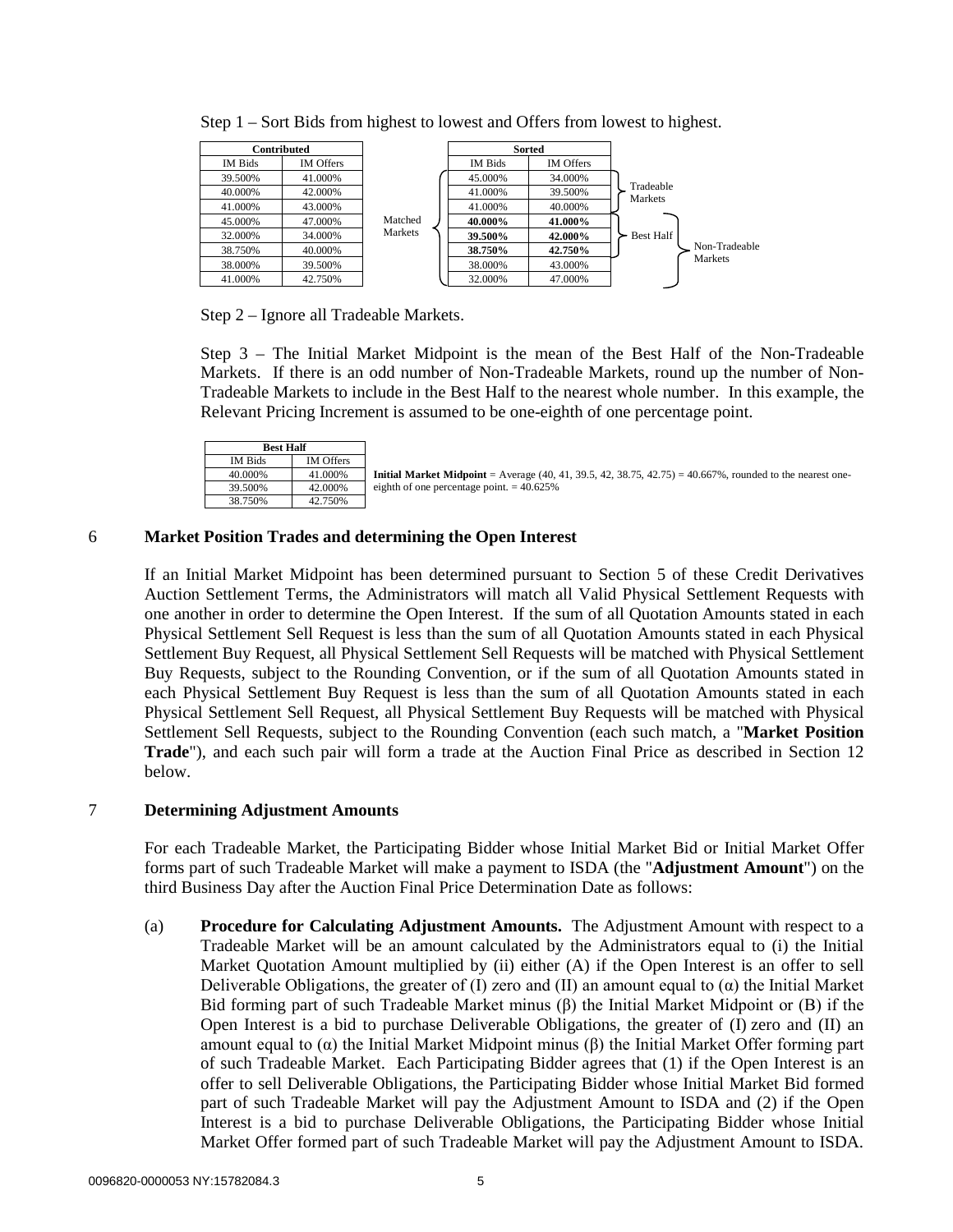Any payments of Adjustment Amounts shall be used by ISDA to defray any costs related to any auction that ISDA has coordinated (including the Auction), or that ISDA will in the future coordinate, for purposes of settlement of Credit Derivative Transactions. To the extent that ISDA determines at any time that the aggregate of all such payments received by ISDA (and not previously applied by ISDA to defray auction-related costs) up to and including such time exceeds the costs (including future costs as determined by ISDA) of such auctions, ISDA may in its sole discretion distribute any such excess among all entities that have previously acted as participating bidders in any prior auction proportionately, based upon participation as a participating bidder in such prior auctions. Payments of Adjustment Amounts will not be conducted or effected by, or through, any Administrator.

(b) **Example Calculation of Adjustment Amount.** The steps described in Section [7\(a\)](#page-4-0) of these Credit Derivatives Auction Settlement Terms are illustrated in the following example (which is not intended to reflect indicative prices for the Deliverable Obligations):

Step 1 – Consider only Tradeable Markets.

| <b>Tradeable Markets</b> |                  |  |  |
|--------------------------|------------------|--|--|
| <b>IM Bids</b>           | <b>IM Offers</b> |  |  |
| 45.000%                  | 34.000%          |  |  |
| 41.000%                  | 39.500%          |  |  |
| 41.000%                  | 40.000 %         |  |  |

Step 2 – Calculate the Adjustment Amount for each Tradeable Market by (i) if the Open Interest is (A) an offer to sell Deliverable Obligations, determining the greater of (I) zero and (II) an amount equal to (α) the Initial Market Bid forming part of such Tradeable Market minus (β) the Initial Market Midpoint or (B) a bid to purchase Deliverable Obligations, determining the greater of (I) zero and (II) an amount equal to (α) the Initial Market Midpoint minus (β) the Initial Market Offer forming part of such Tradeable Market and (ii) multiplying the resulting amount by the Initial Market Quotation Amount.

Example calculation of Adjustment Amount if the Open Interest is an offer to sell Deliverable Obligations:

| <b>IM Bids</b> | <b>IMM</b> | <b>Adjustment Amount</b><br>(as a percentage of the Initial Market Quotation Amount) |
|----------------|------------|--------------------------------------------------------------------------------------|
| 45.000%        | 40.625%    | 4.375%                                                                               |
| 41.000%        | 40.625%    | 0.375%                                                                               |
| 41.000%        | 40.625%    | 0.375%                                                                               |

Example calculation of Adjustment Amount if the Open Interest is a bid to purchase Deliverable Obligations:

|            |                  | <b>Adjustment Amount</b>                                 |
|------------|------------------|----------------------------------------------------------|
| <b>IMM</b> | <b>IM Offers</b> | (as a percentage of the Initial Market Quotation Amount) |
| 40.625%    | 34.000%          | 6.625%                                                   |
| 40.625%    | 39.500%          | 1.125%                                                   |
| 40.625%    | 40.000%          | 0.625%                                                   |

# <span id="page-5-0"></span>8 **Publication of Initial Bidding Information**

At or prior to the Initial Bidding Information Publication Time, on any day on which the Initial Bidding Period has successfully concluded, each Administrator will publish on its website the following information:

(a) the size and direction of the Open Interest;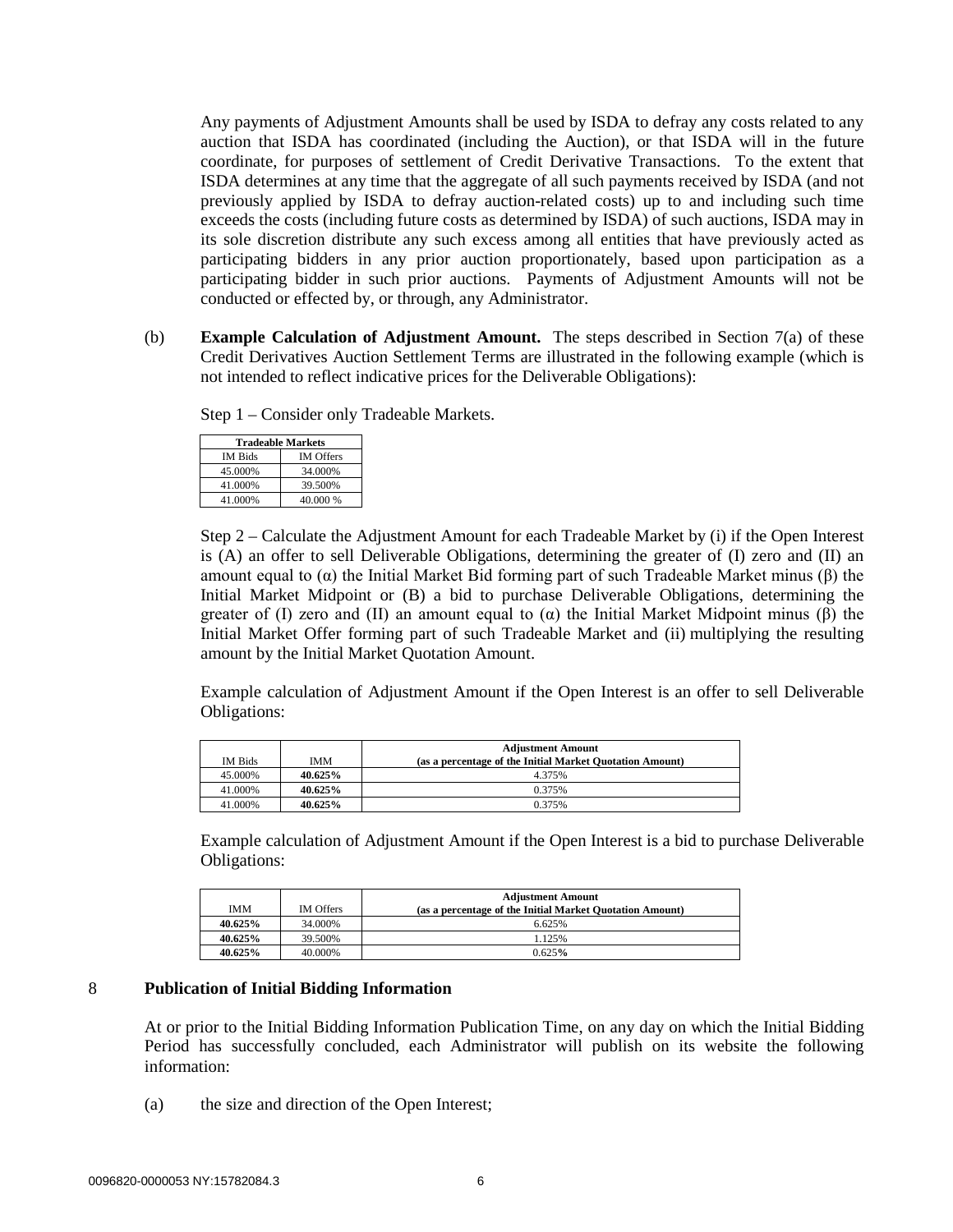- (b) the Initial Market Midpoint; and
- (c) the details of any Adjustment Amounts,

(such information with respect to such successfully concluded Initial Bidding Period, the "**Initial Bidding Information**"). In addition, if any Other Initial Bidding Period has successfully concluded on such day, each Administrator will, at the same time that it publishes the Initial Bidding Information, also publish on its website equivalent information with respect to such Other Initial Bidding Period(s).

If (i) for any reason, (A) the Initial Bidding Period lasts longer, or occurs later, than the Originally Scheduled Initial Bidding Period or (B) a relevant Other Initial Bidding Period lasts longer, or occurs later, than the related Other Originally Scheduled Initial Bidding Period, or (ii) as of the time on the relevant day at which the Administrators would otherwise publish the Initial Bidding Information, (A) a Materiality Event has been declared pursuant to Section [13\(a\)](#page-9-1) of these Credit Derivatives Auction Settlement Terms or (B) an event has occurred or exists that is considered by any two or more Participating Bidders to be a Potential Materiality Event and it remains to be determined whether such Potential Materiality Event will result in the declaration of a Materiality Event, the Administrators may delay the Subsequent Bidding Period until, and publish the Initial Bidding Information on their respective websites at, such time as they determine (in their sole and absolute discretion) in order to preserve the integrity of the Auction (except that in the case of the declaration of a Materiality Event under Section 8(ii)(A) of these Credit Derivatives Auction Settlement Terms, the Administrators shall refrain from publishing the Initial Bidding Information with respect to such Initial Bidding Period).

#### 9 **If the Open Interest is Zero**

In the event that the Open Interest is zero, no Subsequent Bidding Period will be conducted by the Administrators, and the Initial Market Midpoint, published in accordance with Section 8 of these Credit Derivatives Auction Settlement Terms, will be the Auction Final Price.

#### 10 **Customer Limit Order Submissions**

In the event that the Open Interest does not equal zero, a Subsequent Bidding Period will be conducted by the Administrators. Any Customer Limit Order Submission must be submitted to, and received by, the relevant Participating Bidder during the period from and including the time at which the Initial Bidding Information is published to and including the time at which the Subsequent Bidding Period concludes; provided that in the case where the Subsequent Bidding Period is extended by the Administrators (whether such Subsequent Bidding Period is the Originally Scheduled Subsequent Bidding Period or a postponed Subsequent Bidding Period), no Customer Limit Order Submission may be submitted to the relevant Participating Bidder after the time at which such Subsequent Bidding Period was originally scheduled to conclude. Each Customer Limit Order Submission submitted to a Participating Bidder must be on the opposite side of the market from the Open Interest and, to the best of the customer's knowledge and belief, (when aggregated with all other Customer Limit Order Submissions, if any, submitted by such customer to one or more Participating Bidders) not in excess of the size of the Open Interest. The Participating Bidder may, but is not obliged to, take into account in one or more of its Limit Order Submissions any Customer Limit Order Submission submitted to it in accordance with this Section 10 of these Credit Derivatives Auction Settlement Terms, provided that if a Participating Bidder, for any reason, decides not to accept a Customer Limit Order Submission from a customer, such Participating Bidder shall promptly notify such customer of such decision.

# <span id="page-6-0"></span>11 **Participating Bidder Limit Order Submissions and Unmatched Limit Orders**

During the Subsequent Bidding Period, each Participating Bidder may submit Limit Order Submissions that are on the opposite side of the market from the Open Interest. Any Initial Market Bid (if the Open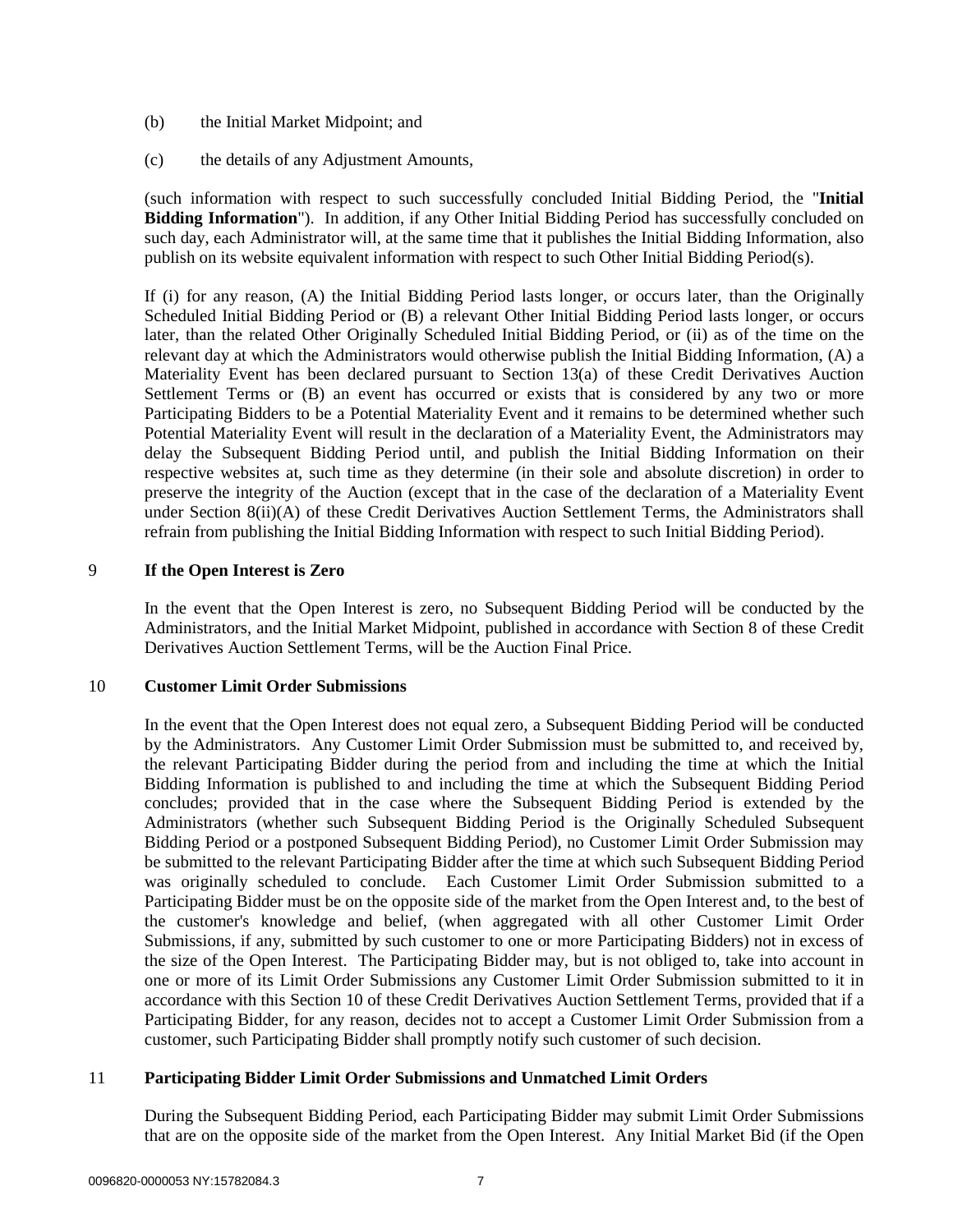Interest is an offer to sell Deliverable Obligations) or Initial Market Offer (if the Open Interest is a bid to purchase Deliverable Obligations), as applicable, submitted during the Initial Bidding Period (regardless of whether such Initial Market Bid or Initial Market Offer, as applicable, forms part of a Tradeable Market) will, together with any Limit Bid (if the Open Interest is an offer to sell Deliverable Obligations) or Limit Offer (if the Open Interest is a bid to purchase Deliverable Obligations), as applicable, be considered an "**Unmatched Limit Order**", however any Initial Market Bid that forms part of a Tradeable Market and is higher than the Initial Market Midpoint and any Initial Market Offer that forms part of a Tradeable Market and is lower than the Initial Market Midpoint will, in each case, be deemed to be equal to the Initial Market Midpoint for purposes of serving as an Unmatched Limit Order. The sum of (a) the excess, if any, of (i) the aggregate Quotation Amount of a Participating Bidder's Valid Limit Order Submissions over (ii) the portion of such aggregate Quotation Amount attributable to any Customer Limit Order Submissions received by such Participating Bidder that are taken into account in such Participating Bidder's Valid Limit Order Submissions and (b) such Participating Bidder's Initial Market Bid or Initial Market Offer, as applicable, that is on the same side of the market as its Valid Limit Order Submissions must be, to the best of such Participating Bidder's knowledge and belief, not in excess of the size of the Open Interest. If the Open Interest is an offer to sell Deliverable Obligations, then any Limit Bid that would otherwise be at a price above the Initial Market Midpoint plus the Cap Amount shall be deemed to be at a price equal to the Initial Market Midpoint plus the Cap Amount. If the Open Interest is a bid to purchase Deliverable Obligations, then any Limit Offer that would otherwise be at a price below the Initial Market Midpoint minus the Cap Amount shall be deemed to be at a price equal to the Initial Market Midpoint minus the Cap Amount.

# <span id="page-7-0"></span>12 **Matching the Open Interest Against Unmatched Limit Orders and determining the Auction Final Price**

After the conclusion of the Subsequent Bidding Period, the Administrators will match the Open Interest against the corresponding Unmatched Limit Orders.

- (a) **Matching Offers or Bids.** If the Open Interest is a bid to purchase Deliverable Obligations, the Open Interest will be matched against the Unmatched Limit Orders that are Offers. If the Open Interest is an offer to sell Deliverable Obligations, the Open Interest will be matched against the Unmatched Limit Orders that are Bids.
- <span id="page-7-3"></span><span id="page-7-1"></span>(b) **Filling or Not Filling the Open Interest.** The Open Interest will be matched against each applicable Unmatched Limit Order, beginning with the Unmatched Limit Order that is the lowest Offer or the highest Bid, as applicable, and moving to the next remaining lowest (in the case of Offers) or next remaining highest (in the case of Bids) until:
	- (i) the full amount of the Open Interest has been matched against Unmatched Limit Orders totaling the same size as the Open Interest; or
	- (ii) all of the Unmatched Limit Orders of the relevant direction (i.e. Offers, if the Open Interest is a bid to purchase Deliverable Obligations or Bids, if the Open Interest is an offer to sell Deliverable Obligations) have been matched to the Open Interest.
- <span id="page-7-4"></span><span id="page-7-2"></span>(c) **Matched Limit Orders and Matched Limit Order Trades.** Each Unmatched Limit Order that is matched to the Open Interest under Section  $12(b)(i)$  or  $12(b)(ii)$  $12(b)(ii)$  of these Credit Derivatives Auction Settlement Terms is a "**Matched Limit Order**", and each such match between a Matched Limit Order and a Valid Physical Settlement Request is a "**Matched Limit Order Trade**". If (i) the final matching of the Open Interest against the applicable Unmatched Limit Orders occurs pursuant to Section [12\(b\)\(i\)](#page-7-1) of these Credit Derivatives Auction Settlement Terms, (ii) there are multiple Unmatched Limit Orders stating the same price and (iii) each such Unmatched Limit Order stating the same price could be the final Unmatched Limit Order to be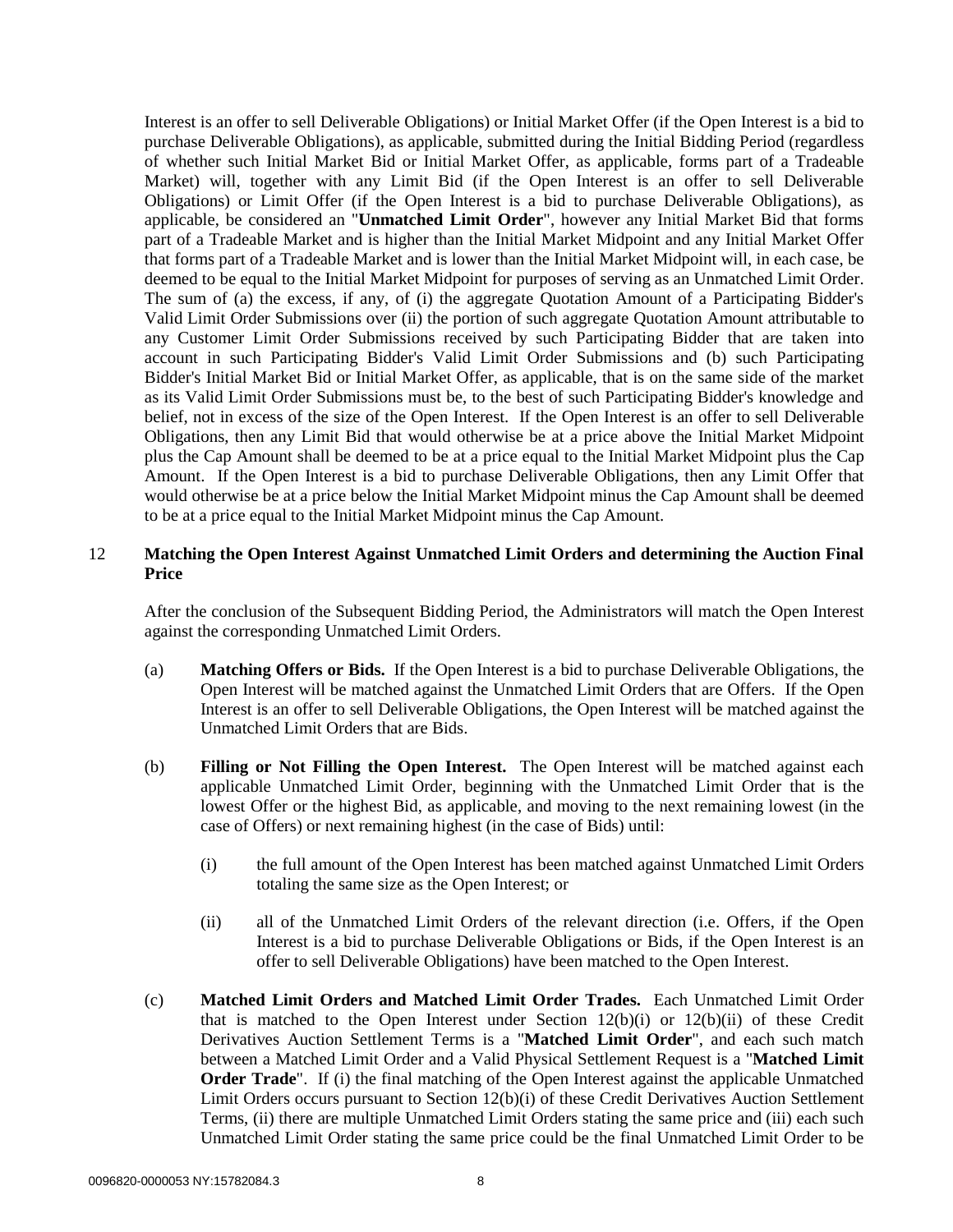matched to the Open Interest, then each such potentially final Unmatched Limit Order stating the same price will be filled Pro Rata against the remaining Open Interest, subject to the Rounding Convention.

- (d) **Auction Final Price when the Open Interest is Filled.** If the final matching of the Open Interest against the applicable Unmatched Limit Orders occurs pursuant to Section [12\(b\)\(i\)](#page-7-1) of these Credit Derivatives Auction Settlement Terms, the Auction Final Price will be the price associated with the Matched Limit Order that is the highest Offer or the lowest Bid, as applicable, provided that (i) if the Open Interest is a bid to purchase Deliverable Obligations and the Initial Market Midpoint exceeds the price associated with the highest Matched Limit Order by more than the Cap Amount, then the Auction Final Price will be the Initial Market Midpoint minus the Cap Amount and (ii) if the Open Interest is an offer to sell Deliverable Obligations and the price associated with the lowest Matched Limit Order exceeds the Initial Market Midpoint by more than the Cap Amount, then the Auction Final Price will be the Initial Market Midpoint plus the Cap Amount. If the Open Interest is zero, the Auction Final Price will be the Initial Market Midpoint.
- (e) **Auction Final Price when the Open Interest is Not Filled.** If the final matching of the Open Interest against the applicable Unmatched Limit Orders occurs pursuant to Section [12\(b\)\(ii\)](#page-7-2) of these Credit Derivatives Auction Settlement Terms, the Auction Final Price will be (i) if the Open Interest is a bid to purchase Deliverable Obligations, the greater of (A) 100 percent and (B) the highest Offer received or (ii) if the Open Interest is an offer to sell Deliverable Obligations, zero. In such case, notwithstanding Sections [6](#page-4-1) or [12\(b\)](#page-7-3) of these Credit Derivatives Auction Settlement Terms, all Valid Physical Settlement Requests on the same side of the market as the Open Interest (e.g., bids to purchase or offers to sell) will be matched Pro Rata, subject to the Rounding Convention, against the Valid Limit Order Submissions and Valid Physical Settlement Requests on the opposite side of the market to form Market Position Trades or Matched Limit Order Trades, as applicable.
- (f) **100 Percent Cap to Auction Final Price.** In all cases, if the Auction Final Price determined pursuant to these Credit Derivatives Auction Settlement Terms is greater than 100 percent, then, for purposes of settling the Auction Covered Transactions only, the Auction Final Price will be deemed to be 100 percent.
- (g) **Deemed Bilateral Agreement between Participating Bidders.** Each Participating Bidder whose Valid Physical Settlement Request or Matched Limit Order, as applicable, forms part of either a Market Position Trade or a Matched Limit Order Trade will be deemed to have entered into a bilateral agreement on terms equivalent to the Representative Auction-Settled Transaction for which (i) the Floating Rate Payer Calculation Amount is equal to the Quotation Amount with respect to the relevant Market Position Trade or Matched Limit Order Trade, as applicable, and (ii) (A) Seller is the Participating Bidder whose Physical Settlement Buy Request forms part of such Market Position Trade or whose Physical Settlement Buy Request, Limit Bid or Initial Market Bid, as applicable, forms part of such Matched Limit Order Trade and (B) Buyer is the Participating Bidder whose Physical Settlement Sell Request forms part of such Market Position Trade or whose Physical Settlement Sell Request, Limit Offer or Initial Market Offer, as applicable, forms part of such Matched Limit Order Trade; provided that, (I) in the case of the Matched Limit Order Trades containing the highest Offer or the lowest Bid, as applicable, the Quotation Amount will, if necessary, be reduced to reflect the size of the remaining Open Interest, and (II) in the event that there are multiple Matched Limit Orders stating the highest Offer or lowest Bid, as applicable, then such Matched Limit Orders will be filled Pro Rata against the remaining Open Interest, subject to the Rounding Convention. Participating Bidders whose Valid Physical Settlement Request or Matched Limit Order, as applicable, forms part of a Market Position Trade or Matched Limit Order Trade will be matched with one another by the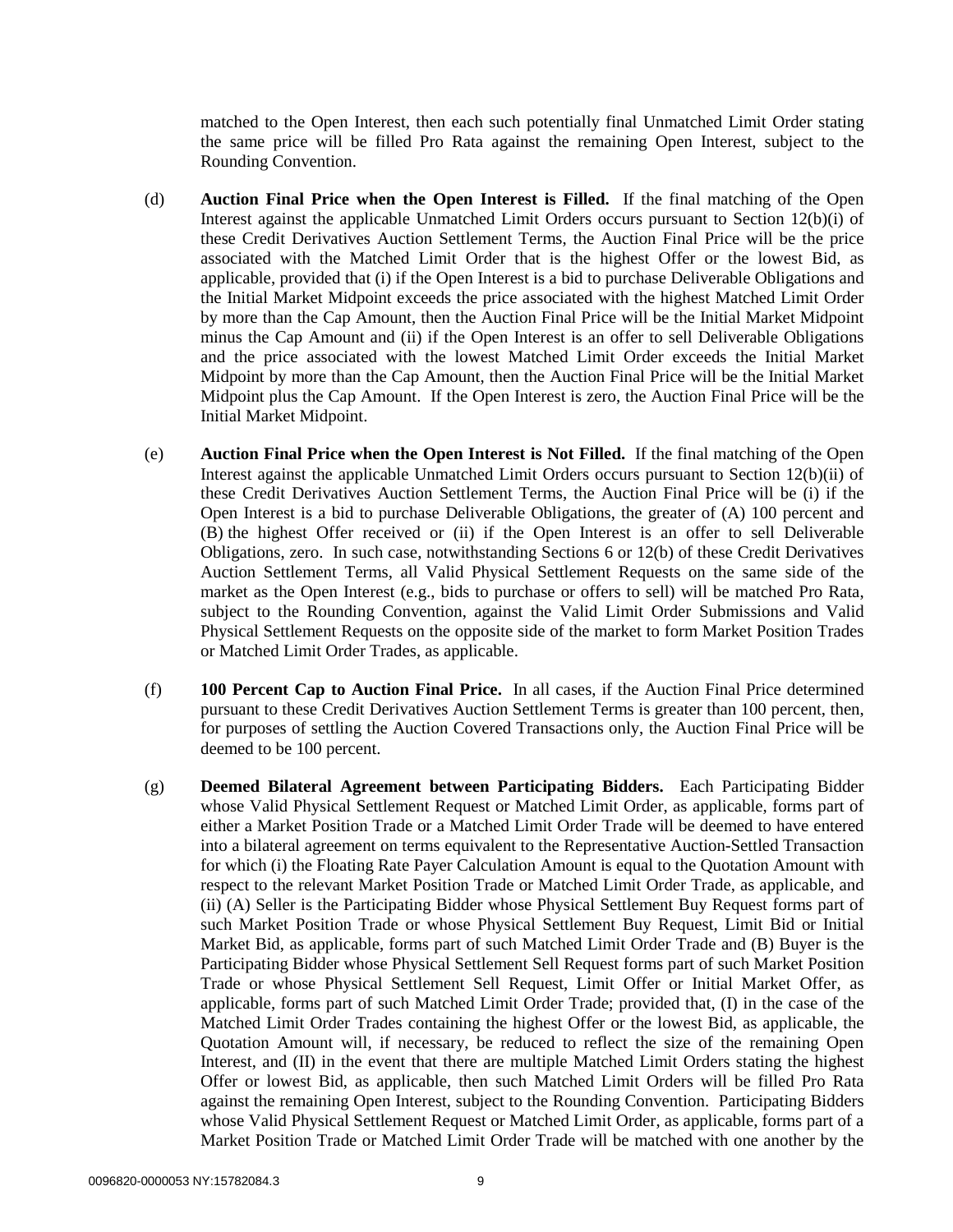Administrators in their sole and absolute discretion so as to minimize, to the extent reasonably practicable, first, the number of Representative Auction-Settled Transactions for which the Floating Rate Payer Calculation Amount will be either smaller than the Initial Market Quotation Amount or not an integral multiple of the RAST Notional Amount Increment and second, the number of Representative Auction-Settled Transactions to be entered into; provided that, prior to such matching, the Quotation Amounts with respect to Matched Limit Orders or Valid Physical Settlement Requests, as applicable, submitted by the same Participating Bidder will be matched with each other, to the extent possible. Transactions entered into by and between Participating Bidders pursuant to Market Position Trades or Matched Limit Order Trades will not be conducted or effected by, or through, any Administrator.

#### <span id="page-9-1"></span><span id="page-9-0"></span>13 **Delayed Auction Provisions**

The Auction timing may be adjusted under the relevant following circumstances:

(a) **Materiality Event Delayed Auction Date.** If at any time on or after the Business Day prior to the Auction Date but before the conclusion of the Subsequent Bidding Period on the Auction Final Price Determination Date, an event occurs or exists that is determined by any two or more Participating Bidders to be a Potential Materiality Event, then such Participating Bidders shall have a right to require the DC Secretary to call a vote of the Participating Bidders to determine whether such Potential Materiality Event is a Materiality Event, which vote will take place, if such Potential Materiality Event is identified prior to the commencement of the Initial Bidding Period, before the conclusion of such Initial Bidding Period, and otherwise before the conclusion of such Subsequent Bidding Period. If a simple majority of all the Participating Bidders votes that such Potential Materiality Event is a Materiality Event, then such Initial Bidding Period and, if applicable, such Subsequent Bidding Period will be deemed to have been cancelled, annulled or postponed, as applicable, and the auction procedure contemplated by these Credit Derivatives Auction Settlement Terms shall recommence as if the Auction had originally been scheduled to take place on the next Business Day, unless, prior to the commencement of the Initial Bidding Period on such next Business Day, the DC Secretary holds a vote of the Participating Bidders, and a simple majority of all the Participating Bidders votes that the news of the Materiality Event has not yet been sufficiently widely disseminated or another Materiality Event has occurred or exists, in which case the auction procedure contemplated by these Credit Derivatives Auction Settlement Terms shall recommence as if the Auction had originally been scheduled to take place on the following Business Day (i.e., the second Business Day after the later of the original vote establishing the occurrence of a Materiality Event and the Auction Date), or, if necessary, on each following Business Day thereafter, but in no event later than the fifth Business Day after the Auction Date (any such delayed date on which a new Initial Bidding Period actually occurs following a particular Materiality Event, a "**Materiality Event Delayed Auction Date**"). The Administrators will publish the results of any vote of the Participating Bidders with respect to the declaration of a Materiality Event (including the vote cast by each Participating Bidder participating in such vote) on their respective websites.

In the event of the occurrence of a Materiality Event Delayed Auction Date, (i) each previously submitted Customer Physical Settlement Request and Dealer Physical Settlement Request shall be deemed to be revoked and must be re-submitted pursuant to Section [3](#page-2-0) or [4,](#page-2-1) as applicable, of these Credit Derivatives Auction Settlement Terms as if the Auction had originally been scheduled to take place on the relevant Materiality Event Delayed Auction Date and (ii) the Auction Currency Fixing Date shall mean with respect to a Relevant Transaction Type included in (A) the Americas, the Business Day prior to the Materiality Event Delayed Auction Date and (B) any Region other than the Americas, two Business Days prior to the Materiality Event Delayed Auction Date, and the steps set forth in Section [2](#page-1-1) of these Credit Derivatives Auction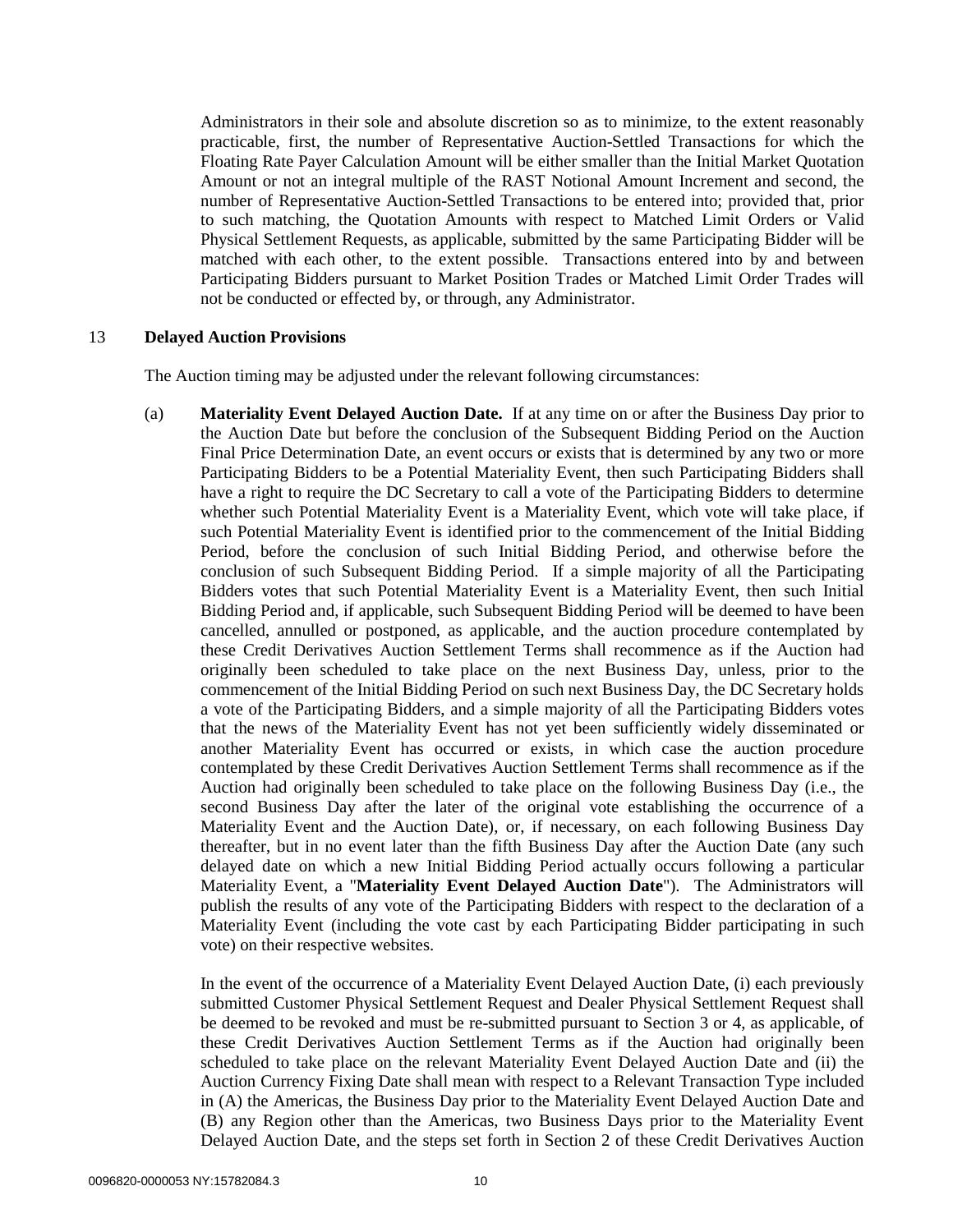Settlement Terms will be repeated with respect to each Relevant Pairing (regardless of whether an Auction Currency Rate was previously determined with respect to any Relevant Pairing) as of such newly designated Auction Currency Fixing Date.

- <span id="page-10-0"></span>(b) **Currency Rate Delayed Auction Date**. If the Administrators are unable to determine an Auction Currency Rate on an Auction Currency Fixing Date (the "**Relevant Auction Currency**  Fixing Date") with respect to each Relevant Pairing, the steps set forth in Section 2 of these Credit Derivatives Auction Settlement Terms will be repeated with respect to each Relevant Pairing (regardless of whether an Auction Currency Rate was previously determined with respect to any Relevant Pairing) on the Business Day following such Relevant Auction Currency Fixing Date, and (if necessary) the second Business Day following such Relevant Auction Currency Fixing Date, but in no event later than the second Business Day following the Relevant Auction Currency Fixing Date, and the date on which the Auction is held will be, in the case of a Relevant Transaction Type included in (i) the Americas, the date that is one Business Day following the newly designated Auction Currency Fixing Date and (ii) any Region other than the Americas, the date that is two Business Days following the newly designated Auction Currency Fixing Date (any such delayed date on which an Initial Bidding Period actually occurs following a particular newly designated Auction Currency Fixing Date, a "**Currency Rate Delayed Auction Date**"). In the event of the occurrence of a Currency Rate Delayed Auction Date, each previously submitted Customer Physical Settlement Request and Dealer Physical Settlement Request shall be deemed to be revoked and must be re-submitted pursuant to Section [3](#page-2-0) or [4,](#page-2-1) as applicable, of these Credit Derivatives Auction Settlement Terms as if the Auction had originally been scheduled to take place on the relevant Currency Rate Delayed Auction Date.
- <span id="page-10-1"></span>(c) **Administratively Delayed Auction Date.** If the auction procedure described in these Credit Derivatives Auction Settlement Terms does not result in an Auction Final Price for any reason (including, but not limited to, the failure to receive the Minimum Number of Valid Initial Market Submissions) other than the reasons described in Sections  $13(a)$  and  $13(b)$  of these Credit Derivatives Auction Settlement Terms, the relevant steps will be repeated on the Auction Date with the auction procedure described in these Credit Derivatives Auction Settlement Terms recommencing at such time(s) specified by the Administrators. If an Auction Final Price cannot be determined on any such subsequent attempt(s) on the Auction Date itself for any reason other than the reasons described in Sections [13\(a\)](#page-9-1) and [13\(b\)](#page-10-0) of these Credit Derivatives Auction Settlement Terms, the relevant steps will be repeated according to a schedule to be determined by the Administrators on the Business Day following the Auction Date, and if necessary, the second Business Day following the Auction Date, but in no event later than the second Business Day following the Auction Date (any such delayed date on which a new Initial Bidding Period actually occurs, an "**Administratively Delayed Auction Date**").

In the event of the occurrence of an Administratively Delayed Auction Date, (i) each previously submitted Customer Physical Settlement Request and Dealer Physical Settlement Request shall be deemed to be revoked and must be re-submitted pursuant to Section [3](#page-2-0) or [4,](#page-2-1) as applicable, of these Credit Derivatives Auction Settlement Terms as if the Auction had originally been scheduled to take place on the relevant Administratively Delayed Auction Date and (ii) the Auction Currency Fixing Date shall mean with respect to a Relevant Transaction Type included in (A) the Americas, the Business Day prior to the Administratively Delayed Auction Date and (B) any Region other than the Americas, two Business Days prior to the Administratively Delayed Auction Date, and the steps set forth in Section 2 of these Credit Derivatives Auction Settlement Terms will be repeated with respect to each Relevant Pairing (regardless of whether an Auction Currency Rate was previously determined with respect to any Relevant Pairing) as of such newly designated Auction Currency Fixing Date.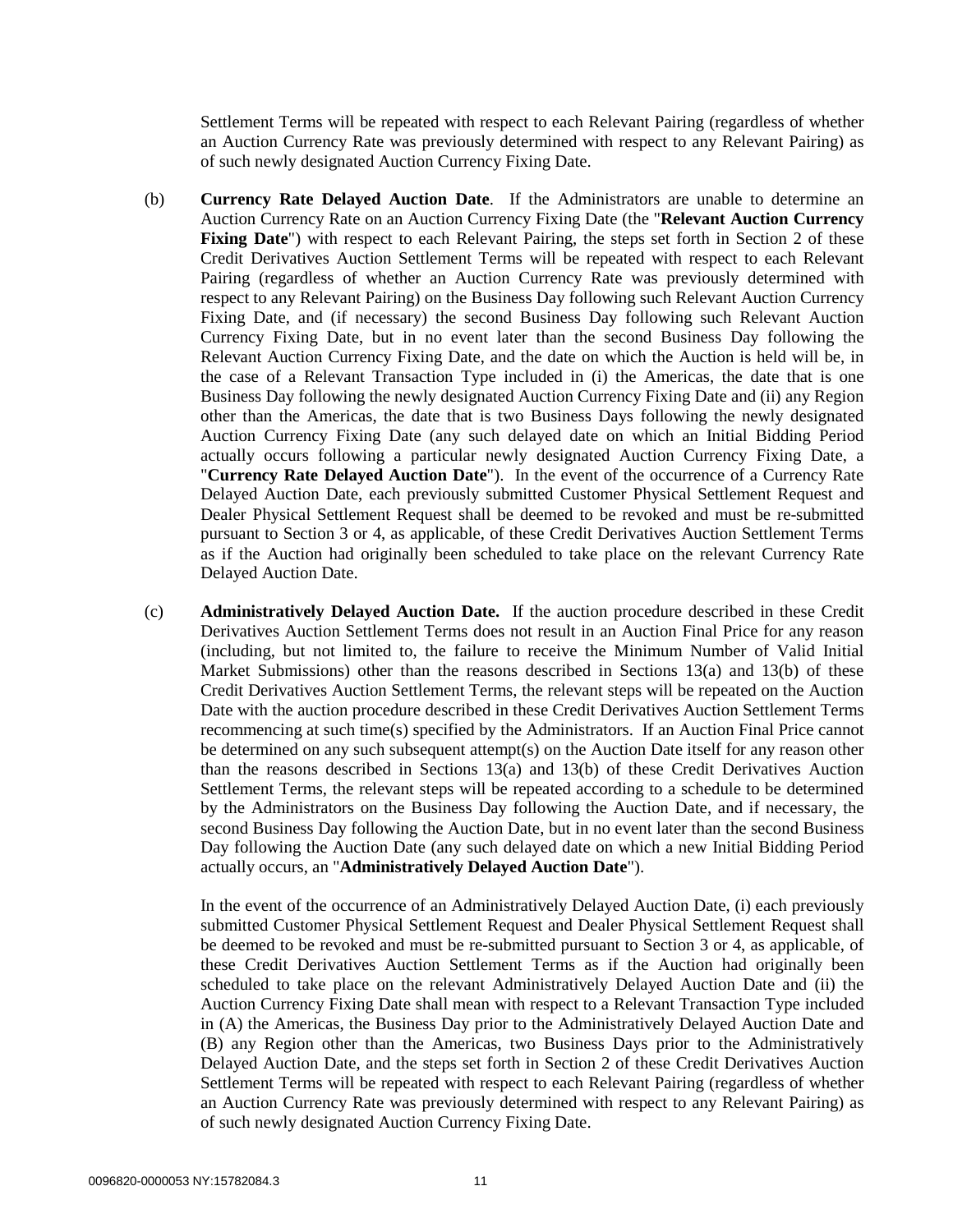- <span id="page-11-0"></span>(d) **Combination of Materiality Event Delayed Auction Date, Currency Rate Delayed Auction Date and/or Administratively Delayed Auction Date.** In the event that the Auction must be held on a later date as a result of any combination of the events described in Sections [13\(a\),](#page-9-1) [13\(b\)](#page-10-0) and/or [13\(c\)](#page-10-1) of these Credit Derivatives Auction Settlement Terms, (i) the Administrators shall (A) adjust the Auction Currency Fixing Date and (B) reschedule the date on which the Auction will be held in their sole and absolute discretion in order to preserve the integrity of the Auction, provided that such rescheduled Auction shall be held no later than five Business Days after the Auction Date and (ii) each previously submitted Customer Physical Settlement Request and Dealer Physical Settlement Request shall be deemed to be revoked and must be resubmitted pursuant to Section [3](#page-2-0) or [4,](#page-2-1) as applicable, of these Credit Derivatives Auction Settlement Terms as if the Auction had originally been scheduled to take place on the relevant date determined by the Administrators to be the date on which the rescheduled Auction is to be held.
- <span id="page-11-1"></span>(e) **Auction Cancellation Date.** If an Auction Final Price has not been determined on or prior to (i) the fifth Business Day following the Auction Date, if Section [13\(a\)](#page-9-1) or [13\(d\)](#page-11-0) of these Credit Derivatives Auction Settlement Terms is applicable or (ii) the second Business Day following the Auction Date, if Section [13\(b\)](#page-10-0) or [13\(c\)](#page-10-1) of these Credit Derivatives Auction Settlement Terms is applicable, then the Auction will be deemed to have been cancelled (the date of such cancellation, an "**Auction Cancellation Date**"). The Administrators and ISDA will announce the occurrence of an Auction Cancellation Date on their respective websites.

#### <span id="page-11-2"></span>14 **Publication of Subsequent Bidding Information**

At or prior to the Subsequent Bidding Information Publication Time on any day on which the Subsequent Bidding Period has successfully concluded, each Administrator will publish on its website the following information:

- (a) the Auction Final Price;
- (b) the names of the Participating Bidders who submitted Bids, Offers and Valid Physical Settlement Requests, together with the details of all such Bids, Offers and Valid Physical Settlement Requests submitted by each (e.g., the identity of the Participating Bidders and the size of the Quotation Amounts); and
- (c) the details and size of all Market Position Trades or Matched Limit Order Trades,

(such information with respect to such successfully concluded Subsequent Bidding Period, the "**Subsequent Bidding Information**"). In addition, if any Other Subsequent Bidding Period has successfully concluded on such day, each Administrator will, at the same time that it publishes the Subsequent Bidding Information, also publish on its website equivalent information with respect to such Other Subsequent Bidding Period(s).

If, for any reason, (i) the Subsequent Bidding Period lasts longer, or occurs later, than the Originally Scheduled Subsequent Bidding Period or (ii) a relevant Other Subsequent Bidding Period lasts longer, or occurs later than, the related Other Originally Scheduled Subsequent Bidding Period, the Administrators will publish the Subsequent Bidding Information on their respective websites at such time as they determine (in their sole and absolute discretion) in order to preserve the integrity of the Auction. If, as of the conclusion of the Subsequent Bidding Period, it has been determined that the auction procedures contemplated by these Credit Derivatives Auction Settlement Terms must be repeated pursuant to Section [13](#page-9-0) of these Credit Derivatives Auction Settlement Terms, the Administrators will not publish on their respective websites the Subsequent Bidding Information with respect to such Subsequent Bidding Period.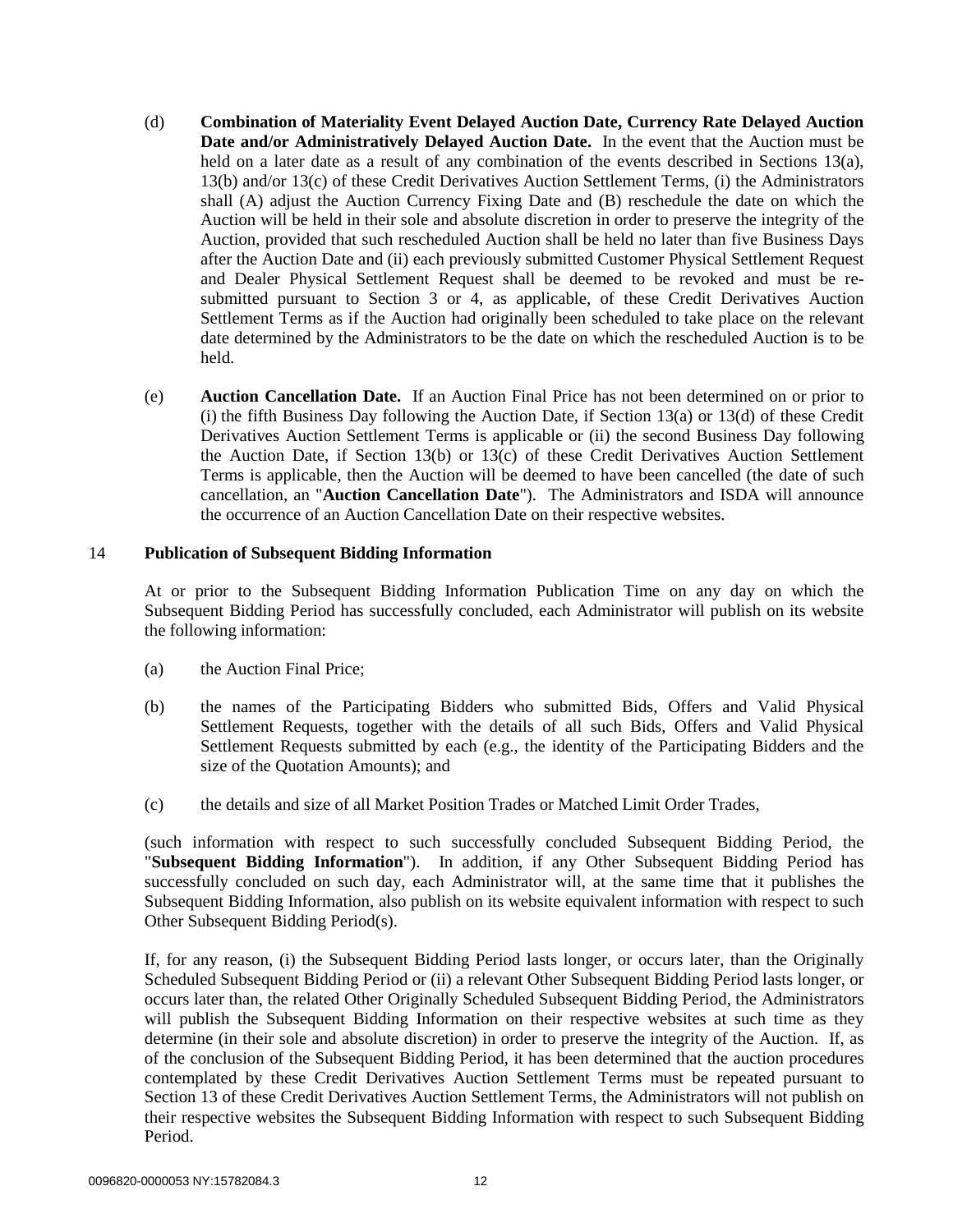#### 15 **Rules Concerning Amendments and Corrections to Valid Initial Market Submissions, Valid Physical Settlement Requests and Valid Limit Order Submissions**

The following rules will apply to Valid Initial Market Submissions, Valid Physical Settlement Requests and Valid Limit Order Submissions submitted by any Participating Bidder:

- (a) **No Post-Bidding Period Amendments to Valid Initial Market Submissions or Valid Limit Order Submissions.** No Valid Initial Market Submission or Valid Limit Order Submission may be amended either by the Participating Bidder or the Administrators after the conclusion of the Initial Bidding Period or Subsequent Bidding Period, as applicable, even if the relevant Valid Initial Market Submission or Valid Limit Order Submission, as applicable, is a mistake, and all Participating Bidders will be required to comply with the terms of the Matched Limit Order Trade, if any, of which the relevant Initial Market Bid, Initial Market Offer, Limit Bid or Limit Offer, as applicable, forms a part.
- (b) **Amendments to Valid Physical Settlement Requests.** If a Participating Bidder's Valid Physical Settlement Request (without regard to the Customer Physical Settlement Requests that formed a part of such Participating Bidder's Valid Physical Settlement Request) is on the same side of the market as, but less than or equal to, such Participating Bidder's Market Position, such Valid Physical Settlement Request may not be amended by either the Participating Bidder or the Administrators after the conclusion of the Initial Bidding Period, even if such Valid Physical Settlement Request is a mistake, and all Participating Bidders will be required to comply with the terms of the Market Position Trade or Matched Limit Order Trade, as applicable, if any, of which such Valid Physical Settlement Request forms a part.

If a Participating Bidder becomes aware that its Valid Physical Settlement Request (without regard to the Customer Physical Settlement Requests that formed a part of such Participating Bidder's Valid Physical Settlement Request) is on the opposite side of the market from, or is greater than, such Participating Bidder's Market Position, such Participating Bidder will immediately notify the Administrators and will submit a corrected Physical Settlement Request.

If the Administrators become aware of a corrected Valid Physical Settlement Request, if any, at least thirty minutes prior to the beginning of the Subsequent Bidding Period, the Administrators will determine the Open Interest based on the corrected Valid Physical Settlement Request and publish the corrected Initial Bidding Information no later than fifteen minutes prior to the beginning of the Subsequent Bidding Period. Otherwise, the Administrators will not recalculate the Open Interest or the Auction Final Price, all Auction Covered Transactions will settle according to the Auction Final Price published by the Administrators, and all Participating Bidders will be required to comply with the terms of the Market Position Trade or Matched Limit Order Trade, as applicable, if any, of which the relevant Valid Physical Settlement Request forms a part.

#### 16 **Limitations on Liability of Administrators**

Each Auction Party that is not a Participating Bidder agrees that neither Administrator will be liable to any party for any form of damages, whether direct, indirect, special or consequential, arising in connection with the performance of the relevant Administrator's duties under the auction procedures contemplated by these Credit Derivatives Auction Settlement Terms, and agrees to waive any claim that may arise against either Administrator in connection with the performance of the relevant Administrator's duties under these auction procedures, except in the case of fraud or wilful misconduct on the part of the relevant Administrator.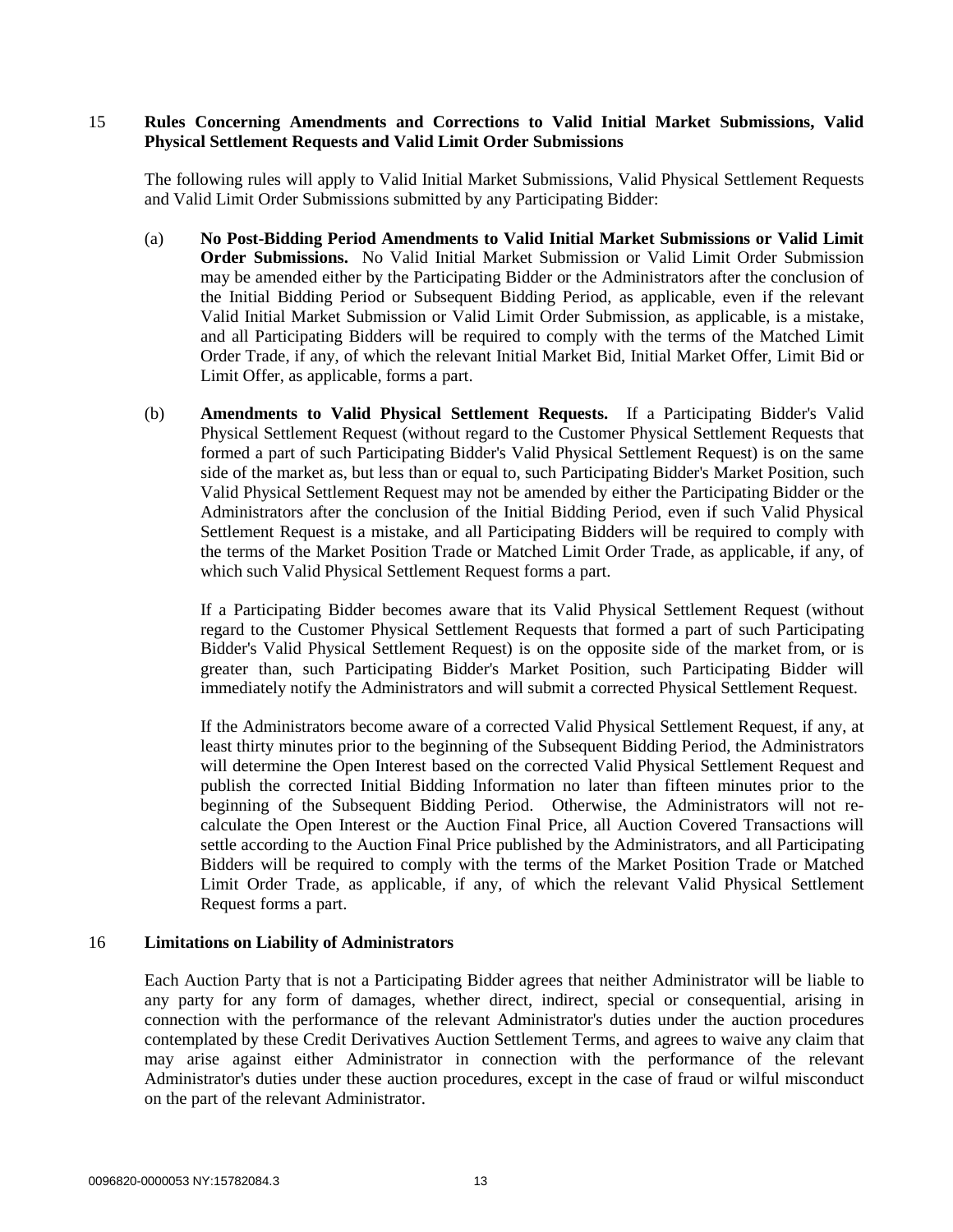#### 17 **Limitations on Liability of DC Parties, ISDA and its Advisors**

Each Auction Party agrees that (a) no DC Party will be liable to any party for any form of damages, whether direct, indirect, special or consequential, arising as a result of the publication of an Auction Final Price (or any other result of the procedures contemplated by these Credit Derivatives Auction Settlement Terms), and agrees to waive any claim that may arise against any DC Party, in each case except in the case of fraud or wilful misconduct on the part of such DC Party and (b) none of ISDA, its advisors, or any DC Party will be liable to any party for any form of damages, whether direct, indirect, special or consequential, arising in connection with the inclusion or exclusion of any obligation in or from the Final List, and, without limiting any otherwise applicable waivers, each Auction Party agrees to waive any claim that may arise against any such party in connection with the development of such Final List, except in the case of fraud or wilful misconduct on the part of such party.

# 18 **Deemed Bilateral Agreement between Participating Bidders and Customers**

Each Participating Bidder and each customer that submits either (a) a Customer Physical Settlement Request or (b) a Customer Limit Order Submission that is, in each case, accepted by such Participating Bidder agrees that any such Customer Physical Settlement Request and any such Customer Limit Order Submission will be treated by such customer and Participating Bidder as if such customer and such Participating Bidder had, on the Auction Final Price Determination Date, entered into a bilateral agreement on terms equivalent to the Representative Auction-Settled Transaction,

- (i) which, notwithstanding the definition of Representative Auction-Settled Transaction, shall be deemed to be governed by the Governing Master Agreement and any credit support arrangements executed or otherwise in place between the customer and the Participating Bidder or, if no such Governing Master Agreement has been executed or is otherwise in place, by a deemed master agreement (including any credit support arrangements) between the Participating Bidder and the customer on substantially the same terms as the Governing Master Agreement and credit support arrangements in place between the customer and the Affiliate of the Participating Bidder that is such customer's normal trading counterparty,
- (ii) for which the Floating Rate Payer Calculation Amount is equal to the Quotation Amount with respect to the relevant Customer Physical Settlement Request or Customer Limit Order Submission, as applicable,
- (iii) for which (A) the customer will be the Seller if the relevant Customer Physical Settlement Request is a Physical Settlement Buy Request or if the relevant Customer Limit Order Submission is a Limit Bid and (B) the customer will be the Buyer if the relevant Customer Physical Settlement Request is a Physical Settlement Sell Request or if the relevant Customer Limit Order Submission is a Limit Offer; provided that (I) in the case of a Customer Limit Order Submission, one or more related Limit Order Submissions of the Participating Bidder are matched in order to form a Matched Limit Order Trade and (II) in the event that the Valid Physical Settlement Request or one or more Valid Limit Order Submissions, as applicable, of the Participating Bidder are matched in order to form a Matched Limit Order Trade that contains the highest Offer or the lowest Bid, as applicable, the Quotation Amount of the Customer Physical Settlement Request or Customer Limit Order Submission, as applicable, will, if necessary, be reduced to reflect the size of the remaining Open Interest or (III) if the final matching of the Open Interest against the applicable Unmatched Limit Orders occurs pursuant to Section [12\(b\)\(ii\)](#page-7-2) of these Credit Derivatives Auction Settlement Terms, all Valid Physical Settlement Requests on the same side of the market as the Open Interest (e.g., bids to purchase or offers to sell) will be matched Pro Rata, subject to the Rounding Convention, against the Valid Limit Order Submissions and Valid Physical Settlement Requests on the opposite side of the market to form Market Position Trades or Matched Limit Order Trades, as applicable,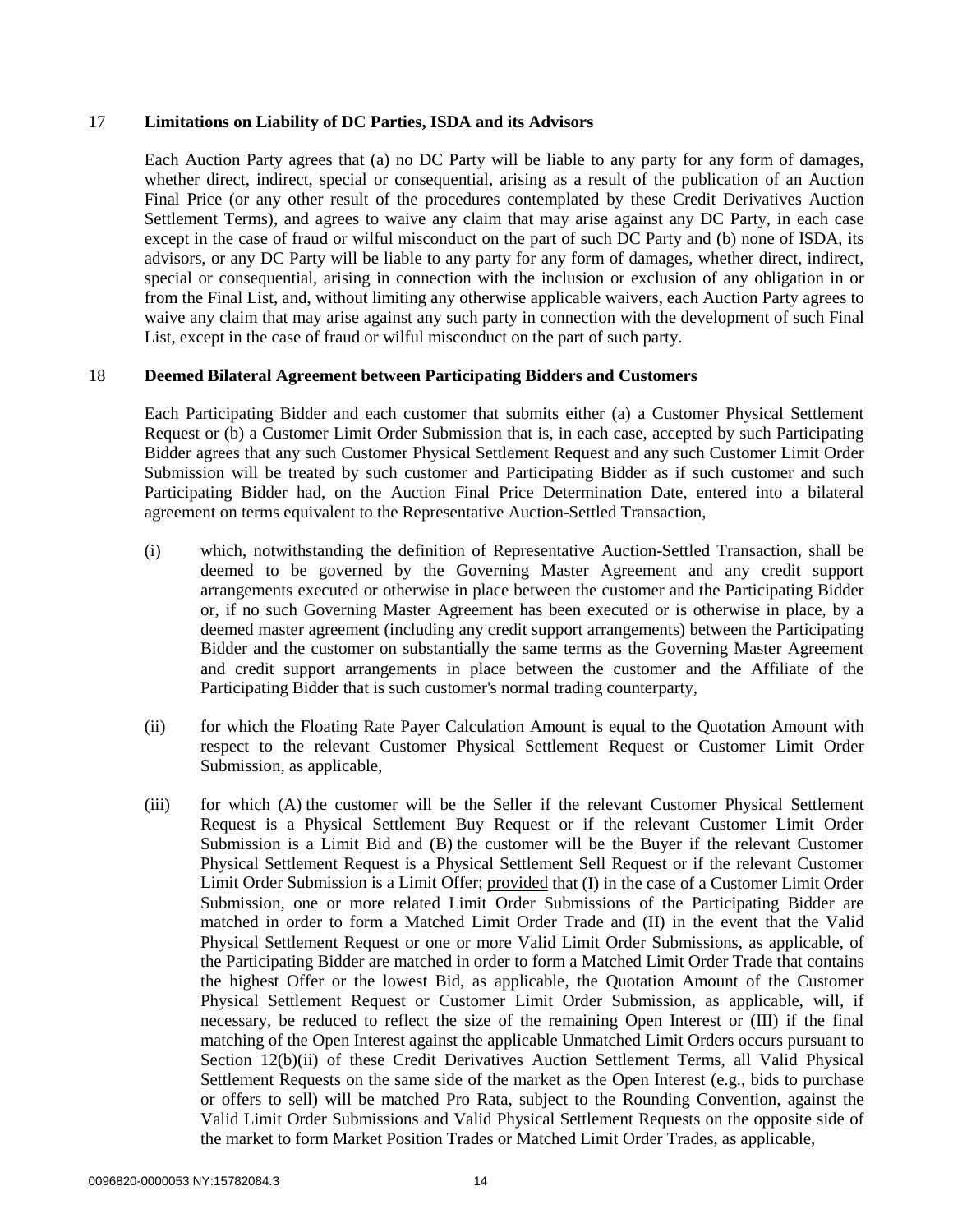- (iv) pursuant to which, in the case of a Customer Limit Order Submission and notwithstanding the definition of Representative Auction-Settled Transaction, such customer shall be deemed to represent and agree, to the best of such customer's knowledge and belief, that such Customer Limit Order Submission (when aggregated with all other Customer Limit Order Submissions, if any, submitted by such customer to one or more Participating Bidders) is not in excess of the size of the Open Interest, and
- (v) pursuant to which, in the case of a Customer Limit Order Submission and notwithstanding the definition of Representative Auction-Settled Transaction, such customer shall be deemed to represent and agree that either (A) such customer is not, as of the date of such Customer Limit Order Submission, subject to any requirement that would make it impossible or illegal for such customer to Deliver or accept Delivery of any of the Deliverable Obligations or (B) if such customer is, as of the date of such Customer Limit Order Submission, subject to any requirement that would make it impossible or illegal to Deliver or accept Delivery of any of the Deliverable Obligations, such customer will procure a designee to whom such Participating Bidder consents, and for whom it is not impossible or illegal to Deliver or accept Delivery of the relevant Deliverable Obligations, provided that such Participating Bidder will not unreasonably withhold its consent to such designation and provided further that such consent will be deemed given in the case where the relevant designee is a Participating Bidder for whom it is not impossible or illegal to Deliver or accept Delivery of the relevant Deliverable Obligations.

Transactions entered into by and between customers and Participating Bidders with respect to Market Position Trades or Matched Limit Order Trades will not be conducted or effected by, or through, any Administrator.

#### 19 **Fixed Rate Accrual Amendments**

The provisions of the relevant documentation that govern the accrual of Fixed Rates and the payment of Fixed Amounts under each Auction Covered Transaction shall be amended in accordance with the terms of Schedule 2 to these Credit Derivatives Auction Settlement Terms.

# 20 **Governing Law**

These Credit Derivatives Auction Settlement Terms and any non-contractual obligations arising out of them will be governed by and construed in accordance with New York law.

#### <span id="page-14-0"></span>21 **Definitions**

Each of the following terms, when used in these Credit Derivatives Auction Settlement Terms, including in any of the amendments to the Definitions provided for by these Credit Derivatives Auction Settlement Terms, shall have the meaning given to the relevant term below:

"**2003 Definitions**" has the meaning set forth in the introduction to these Credit Derivatives Auction Settlement Terms.

"**Adjustment Amount**" has the meaning set forth in Section [7](#page-4-2) of these Credit Derivatives Auction Settlement Terms.

"**Administratively Delayed Auction Date**" has the meaning set forth in Section [13\(c\)](#page-10-1) of these Credit Derivatives Auction Settlement Terms.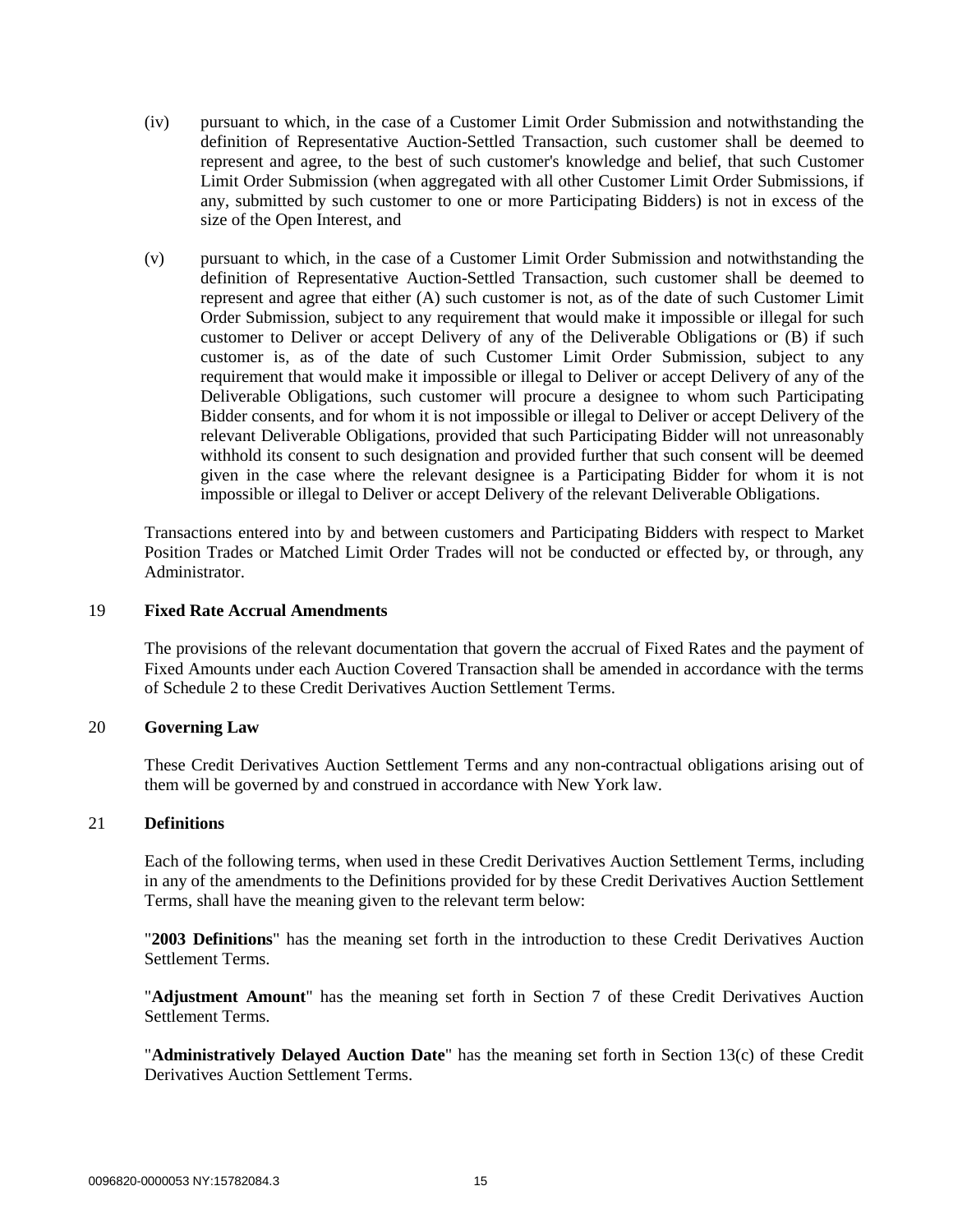"**Administrators**" means both Markit Group Limited and the Relevant Creditex Entity, acting together, or such other entities as may be appointed to perform the role of the Administrators by ISDA from time to time.

"**Affected Portion**" means, in respect of an Auction Covered Transaction, the portion of such Auction Covered Transaction (or, in respect of a Single Name Swaption or Portfolio Swaption, the portion of the related Underlying CDS) attributable to the Affected Reference Entity.

"**Affected Reference Entity**" has the meaning set forth in Schedule 1 to these Credit Derivatives Auction Settlement Terms.

"**Auction**" has the meaning set forth in the introduction to these Credit Derivatives Auction Settlement Terms.

"**Auction Cancellation Date**" has the meaning set forth in Section [13\(e\)](#page-11-1) of these Credit Derivatives Auction Settlement Terms.

"**Auction Covered Transaction**" means a Covered Swaption Transaction or a Covered Non-Swaption Transaction, as applicable.

"**Auction Currency Fixing Date**" means, with respect to a Relevant Transaction Type included in (a) the Americas, the Business Day prior to the Auction Date and (b) any other Region, two Business Days prior to the Auction Date; and in each case as set forth as being the Originally Scheduled Auction Currency Fixing Date, unless (and, in which case, as) adjusted by operation of Section 13 of these Credit Derivatives Auction Settlement Terms.

"**Auction Currency Rate**" has the meaning set forth in Section [2](#page-1-1) of these Credit Derivatives Auction Settlement Terms.

"**Auction Date**" has the meaning set forth in Schedule 1 to these Credit Derivatives Auction Settlement Terms.

"**Auction Final Price**" means the price, if any, determined to be the Auction Final Price pursuant to Section [12](#page-7-0) of these Credit Derivatives Auction Settlement Terms (expressed as a percentage, in increments equal to the Relevant Pricing Increment, of the outstanding principal balance, rather than the face amount, of Deliverable Obligations).

"**Auction Final Price Determination Date**" means the date, if any, on which the Auction Final Price is determined.

"**Auction-Linked Cash Settled Transaction**" means, with respect to a Participating Bidder or a customer, any Credit Derivative Transaction (other than (a) an Auction Covered Transaction, (b) any of the Credit Derivative Transactions specified in (b) through (f) (inclusive) of the definition of Excluded Non-Index Transaction in this Section [21](#page-14-0) of these Credit Derivatives Auction Settlement Terms or (c) any of the Credit Derivative Transactions specified in the definition of Excluded Index Transaction in this Section [21](#page-14-0) of these Credit Derivatives Auction Settlement Terms), (i) all or any portion of which is linked to the Affected Reference Entity, (ii) to which such Participating Bidder, or any Affiliate of such Participating Bidder, as applicable, or such customer, or any Affiliate of such customer, as applicable, is a party and (iii) for which the parties thereto have agreed that settlement will occur by payment of an amount calculated by reference to the Auction Final Price.

"**Auction Party**" means any party to an Auction Covered Transaction, any party to an Auction-Linked Cash Settled Transaction or any customer whose Customer Physical Settlement Request or Customer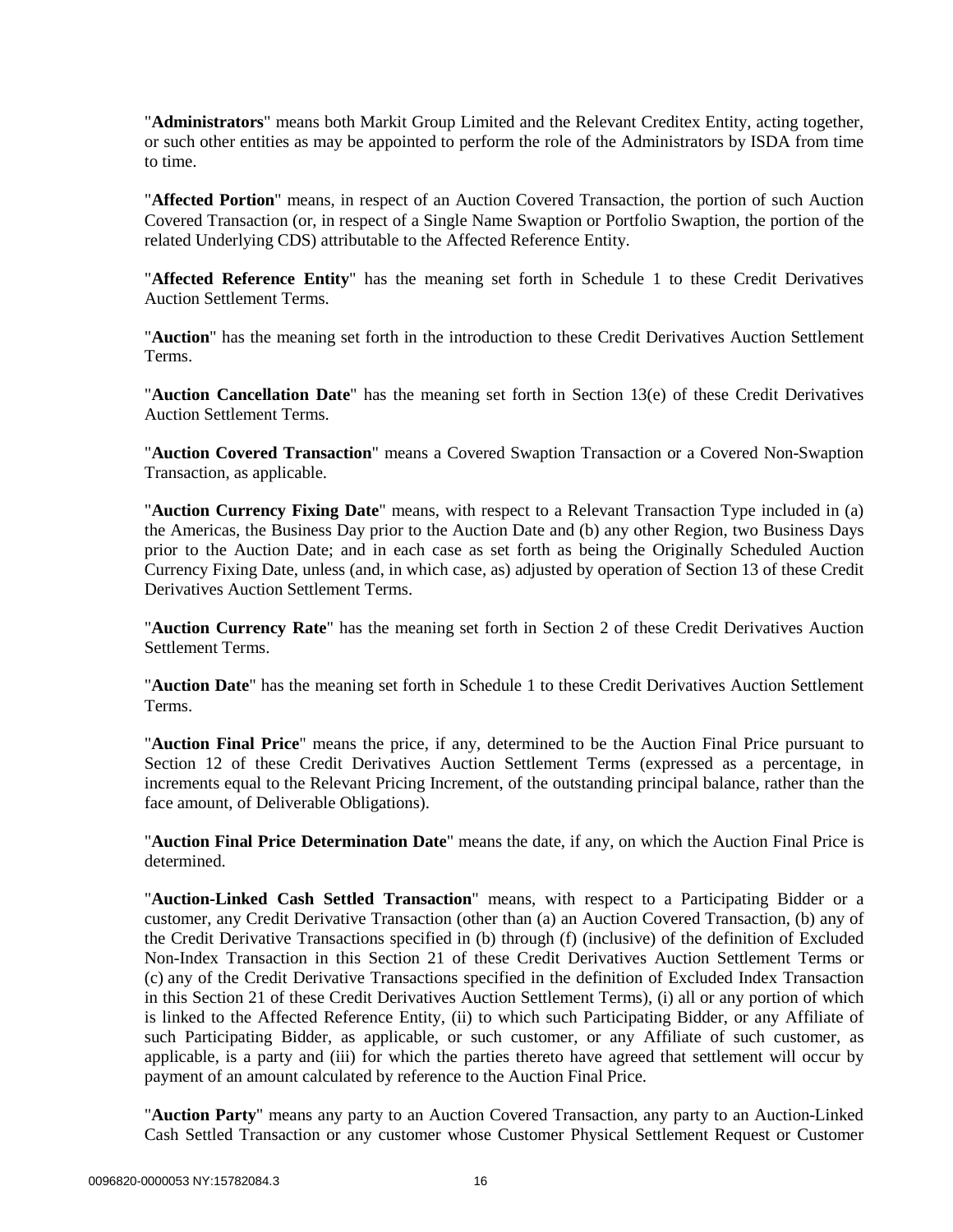Limit Order Submission is taken into account in a Participating Bidder's Valid Physical Settlement Request or Valid Limit Order Submission.

"**Auction Settlement Date**" has the meaning set forth in Schedule 1 to these Credit Derivatives Auction Settlement Terms.

"**Bespoke Portfolio Transaction**" means a Credit Derivative Transaction that references more than one Reference Entity but that is not any type of Auction Covered Transaction (other than a Bespoke Portfolio Transaction).

"**Best Half**" means the group of Matched Markets that are Non-Tradeable Markets determined pursuant to Section [5\(c\)](#page-3-2) of these Credit Derivatives Auction Settlement Terms.

"**Bid**" means an Initial Market Bid or a Limit Bid, as applicable.

"**Business Day**" means a day on which commercial banks and foreign exchange markets are generally open to settle payments in the Relevant City.

"**Cap Amount**" has the meaning set forth in Schedule 1 to these Credit Derivatives Auction Settlement Terms.

"**Covered Non-Swaption Transaction**" means a Credit Derivative Transaction that is not an Excluded Index Transaction or an Excluded Non-Index Transaction, and for which:

- (a) the Affected Reference Entity is a Reference Entity;
- (b) "Auction Settlement" is the applicable Settlement Method;
- (c) an Event Determination Date has occurred with respect to the Affected Reference Entity on or prior to the Business Day immediately preceding the Auction Final Price Determination Date as a result of the Relevant Credit Event;
- (d) the Deliverable Obligation Provisions are identical to one set of the Deliverable Obligation Terms determined by the relevant Convened DC to be applicable to the Auction; and
- (e) in circumstances where the Auction is held to settle Credit Derivative Transactions with respect to which a Restructuring has occurred and for which a Designated Range of Scheduled Termination Dates is applicable, either (i) the Scheduled Termination Date falls within the Designated Range of Scheduled Termination Dates (provided that (A) in circumstances where the Event Determination Date has occurred pursuant to delivery by Seller of a Credit Event Notice where "Restructuring Maturity Limitation and Fully Transferable Obligation" or "Modified Restructuring Maturity Limitation and Conditionally Transferable Obligation" is specified in the related Confirmation as being applicable to the Affected Reference Entity (other than in circumstances where Section 2.32(a) or 2.33(a) of the Definitions is amended so as to be applicable in circumstances where a Credit Event Notice is delivered by Seller, such as in a Recovery Lock Credit Derivative Transaction (each such trade, a "**Seller M(M)R Trade**")) or (B) in circumstances where neither "Restructuring Maturity Limitation and Fully Transferable Obligation" nor "Modified Restructuring Maturity Limitation and Conditionally Transferable Obligation" is specified in the related Confirmation as being applicable to the Affected Reference Entity, the Scheduled Termination Date will be deemed to fall within the Final Maturity Bucket) or (ii) one of the parties has elected for the Credit Derivative Transaction to be covered by these Credit Derivatives Auction Settlement Terms by valid exercise of the Movement Option.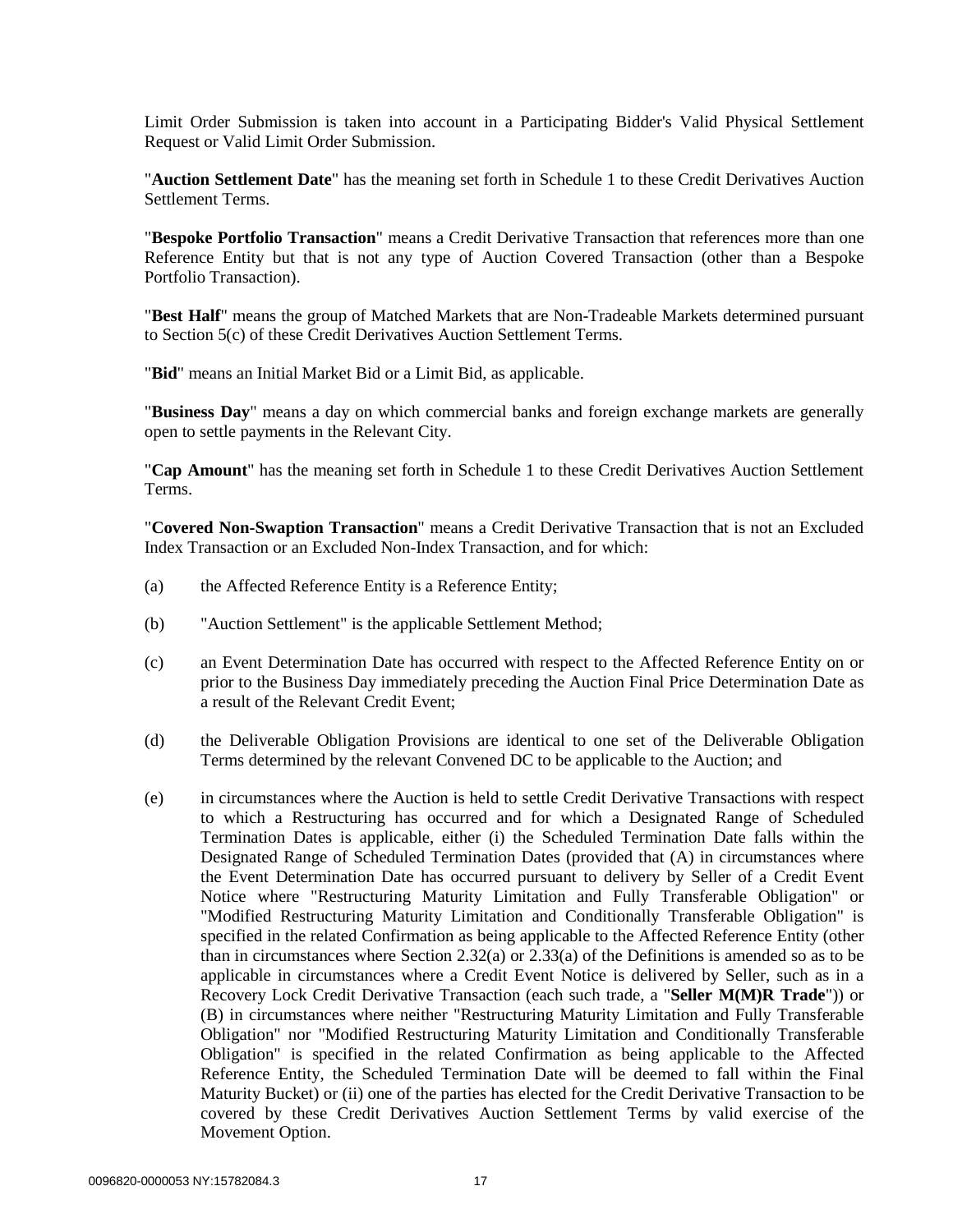"**Covered Portfolio Swaption**" means a Portfolio Swaption for which:

- (a) the Affected Reference Entity is a Reference Entity under the Underlying CDS;
- (b) "Auction Settlement" is the applicable Settlement Method under the Underlying CDS;
- (c) the Swaption Trade Date is on or prior to the Auction Final Price Determination Date;
- (d) the Expiration Date is after the Auction Final Price Determination Date;
- (e) the Deliverable Obligation Provisions in the Underlying CDS are identical to one set of the Deliverable Obligation Terms determined by the relevant Convened DC to be applicable to the Auction; and
- (f) in circumstances where the Auction is held to settle Credit Derivative Transactions with respect to which a Restructuring has occurred and for which a Designated Range of Scheduled Termination Dates is applicable, either (i) the Scheduled Termination Date in the Underlying CDS falls within the Designated Range of Scheduled Termination Dates (provided that (A) in circumstances where the Event Determination Date has occurred pursuant to delivery by Seller of a Credit Event Notice where "Restructuring Maturity Limitation and Fully Transferable Obligation" or "Modified Restructuring Maturity Limitation and Conditionally Transferable Obligation" is specified in the related Confirmation as being applicable to the Affected Reference Entity (other than Seller M(M)R Trades) or (B) in circumstances where neither "Restructuring Maturity Limitation and Fully Transferable Obligation" nor "Modified Restructuring Maturity Limitation and Conditionally Transferable Obligation" is specified in the related Confirmation as being applicable to the Affected Reference Entity, the Scheduled Termination Date will be deemed to fall within the Final Maturity Bucket) or (ii) one of the parties has elected for the Underlying CDS to be covered by these Credit Derivatives Auction Settlement Terms by valid exercise of the Movement Option.

"**Covered Single Name Swaption**" means a Single Name Swaption for which:

- (a) the Affected Reference Entity is a Reference Entity under the Underlying CDS;
- (b) "Auction Settlement" is the applicable Settlement Method under the Underlying CDS;
- (c) the Swaption Trade Date is on or prior to the Event Determination Date;
- (d) the Expiration Date is on or after the date of the occurrence of the Relevant Credit Event as specified in the relevant DC Resolution;
- (e) the Deliverable Obligation Provisions in the Underlying CDS are identical to one set of the Deliverable Obligation Terms determined by the relevant Convened DC to be applicable to the Auction; and
- (f) in circumstances where the Auction is held to settle Credit Derivative Transactions with respect to which a Restructuring has occurred and for which a Designated Range of Scheduled Termination Dates is applicable, either (i) the Scheduled Termination Date in the Underlying CDS falls within the Designated Range of Scheduled Termination Dates (provided that (A) in circumstances where the Event Determination Date has occurred pursuant to delivery by Seller of a Credit Event Notice where "Restructuring Maturity Limitation and Fully Transferable Obligation" or "Modified Restructuring Maturity Limitation and Conditionally Transferable Obligation" is specified in the related Confirmation as being applicable to the Affected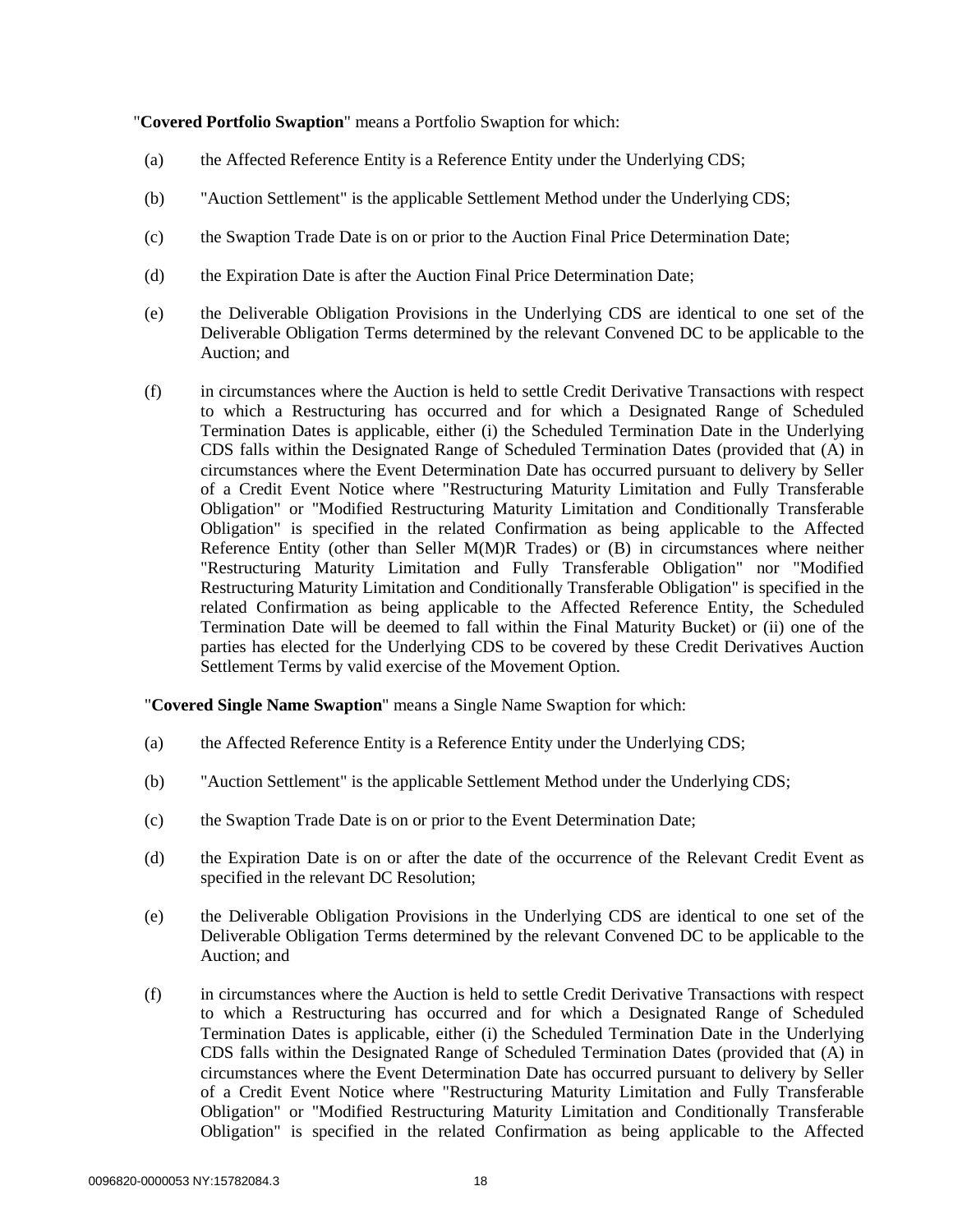Reference Entity (other than Seller M(M)R Trades) or (B) in circumstances where neither "Restructuring Maturity Limitation and Fully Transferable Obligation" nor "Modified Restructuring Maturity Limitation and Conditionally Transferable Obligation" is specified in the related Confirmation as being applicable to the Affected Reference Entity, the Scheduled Termination Date will be deemed to fall within the Final Maturity Bucket) or (ii) one of the parties has elected for the Underlying CDS to be covered by these Credit Derivatives Auction Settlement Terms by valid exercise of the Movement Option.

"**Covered Swaption Transaction**" means either a Covered Single Name Swaption or a Covered Portfolio Swaption, as applicable.

"**Credit Derivatives Auction Settlement Terms**" has the meaning set forth in the introduction to these Credit Derivatives Auction Settlement Terms.

"**Credit Event Resolution Request Date**" has the meaning set forth in Schedule 1 to these Credit Derivatives Auction Settlement Terms.

"**Crossing Market**" means any Matched Market for which the Initial Market Bid is higher than the Initial Market Offer.

"**Currency Rate Delayed Auction Date**" has the meaning set forth in Section [13\(b\)](#page-10-0) of these Credit Derivatives Auction Settlement Terms.

"**Customer Limit Order Submission**" means a submission from a customer of a Participating Bidder to such Participating Bidder consisting of either a Limit Bid or a Limit Offer (expressed as a percentage, in increments equal to the Relevant Pricing Increment, of the outstanding principal balance, rather than the face amount, of Deliverable Obligations (but not less than 0.00%)) and stating a Quotation Amount.

"**Customer Physical Settlement Request**" means the Physical Settlement Buy Request or Physical Settlement Sell Request, as applicable, specified by a customer of a Participating Bidder in the Customer Physical Settlement Request Letter submitted by such customer and accepted by such Participating Bidder.

"**Customer Physical Settlement Request Letter**" means a letter agreement, substantially in the form of Exhibit 2 to these Credit Derivatives Auction Settlement Terms, executed and delivered to the relevant Participating Bidder no later than 5:00 p.m. Relevant City Time on the Business Day prior to the Auction Final Price Determination Date (or such later time prior to the commencement of the Initial Bidding Period as the relevant Participating Bidder may agree in its sole discretion).

"**Dealer Physical Settlement Request**" means, with respect to a Participating Bidder, a Physical Settlement Buy Request or Physical Settlement Sell Request, which is, to the best of such Participating Bidder's knowledge and belief, on the same side of the market as, and not in excess of, the Market Position of it and its Affiliates.

"**Dealer-Specific Market Position**" means, with respect to a customer and a Participating Bidder, such customer's Market Position, calculated by such customer in good faith, with respect to all Auction Covered Transactions (excluding those Auction Covered Transactions for which the Trade Date is the Auction Final Price Determination Date) and Auction-Linked Cash Settled Transactions, in each case, (a) to which such customer, or any Affiliate of such customer, as applicable, and such Participating Bidder, or any Affiliate of such Participating Bidder, as applicable, are party (in aggregate), or (b) in respect of which such customer, or any Affiliate of such customer, as applicable, and such Participating Bidder, or any Affiliate of such Participating Bidder, as applicable, have a contractual relationship pursuant to which such customer, or such Affiliate of such customer, as applicable, has cleared such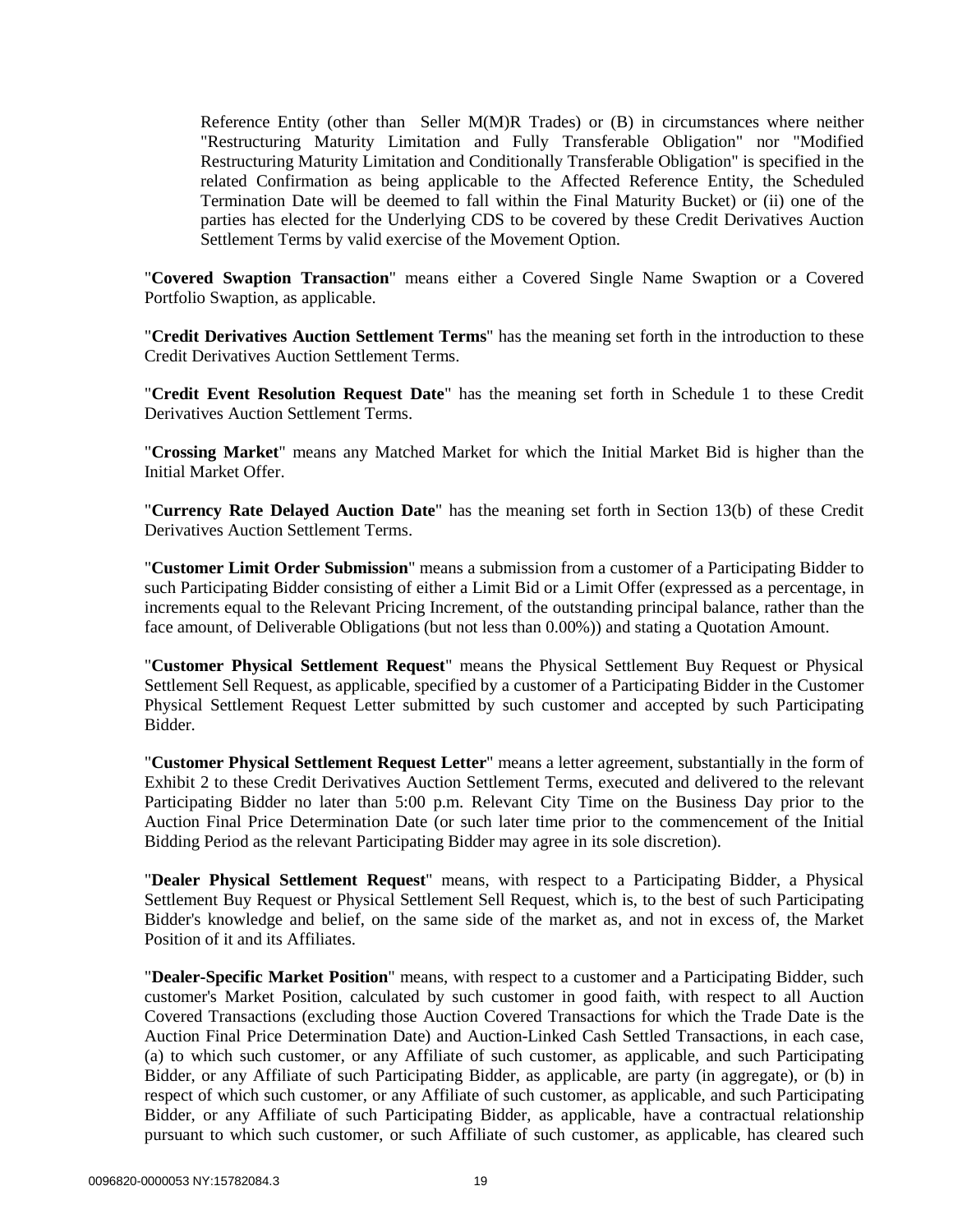Auction Covered Transactions and/or Auction-Linked Cash Settled Transactions, as applicable, via such Participating Bidder, or such Affiliate of such Participating Bidder, as applicable, with a central counterparty that acts as a clearinghouse for Credit Derivative Transactions.

"**Definitions**" has the meaning set forth in the introduction to these Credit Derivatives Auction Settlement Terms.

"**Deliverable Obligation(s)**" means each of the obligations set out on the Final List published by ISDA on its Website with respect to these Credit Derivatives Auction Settlement Terms.

"**Deliverable Obligation Provisions**" means, with respect to a Credit Derivative Transaction, the provisions therein that set forth the criteria for establishing what obligations may constitute Deliverable Obligations plus any additional restrictions as set out in Section 2.32 or 2.33 of the Definitions (as applicable) or the provisions therein that set forth the criteria for establishing what obligations may be valued to determine a Final Price, as applicable.

"**Deliverable Obligation Terms**" means any set of Deliverable Obligation Terms determined by the relevant Convened DC and set forth in Schedule 1 to these Credit Derivatives Auction Settlement Terms.

"**Designated Range of Scheduled Termination Dates**" means, in circumstances where the Auction is held to settle Credit Derivative Transactions with respect to which a Restructuring has occurred and for which "Restructuring Maturity Limitation and Fully Transferable Obligation" or "Modified Restructuring Maturity Limitation and Conditionally Transferable Obligation", as applicable, is specified in the related Confirmations, the range of dates as specified in Schedule 1 to these Credit Derivatives Auction Settlement Terms (provided that each such Designated Range of Scheduled Termination Dates so specified shall be construed to appear in a separate Schedule 1 to a separate set of Credit Derivatives Auction Settlement Terms).

"**EUR**" means the lawful currency of the member states of the European Union that adopt the single currency in accordance with the treaty establishing the European Community (signed in Rome on March 25, 1957), as amended by the Treaty on European Union (signed in Maastricht on February 7, 1992), the Treaty of Amsterdam (signed in Amsterdam on October 2, 1997), the Treaty of Nice (signed in Nice on February 26, 2001) and the Treaty of Lisbon (signed in Lisbon on December 13, 2007).

"**Excluded Index Transaction**" means any back-to-back Credit Derivative Transaction between any two of Citigroup Global Markets Limited, Credit Suisse First Boston International, Deutsche Bank AG, Goldman Sachs International, JP Morgan Chase Bank, Merrill Lynch International, Morgan Stanley Capital Services Inc. and UBS AG London Branch relating to trust certificates linked to any Dow Jones CDX.NA.HY Index or CDX.NA.HY Index.

"**Excluded Non-Index Transaction**" means (a) any Credit Derivative Transaction (i) that references one or more Reference Entities that are substantially identical to the Reference Entity or Reference Entities, as applicable, referenced with respect to any series of credit-linked notes, trust certificates or other similar instruments and (ii) the documentation for which expressly states that the final price is linked to such credit linked notes, trust certificates or other similar instruments, as applicable, (b) any Reference Obligation Only Transaction, (c) any Loan Only Transaction, (d) any Preferred CDS Transaction, (e) any Fixed Recovery Transaction and (f) any Credit Derivative Transaction that (i) by its terms expressly states that the provisions relating to settlement therein shall not be amended or modified by any Credit Derivatives Auction Settlement Terms or any documentation with respect to an auction published by ISDA and (ii) would, but for such express terms, be an Auction Covered Transaction.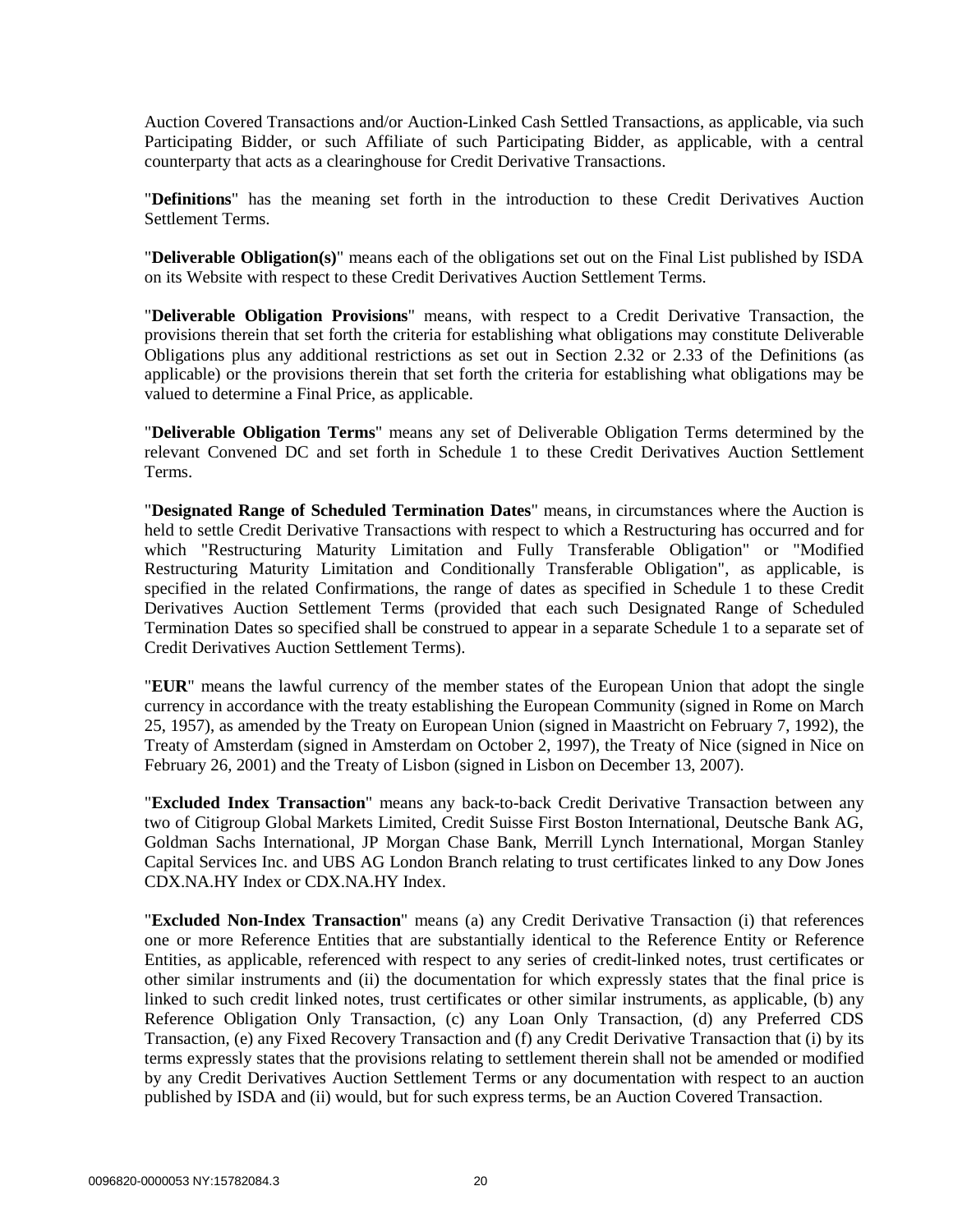"**Final List**" means the final list of Deliverable Obligations published by ISDA on its Website with respect to these Credit Derivatives Auction Settlement Terms.

"**Final Maturity Bucket**" has the meaning set forth in Schedule 1 to these Credit Derivatives Auction Settlement Terms.

"**Fixed Recovery Transaction**" means a Credit Derivative Transaction in respect of which the Final Price or final settlement amount is pre-determined and specified in the relevant documentation.

"**Governing Master Agreement**" means, with respect to an Auction Covered Transaction or an Auction-Linked Cash Settled Transaction, the ISDA Master Agreement or other form of similar master agreement, if any, governing such Auction Covered Transaction or Auction-Linked Cash Settled Transaction, as applicable, and of which such Auction Covered Transaction or Auction-Linked Cash Settled Transaction, as applicable, forms part, whether executed by the parties thereto or incorporated by reference in the confirmation relating to such Auction Covered Transaction or Auction-Linked Cash Settled Transaction, as applicable; provided, however, that if no ISDA Master Agreement or other form of similar agreement exists with respect to an Auction Covered Transaction or an Auction-Linked Cash Settled Transaction, as applicable, the term "Governing Master Agreement" shall mean the ISDA Master Agreement or other form of similar agreement, if any, governing any Credit Derivative Transaction between the parties, whether executed by the parties thereto or incorporated by reference in the confirmation relating to such Credit Derivative Transaction.

"**Initial Bidding Information**" has the meaning set forth in Section [8](#page-5-0) of these Credit Derivatives Auction Settlement Terms.

"**Initial Bidding Information Publication Time**" has the meaning set forth in Schedule 1 to these Credit Derivatives Auction Settlement Terms.

"**Initial Bidding Period**" means (a) the Originally Scheduled Initial Bidding Period, (b) such period that lasts longer, or occurs later, than such Originally Scheduled Initial Bidding Period, as the Administrators may prescribe if they determine (in their sole and absolute discretion) that such modified period is required to preserve the integrity of the Auction or (c), if the auction procedure described in Sections [4](#page-2-1) and [5\(a\)](#page-3-0) and [5\(c\)](#page-3-2) of these Credit Derivatives Auction Settlement Terms must be repeated pursuant to Section [13](#page-9-0) of these Credit Derivatives Auction Settlement Terms, the time period (whether less than, equal to or longer than the Originally Scheduled Initial Bidding Period, as the Administrators may prescribe, in their sole and absolute discretion, to preserve the integrity of the Auction) occurring (i) at such time(s) specified by the Administrators after such Originally Scheduled Initial Bidding Period on the Auction Date or (ii) at such time(s) specified by the Administrators on a subsequent Business Day, as applicable, pursuant to Section [13](#page-9-0) of these Credit Derivatives Auction Settlement Terms, until the earlier of the Auction Final Price Determination Date or the occurrence of an Auction Cancellation Date.

"**Initial Market Bid**" means a firm commitment by a Participating Bidder, submitted as part of a Valid Initial Market Submission, to enter as Seller (i.e., the party that has an obligation to accept delivery of Deliverable Obligations) into an agreement on terms equivalent to the Representative Auction-Settled Transaction for which the Floating Rate Payer Calculation Amount is the Initial Market Quotation Amount and, subject to Section [11](#page-6-0) of these Credit Derivatives Auction Settlement Terms, at the Reference Price stated in the Valid Initial Market Submission.

"**Initial Market Midpoint**" means the price determined to be the Initial Market Midpoint pursuant to Section [5](#page-3-3) of these Credit Derivatives Auction Settlement Terms.

"**Initial Market Offer**" means a firm commitment by a Participating Bidder, submitted as part of a Valid Initial Market Submission, to enter as Buyer (i.e., the party that would deliver Deliverable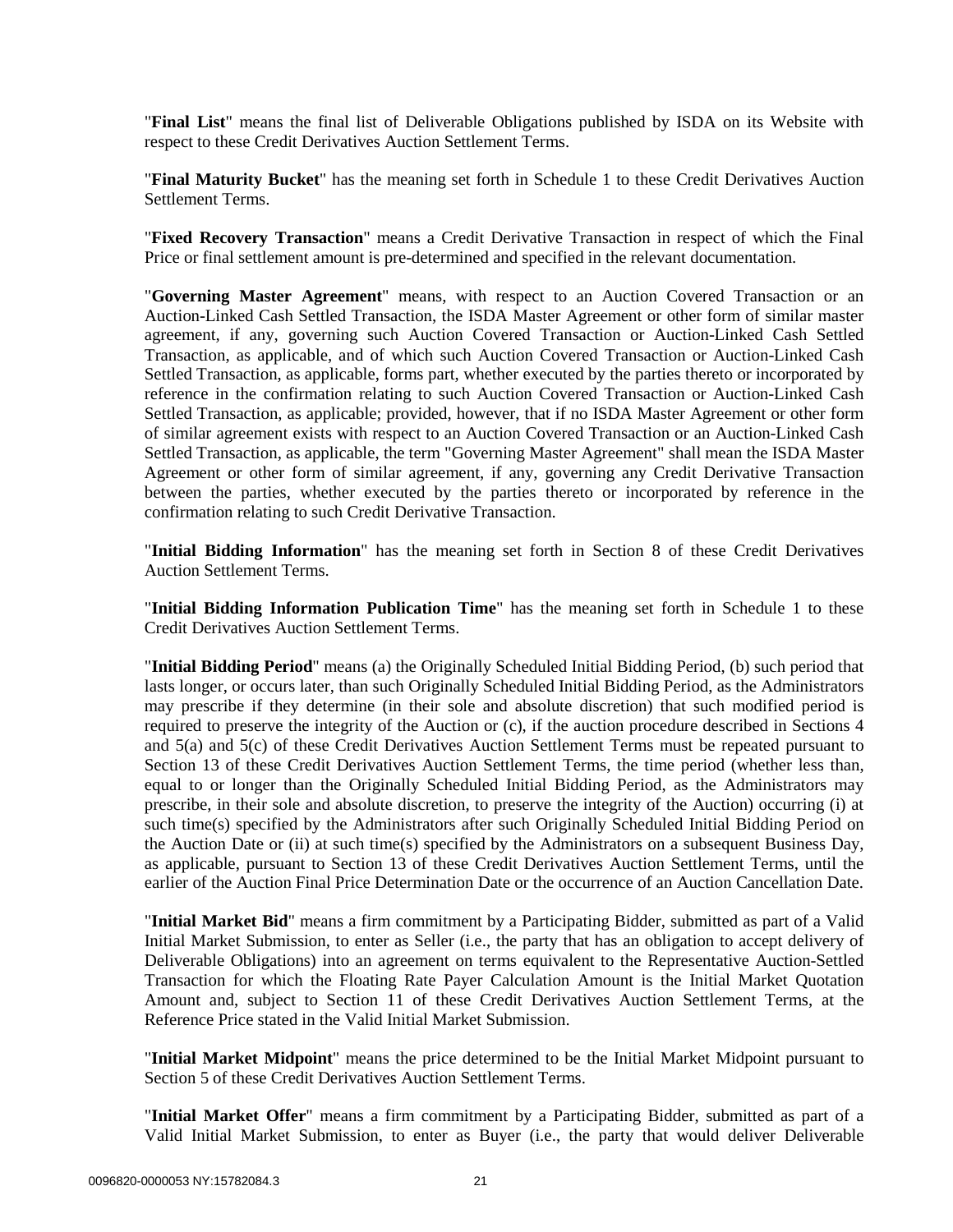Obligations) into an agreement on terms equivalent to the Representative Auction-Settled Transaction for which the Floating Rate Payer Calculation Amount is the Initial Market Quotation Amount and, subject to Section [11](#page-6-0) of these Credit Derivatives Auction Settlement Terms, at the Reference Price stated in the Valid Initial Market Submission.

"**Initial Market Quotation Amount**" has the meaning set forth in Schedule 1 to these Credit Derivatives Auction Settlement Terms.

"**Initial Market Submission**" means a submission from a Participating Bidder consisting of both an Initial Market Bid and an Initial Market Offer (each expressed as a percentage, in increments equal to the Relevant Pricing Increment, of the outstanding principal balance, rather than the face amount, of Deliverable Obligations (but not less than 0.00%)) which do not differ from one another by more than the Maximum Initial Market Bid-Offer Spread, and for which the Initial Market Bid is not greater than or equal to the Initial Market Offer.

"**ISDA**" has the meaning set forth in the introduction to these Credit Derivatives Auction Settlement Terms.

"**ISDA Master Agreement**" means any of the following: (a) the 2002 ISDA Master Agreement; (b) the 1992 ISDA Master Agreement (Multicurrency – Cross Border); and (c) the 1992 ISDA Master Agreement (Local Currency – Single Jurisdiction).

"**JPY**" means the lawful currency of Japan.

"**July 2009 Supplement**" has the meaning set forth in the introduction to these Credit Derivatives Auction Settlement Terms.

"**Limit Bid**" means a firm commitment by a Participating Bidder or a customer, as applicable, submitted as part of a Limit Order Submission or a Customer Limit Order Submission, as applicable, to enter as Seller (i.e., the party that has an obligation to accept delivery of Deliverable Obligations) into an agreement on terms equivalent to a Representative Auction-Settled Transaction for which the Floating Rate Payer Calculation Amount is the Quotation Amount stated in such Limit Order Submission or Customer Limit Order Submission, as applicable, and at the Reference Price stated in such Limit Order Submission or Customer Limit Order Submission, as applicable.

"**Limit Offer**" means a firm commitment by a Participating Bidder or a customer, as applicable, submitted as part of a Limit Order Submission or a Customer Limit Order Submission, as applicable, to enter as Buyer (i.e., the party that would deliver Deliverable Obligations) into an agreement on terms equivalent to a Representative Auction-Settled Transaction for which the Floating Rate Payer Calculation Amount is the Quotation Amount stated in such Limit Order Submission or Customer Limit Order Submission, as applicable, and at the Reference Price stated in such Limit Order Submission or Customer Limit Order Submission, as applicable.

"**Limit Order Submission**" means a submission from a Participating Bidder consisting of either a Limit Bid or a Limit Offer (expressed as a percentage, in increments equal to the Relevant Pricing Increment, of the outstanding principal balance, rather than the face amount, of Deliverable Obligations (but not less than 0.00%)) and stating a Quotation Amount.

"**Loan Only Transaction**" means a Credit Derivative Transaction in respect of which "Loan" is specified as the only Deliverable Obligation Category or a Credit Derivative Transaction pursuant to which the Reference Obligations (which are required to be Loans) and certain other Loans (or Borrowed Money obligations other than Bonds) are the only Deliverable Obligations.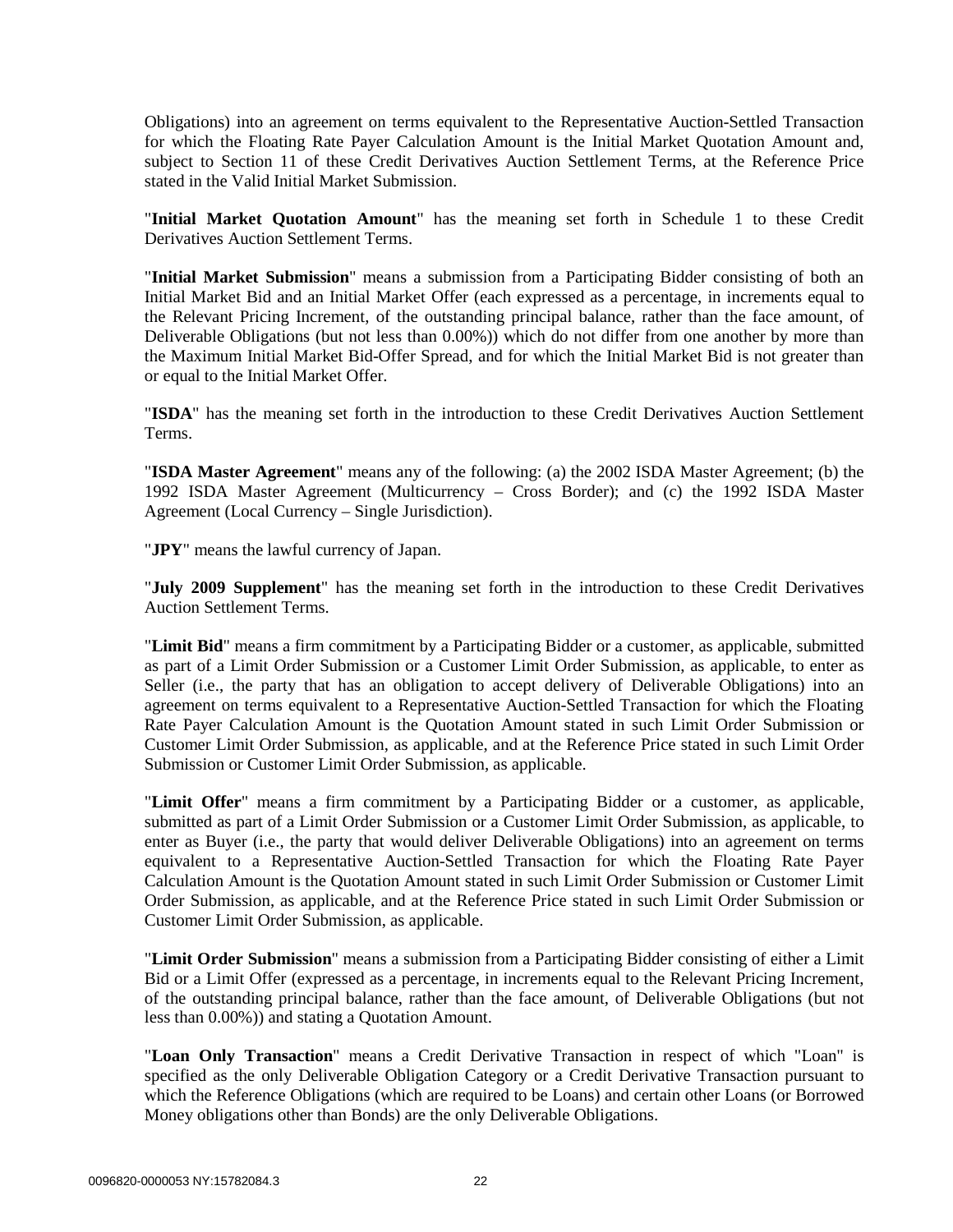"**March 2009 Supplement**" has the meaning set forth in the introduction to these Credit Derivatives Auction Settlement Terms.

"**Market Position**" means, with respect to a Participating Bidder or customer, as applicable, the aggregate amount of Deliverable Obligations that the relevant Participating Bidder or customer, as applicable, would have to buy or sell in order to obtain an identical risk profile after the Auction Settlement Date compared to its risk profile prior to the Auction Settlement Date with respect to all Auction Covered Transactions (excluding those Auction Covered Transactions for which the Trade Date is the Auction Final Price Determination Date) and all Auction-Linked Cash Settled Transactions, in each case, to which such Participating Bidder, or any Affiliate of such Participating Bidder, as applicable, or such customer, or any Affiliate of such customer, as applicable, is a party, such risk profile to be determined without regard to whether the original transactions were documented as cash settled or physically settled transactions.

"**Market Position Trade**" has the meaning set forth in Section [6](#page-4-1) of these Credit Derivatives Auction Settlement Terms.

"**Matched Limit Order**" has the meaning set forth in Section [12\(c\)](#page-7-4) of these Credit Derivatives Auction Settlement Terms.

"**Matched Limit Order Trade**" has the meaning set forth in Section [12\(c\)](#page-7-4) of these Credit Derivatives Auction Settlement Terms.

"**Matched Market**" has the meaning set forth in Section [5\(a\)](#page-3-0) of these Credit Derivatives Auction Settlement Terms.

"**Materiality Event**" means a Potential Materiality Event that has been determined to be a Materiality Event pursuant to Section [13\(a\)](#page-9-1) of these Credit Derivatives Auction Settlement Terms.

"**Materiality Event Delayed Auction Date**" has the meaning set forth in Section [13\(a\)](#page-9-1) of these Credit Derivatives Auction Settlement Terms.

"**Maximum Initial Market Bid-Offer Spread**" has the meaning set forth in Schedule 1 to these Credit Derivatives Auction Settlement Terms.

"**Minimum Number of Valid Initial Market Submissions**" has the meaning set forth in Schedule 1 to these Credit Derivatives Auction Settlement Terms.

"**Non-Tradeable Market**" means any Matched Market that is not a Tradeable Market.

"**Notice of Physical Settlement Date**" means the Business Day following the Auction Final Price Determination Date.

"**Nth to Default Transaction**" means a Credit Derivative Transaction that references more than one Reference Entity pursuant to which Cash Settlement Amounts or Physical Settlement Amounts, as applicable, will only be paid to Buyer after the Conditions to Settlement have been satisfied in respect of any of the relevant Reference Entities that is the nth Reference Entity in respect of which an Event Determination Date has occurred, where "**n**" is a number specified for such purpose in the documentation in respect of the relevant Credit Derivative Transaction.

"**Offer**" means any Limit Offer or any Initial Market Offer, as applicable.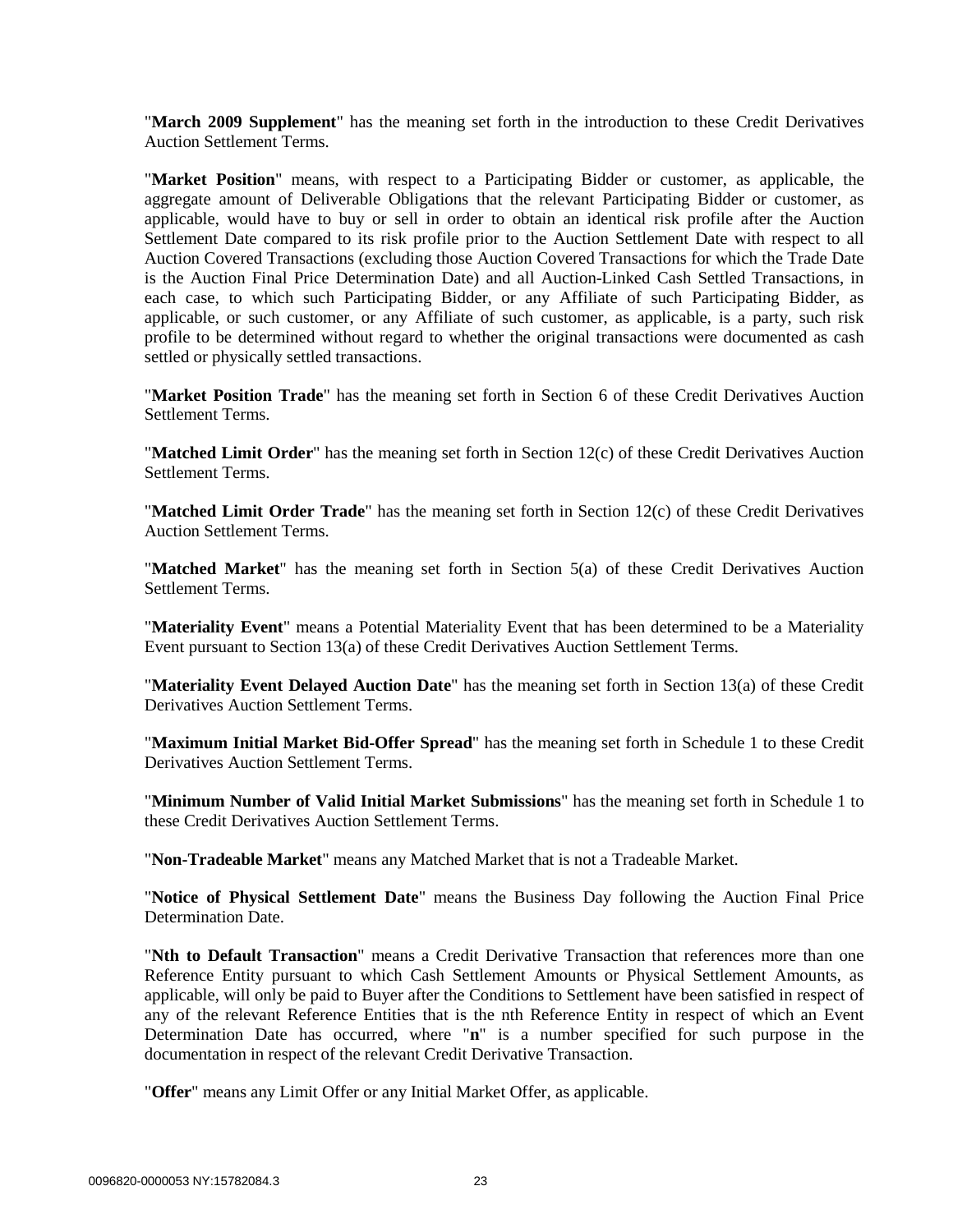"**Open Interest**" means the difference between (a) the sum of all Quotation Amounts stated in each Physical Settlement Buy Request that is a Valid Physical Settlement Request and (b) the sum of all Quotation Amounts stated in each Physical Settlement Sell Request that is a Valid Physical Settlement Request.

"**Originally Scheduled Auction Currency Fixing Date**" has the meaning set forth in Schedule 1 to these Credit Derivatives Auction Settlement Terms.

"**Originally Scheduled Initial Bidding Period**" has the meaning set forth in Schedule 1 to these Credit Derivatives Auction Settlement Terms.

"**Originally Scheduled Subsequent Bidding Period**" has the meaning set forth in Schedule 1 to these Credit Derivatives Auction Settlement Terms.

"**Other Initial Bidding Period(s)**" has the meaning set forth in Schedule 1 to these Credit Derivatives Auction Settlement Terms.

"**Other Originally Scheduled Initial Bidding Period(s)**" has the meaning set forth in Schedule 1 to these Credit Derivatives Auction Settlement Terms.

"**Other Originally Scheduled Subsequent Bidding Period(s)**" has the meaning set forth in Schedule 1 to these Credit Derivatives Auction Settlement Terms.

"**Other Subsequent Bidding Period(s)**" has the meaning set forth in Schedule 1 to these Credit Derivatives Auction Settlement Terms.

"**Participating Bidder**" has the meaning set forth in Section 1 of these Credit Derivatives Auction Settlement Terms.

"**Participating Bidder Letter**" means a letter substantially in the form of Exhibit 1 to these Credit Derivatives Auction Settlement Terms.

"**Permissible Deliverable Obligation(s)**" means, if applicable, each of the obligations specified as such by ISDA on its Website with respect to these Credit Derivatives Auction Settlement Terms.

"**Physical Settlement Buy Request**" means (a) in respect of a customer, a firm commitment by such customer to enter, as Seller (i.e., the party that has an obligation to accept delivery of Deliverable Obligations), into an agreement on terms equivalent to the Representative Auction-Settled Transaction for which the Floating Rate Payer Calculation Amount (expressed as an outstanding principal balance rather than face amount of Deliverable Obligations) is the Quotation Amount stated in the request and (b) in respect of a Participating Bidder, a firm commitment by such Participating Bidder (which may take into account any Customer Physical Settlement Requests) to enter, as Seller (i.e., the party that has an obligation to accept delivery of Deliverable Obligations), into an agreement on terms equivalent to the Representative Auction-Settled Transaction for which the Floating Rate Payer Calculation Amount (expressed as an outstanding principal balance rather than face amount of Deliverable Obligations) is the Quotation Amount stated in the request.

"**Physical Settlement Request**" means a request from a Participating Bidder consisting of a Physical Settlement Buy Request or a Physical Settlement Sell Request, as applicable, and which will equal the aggregate of the relevant Participating Bidder's Dealer Physical Settlement Request and all Customer Physical Settlement Requests, if any, that the relevant Participating Bidder receives and accepts from its customers pursuant to Section [3](#page-2-0) of these Credit Derivatives Auction Settlement Terms.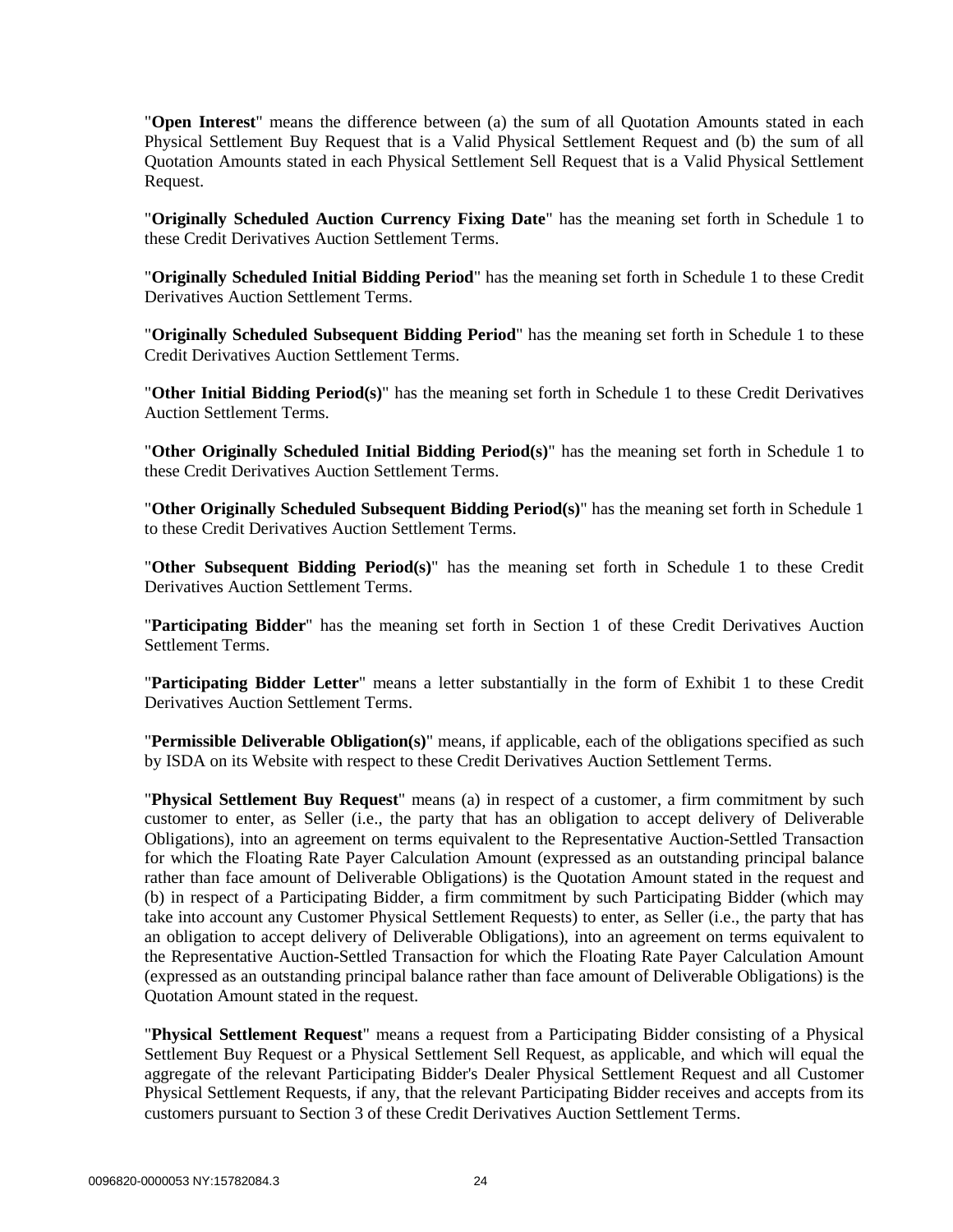"**Physical Settlement Sell Request**" means (a) in respect of a customer, a firm commitment by such customer to enter, as Buyer (i.e., the party that would deliver Deliverable Obligations), into an agreement on terms equivalent to the Representative Auction-Settled Transaction for which the Floating Rate Payer Calculation Amount (expressed as an outstanding principal balance rather than face amount of Deliverable Obligations) is the Quotation Amount stated in the request and (b) in respect of a Participating Bidder, a firm commitment by such Participating Bidder (which may take into account any Customer Physical Settlement Requests) to enter, as Buyer (i.e., the party that would deliver Deliverable Obligations), into an agreement on terms equivalent to the Representative Auction-Settled Transaction for which the Floating Rate Payer Calculation Amount (expressed as an outstanding principal balance rather than face amount of Deliverable Obligations) is the Quotation Amount stated in the request.

"**Portfolio Swaption**" means any unexercised option to enter into an Auction Covered Transaction (other than another Portfolio Swaption) that references more than one Reference Entity.

"**Potential Materiality Event**" means an event or news the occurrence of which has or could have a material effect on the Auction Final Price.

"**Preferred CDS Transaction**" means a Credit Derivative Transaction that references preferred securities or similar hybrid securities as Reference Obligations or Deliverable Obligations and which contains specific provisions pertaining thereto.

"**Pro Rata**" means that Participating Bidders' orders are matched proportionally with respect to the Quotation Amount of each such order and the total amount of orders that can be matched in the relevant part of the Auction.

"**Quotation Amount**" means the amount in the Relevant Currency stated as the notional amount with respect to a particular Limit Bid, Limit Offer, Initial Market Bid, Initial Market Offer, Physical Settlement Buy Request or Physical Settlement Sell Request in a Participating Bidder's Initial Market Submission, a Physical Settlement Request or Limit Order Submission, as applicable, which amount in each case will be an integral multiple of an amount equal to the Quotation Amount Increment.

"**Quotation Amount Increment**" has the meaning set forth in Schedule 1 to these Credit Derivatives Auction Settlement Terms.

"**RAST Notional Amount Increment**" has the meaning set forth in Schedule 1 to these Credit Derivatives Auction Settlement Terms.

"**Recovery Lock Transaction**" means a Credit Derivative Transaction in respect of which the Reference Price is specified in the relevant documentation as a price less than 100 per cent. and for which either Buyer or Seller can deliver a Notice of Physical Settlement.

"**Reference Auction Obligation**" means the obligation of the Affected Reference Entity by reference to which the Not Subordinated Deliverable Obligation Characteristic, if applicable, will be assessed, which obligation shall be the obligation specified as such in Schedule 1 to these Credit Derivatives Auction Settlement Terms or, if no such obligation is so specified, any unsubordinated Borrowed Money obligation of the Affected Reference Entity.

"**Reference Obligation Only Transaction**" means (a) a Credit Derivative Transaction in respect of which Physical Settlement is the applicable Settlement Method and "Reference Obligations Only" is specified as the Deliverable Obligation Category or (b) a Credit Derivative Transaction in respect of which Cash Settlement is the applicable Settlement Method and the relevant Confirmation specifies only one or more specifically identified Reference Obligations.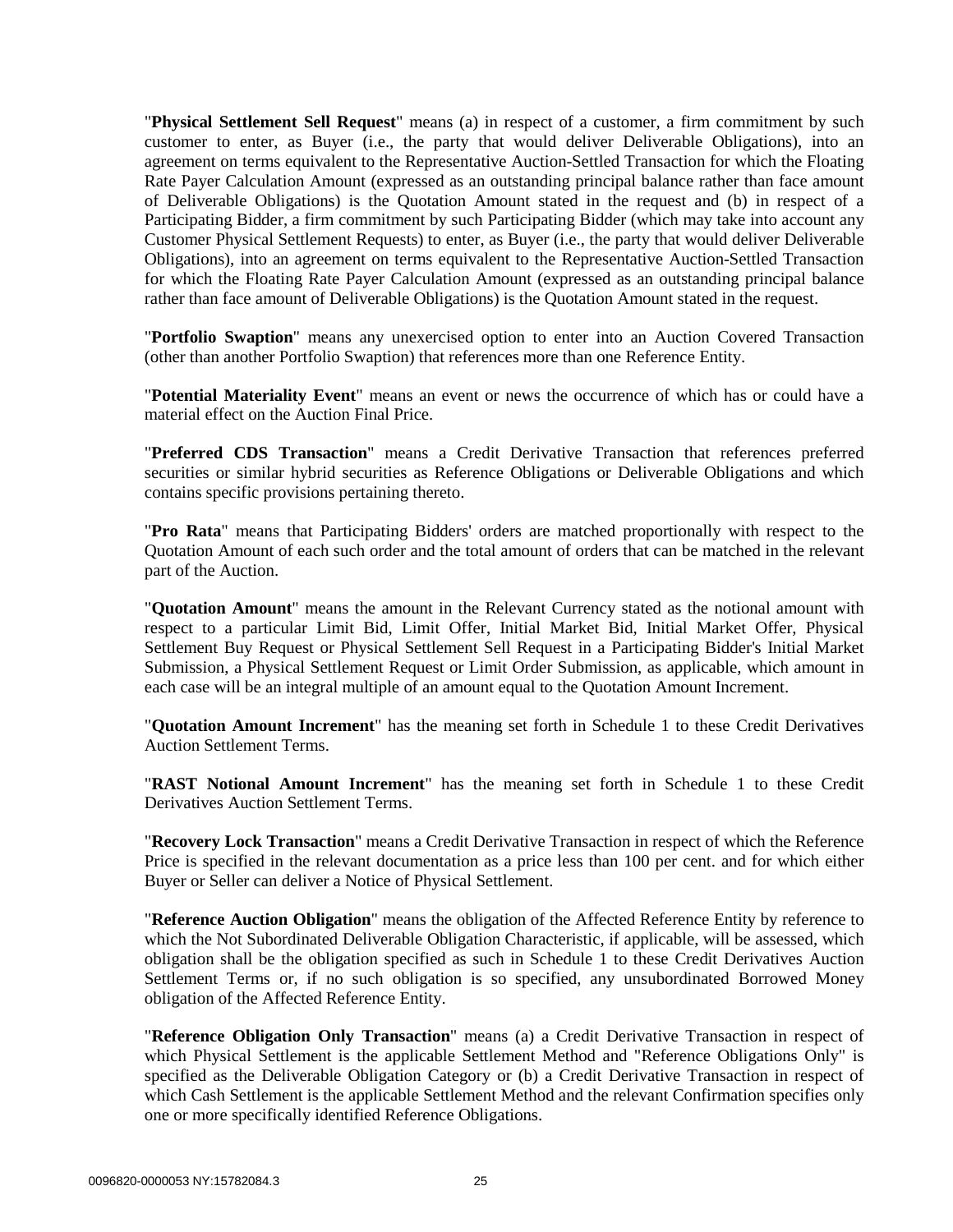"**Relevant Auction Currency Fixing Date**" has the meaning set forth in Section [13\(b\)](#page-10-0) of these Credit Derivatives Auction Settlement Terms.

"**Relevant Credit Derivatives Physical Settlement Matrix**" has the meaning set forth in Schedule 1 to these Credit Derivatives Auction Settlement Terms.

"**Relevant Credit Event**" has the meaning set forth in Schedule 1 to these Credit Derivatives Auction Settlement Terms.

"**Relevant Creditex Entity**" means (a) with respect to a Relevant Transaction Type included in the Americas, Creditex Securities Corporation and (b) with respect to a Relevant Transaction Type included in any other Region, Creditex Brokerage LLP.

"**Relevant Currency**" has the meaning set forth in Schedule 1 to these Credit Derivatives Auction Settlement Terms.

"**Relevant Pairing**" has the meaning set forth in Section [2](#page-1-1) of these Credit Derivatives Auction Settlement Terms.

"**Relevant Pricing Increment**" has the meaning set forth in Schedule 1 to these Credit Derivatives Auction Settlement Terms.

"**Relevant Transaction Type**" has the meaning set forth in Schedule 1 to these Credit Derivatives Auction Settlement Terms.

"**Representative Auction-Settled Transaction**" means a Credit Derivative Transaction incorporating the Definitions and (to the extent not inconsistent with the below) the terms applicable to the Relevant Transaction Type(s) pursuant to the Relevant Credit Derivatives Physical Settlement Matrix, which Credit Derivative Transaction shall supplement, form a part of, and be subject to, the Governing Master Agreement (including any credit support arrangements) executed or otherwise in place between the parties to such Credit Derivative Transaction (or if no such Governing Master Agreement has been executed or is otherwise in place between such parties, a deemed master agreement in the form of the 2002 ISDA Master Agreement as if the parties had executed such agreement in such form (but without any Schedule except for the election of the Relevant Governing Law as the governing law and the Relevant Currency as the Termination Currency) on the Auction Final Price Determination Date and for which:

- (a) the Reference Entity is the Affected Reference Entity;
- (b) Physical Settlement is the applicable Settlement Method, as modified with respect to one or more Deliverable Obligations by any DC Resolution by the relevant Credit Derivatives Determinations Committee, Resolved by Supermajority, implementing any provisions of any market advisory published with respect to such Deliverable Obligation(s) by The Loan Market Association, The Loan Syndications and Trading Association, Inc. or any other loan market trade association (any such advisory, the provisions of which are so implemented by a DC Resolution, a "**Loan Market Advisory**");
- (c) the Settlement Currency is the Relevant Currency;
- (d) the Calculation Agent City is the Relevant City;
- (e) the Event Determination Date is the Credit Event Resolution Request Date specified in Schedule 1 to these Credit Derivatives Auction Settlement Terms;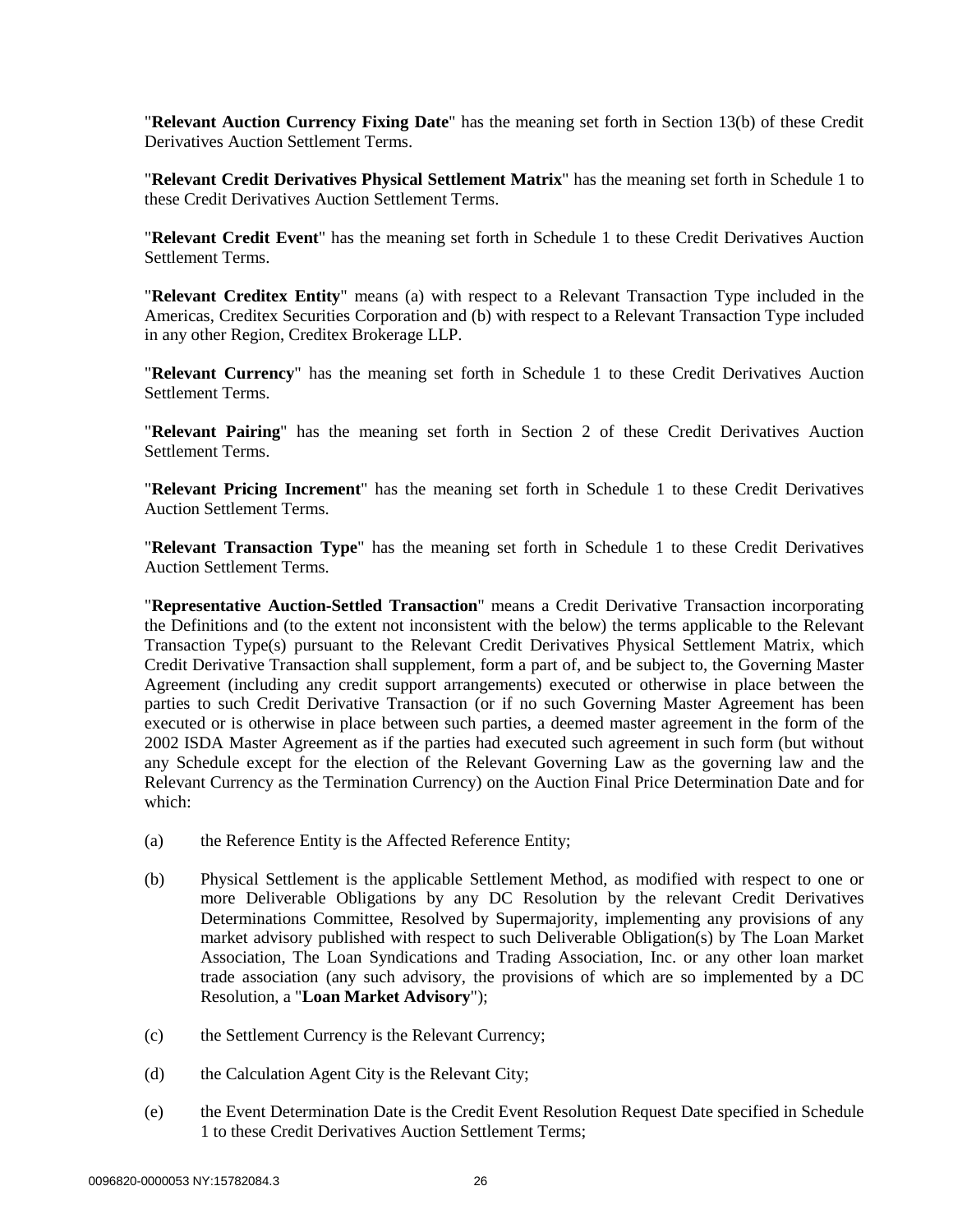- (f) a Credit Event Notice and Notice of Publicly Available Information are deemed to have been effectively delivered on a timely basis;
- (g) all Fixed Amounts are deemed to have been paid when due;
- (h) the only Deliverable Obligations (as defined in the Definitions) applicable are either (i), in circumstances where the Auction is held to settle Credit Derivative Transactions with respect to which a Restructuring has occurred and for which "Restructuring Maturity Limitation and Fully Transferable Obligation" or "Modified Restructuring Maturity Limitation and Conditionally Transferable Obligation" is specified in the related Confirmations, each of the Permissible Deliverable Obligations specified by ISDA on its Website or (ii), in all other circumstances, each of the Deliverable Obligations included in the Final List published by ISDA on its Website; provided that, with respect to each such Permissible Deliverable Obligation, in the case of (i), or each such Deliverable Obligation, in the case of (ii), as applicable, the relevant Credit Derivatives Determinations Committee has not Resolved as of the Delivery Date to remove such Permissible Deliverable Obligation or Deliverable Obligation, as applicable, from the Final List as a result of any material change to the terms of such Permissible Deliverable Obligation or Deliverable Obligation, as applicable, occurring following the publication of the Final List and on or prior to the Delivery Date;
- (i) the Reference Price is the Auction Final Price;
- (j) the Calculation Agent is (i) if both parties to the Representative Auction-Settled Transaction are Participating Bidders, Seller under such Representative Auction-Settled Transaction and (ii) if only one party to the Representative Auction-Settled Transaction is a Participating Bidder, such Participating Bidder;
- (k) with respect to any Deliverable Obligation that is a Loan, the Physical Settlement Period is 30 Business Days, and with respect to any Deliverable Obligation that is not a Loan, the Physical Settlement Period is as specified in the Relevant Credit Derivatives Physical Settlement Matrix; and
- (l) the following amendments are hereby made to the Definitions for purposes of the Representative Auction-Settled Transaction:
	- (i) Section 2.1 of the Definitions is hereby amended by deleting the second sentence thereof.
	- (ii) Section 2.2 of the Definitions is hereby deleted.
	- (iii) Section 3.2(c) of the Definitions is hereby replaced in its entirety with the following:

"(c) Notice of Physical Settlement. The Notice to Physical Settlement Condition to Settlement is satisfied by the delivery of a Notice of Physical Settlement (whether actual or deemed) that is effective in accordance with Section 3.4."

(iv) Section 3.4 of the Definitions is hereby replaced in its entirety with the following:

"**Section 3.4. Notice of Physical Settlement.** "Notice of Physical Settlement" means a notice from Buyer to Seller (which may be in writing (including by facsimile and/or email) and/or by telephone and which shall be subject to the requirements regarding notices set forth in Section 1.10) that (a) irrevocably confirms that Buyer will settle the Credit Derivative Transaction and require performance in accordance with Physical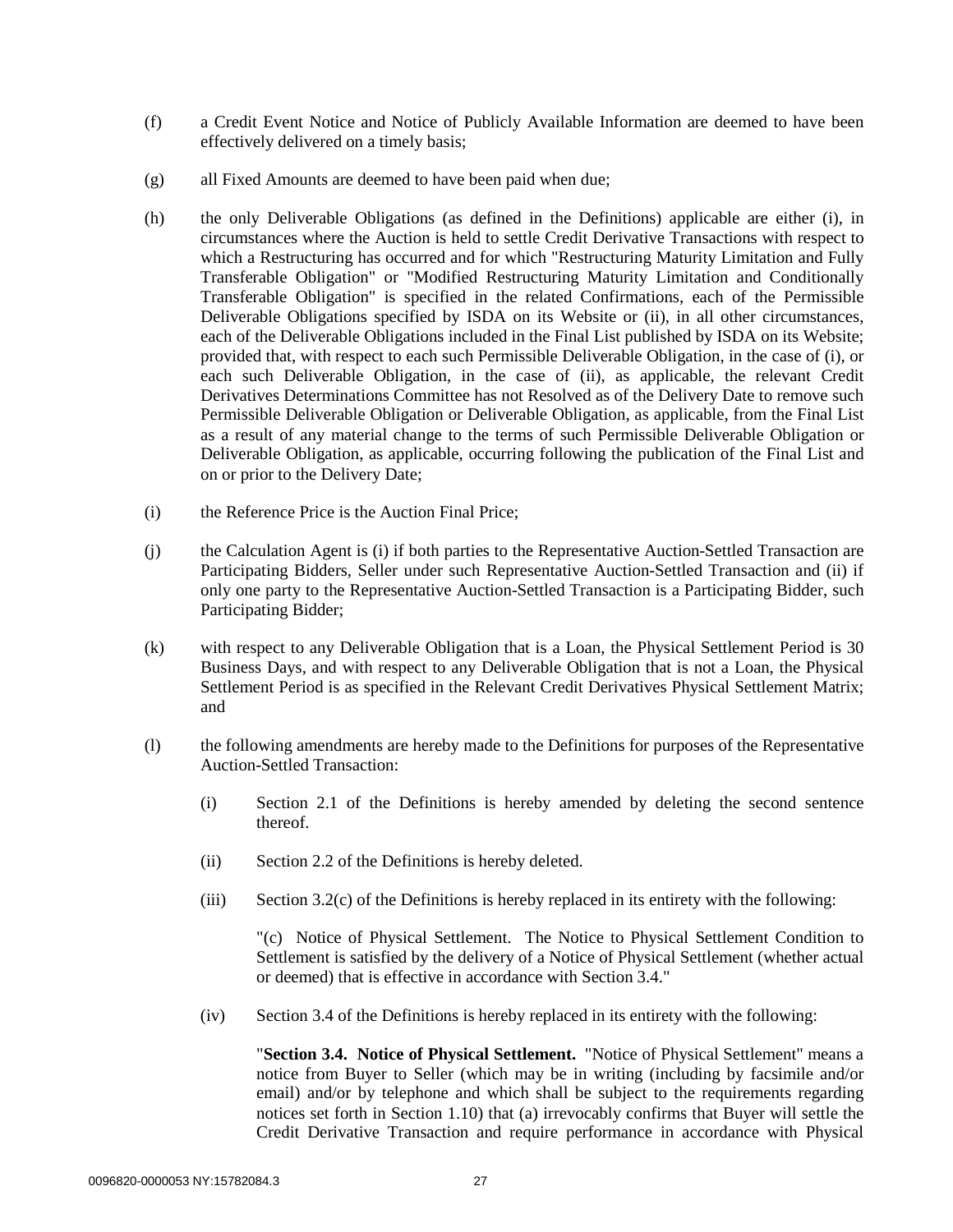Settlement as the Settlement Method and (b) contains a detailed description of each Deliverable Obligation that Buyer will, subject to Section 9.2(c)(ii), Deliver to Seller, including the outstanding principal balance or, in the case of a Deliverable Obligation which is a revolving credit arrangement (a "**Revolver**"), the Loan Outstanding Principal Balance (the "**Outstanding Amount**") of each such Deliverable Obligation and the information described in the Form of Notice of Physical Settlement attached as Exhibit 3 to the relevant Credit Derivatives Auction Settlement Terms. Buyer may, from time to time, notify Seller in the manner specified above (each such notification, a "**NOPS Amendment Notice**") that Buyer is replacing, in whole or in part, one or more Deliverable Obligations specified in the Notice of Physical Settlement or a prior NOPS Amendment Notice, as applicable, (to the extent the relevant Deliverable Obligation has not been Delivered as of the date such NOPS Amendment Notice is effective) or the detailed description(s) thereof. A NOPS Amendment Notice shall contain a revised detailed description of each replacement Deliverable Obligation that Buyer will, subject to Section 9.2(c)(ii), Deliver to Seller (each, a "**Replacement Deliverable Obligation**") and shall also specify the Outstanding Amount of each Deliverable Obligation identified in the Notice of Physical Settlement or prior NOPS Amendment Notice, as applicable, that is being replaced (with respect to each such Deliverable Obligation, the "**Replaced Deliverable Obligation Outstanding Amount**"). The Outstanding Amount of each Replacement Deliverable Obligation identified in a NOPS Amendment Notice shall be determined by applying the Revised Currency Rate to the relevant Replaced Deliverable Obligation Outstanding Amount. Each such NOPS Amendment Notice must be effective at or prior to 11:00 a.m. Relevant City Time (as defined in the Rules) on the Physical Settlement Date (determined without reference to any change resulting from such NOPS Amendment Notice). Notwithstanding the foregoing, Buyer may correct any errors or inconsistencies in the detailed description of each Deliverable Obligation contained in the Notice of Physical Settlement or any NOPS Amendment Notice, as applicable, by notice to Seller (given in the manner specified above) prior to the relevant Delivery Date; it being understood that such notice of correction shall not constitute a NOPS Amendment Notice.

If Buyer fails to deliver an effective Notice of Physical Settlement on or before the first day following the Auction Final Price Determination Date on which commercial banks and foreign exchange markets are generally open to settle payments in the Relevant City (as defined in the Rules) (the "**Notice of Physical Settlement Date**"), Buyer will have no right thereafter to deliver a Notice of Physical Settlement. If Buyer has not delivered an effective Notice of Physical Settlement, Seller will have the right, from, but excluding, the Notice of Physical Settlement Date to, and including, the fifteenth calendar day after the Notice of Physical Settlement Date, to deliver a notice to Buyer containing a detailed description of the Deliverable Obligations that Buyer will be required to Deliver to Seller, including the Outstanding Amount of each such Deliverable Obligation (provided that the aggregate of such Outstanding Amounts (or the equivalent Currency Amount, as applicable) shall be equal to or less than the Floating Rate Payer Calculation Amount).

If Buyer delivers an effective Notice of Physical Settlement on or before the Notice of Physical Settlement Date but such Notice of Physical Settlement (as amended or supplemented by any NOPS Amendment Notices delivered on or prior to the Notice of Physical Settlement Date) specifies Deliverable Obligations with an Outstanding Amount (or the equivalent Currency Amount, as applicable) that is less than the Floating Rate Payer Calculation Amount, Seller will have the right, from, but excluding, the Notice of Physical Settlement Date to, and including, the fifteenth calendar day after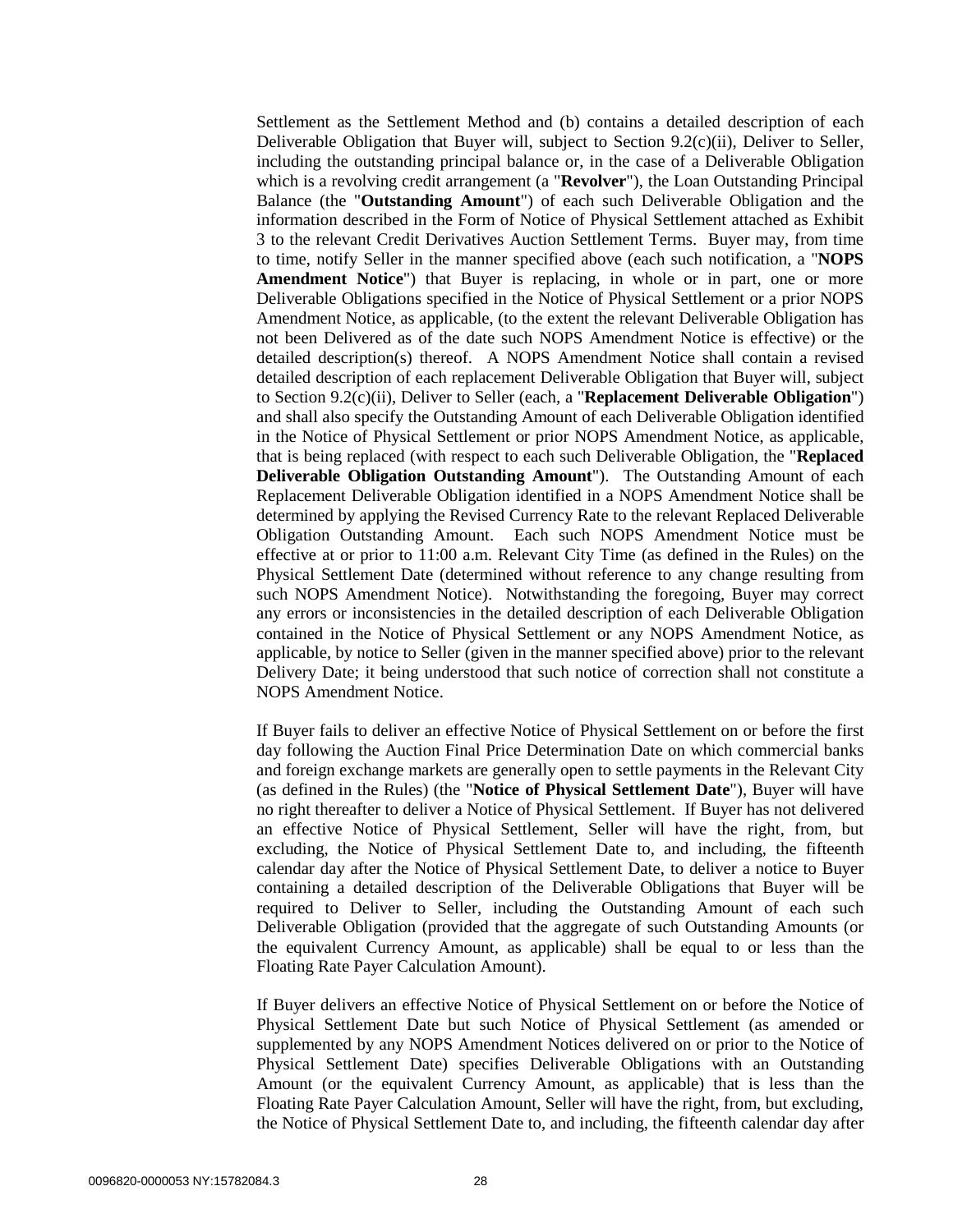the Notice of Physical Settlement Date (subject to adjustment in accordance with the Following Business Day Convention), to deliver a notice to Buyer containing a detailed description of the additional Deliverable Obligations that Buyer will be required to Deliver to Seller, including the Outstanding Amount of each such Deliverable Obligation; provided that the aggregate specified Outstanding Amount (or the equivalent Currency Amount, as applicable) shall be equal to or less than the amount by which the Floating Rate Payer Calculation Amount exceeds the aggregate Outstanding Amount (or the equivalent Currency Amount, as applicable) of Deliverable Obligations specified in the Notice of Physical Settlement (as amended or supplemented by any NOPS Amendment Notices) delivered by Buyer.

Any notice delivered by Seller pursuant to this Section 3.4 will include the information described in the Form of Notice of Physical Settlement attached as Exhibit 3 to the relevant Credit Derivatives Auction Settlement Terms. The Outstanding Amount of each Deliverable Obligation identified in any such notice delivered by Seller shall be determined by applying the Revised Currency Rate to the relevant Outstanding Amount. Delivery of any such notice shall be deemed to constitute delivery of an effective Notice of Physical Settlement. Buyer may not change any such notice from Seller, other than to correct any errors or inconsistencies in the detailed description of each Deliverable Obligation in such notice.

If Buyer fails to deliver an effective Notice of Physical Settlement on or prior to the Notice of Physical Settlement Date, and Seller fails to deliver a notice described in this Section 3.4 to Buyer on or prior to the fifteenth calendar day after the Notice of Physical Settlement Date (subject to adjustment in accordance with the Following Business Day Convention), then such fifteenth calendar day will be the Termination Date."

(v) Section 7.1 of the Definitions is hereby replaced in its entirety with the following:

"**Section 7.1. Cash Settlement.** If "Cash Settlement" is deemed to apply pursuant to Section 9.3, 9.4, 9.5 or 9.6, (a) if the Cash Settlement Amount is a positive number, Seller shall, subject to Section 3.1, pay the Cash Settlement Amount to Buyer on the Cash Settlement Date; and (b) if the Cash Settlement Amount is a negative number, Buyer shall, subject to Section 3.1, pay the absolute value of the Cash Settlement Amount to Seller on the Cash Settlement Date."

- (vi) Section 7.10 of the Definitions is hereby amended by the addition of the words: "or, in the case of a Reference Obligation which is a Revolver, with a Loan Outstanding Principal Balance" after the words "outstanding principal balance".
- (vii) Section 7.11 of the Definitions is hereby amended by the addition of the words: "or, in the case of a Reference Obligation which is a Revolver, with a Loan Outstanding Principal Balance" after the words "outstanding principal balance".
- (viii) Section 8.1 of the Definitions is hereby amended by the deletion of the second paragraph thereof and the replacement thereof by the following:

"In the case of Deliverable Obligations that are (a) (i) Borrowed Money (other than Revolvers), Buyer shall Deliver Deliverable Obligations with an outstanding principal balance or (ii) Revolvers, Buyer shall Deliver Deliverable Obligations with a Loan Outstanding Principal Balance, in each case excluding accrued but unpaid interest and (b) not Borrowed Money, Buyer shall Deliver Deliverable Obligations with a Due and Payable Amount (or, in the case of either (a) or (b), the equivalent Currency Amount of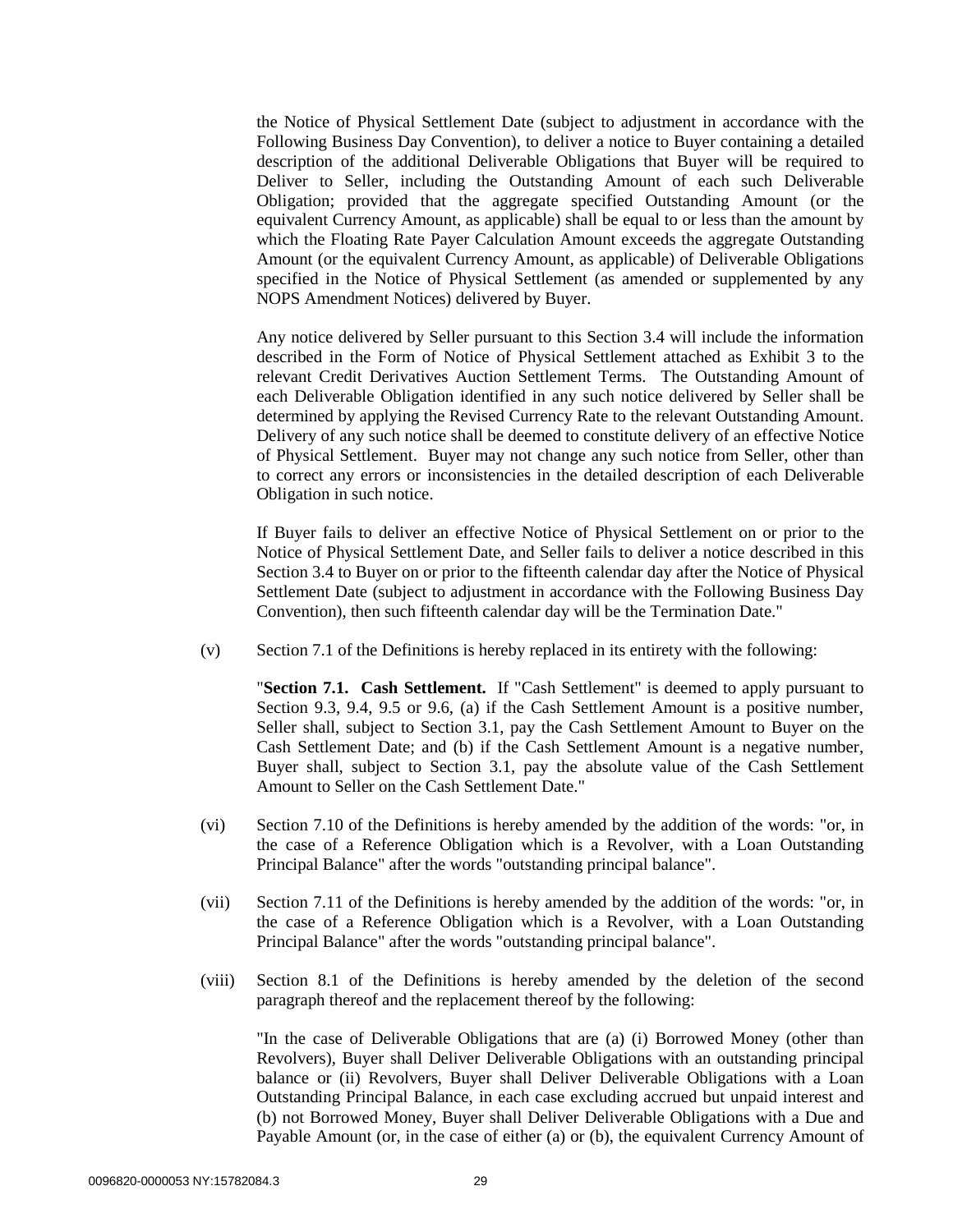any such amount), in each case in the aggregate amount as of the relevant Delivery Dates that is equal to the Floating Rate Payer Calculation Amount; provided that Buyer may Deliver Deliverable Obligations with an outstanding principal balance or with a Loan Outstanding Principal Balance, as applicable, (excluding accrued but unpaid interest) or a Due and Payable Amount, as applicable, (or the equivalent Currency Amount of any such amount), in the aggregate amount as of the relevant Delivery Dates that is greater than the Floating Rate Payer Calculation Amount, in which case Seller shall not be required to pay more than the Physical Settlement Amount to Buyer, subject to Section  $9.2(c)(ii)$ ."

- (ix) Section 8.5 of the Definitions is hereby amended by:
	- (A) the addition of the following after the words "Reference Price":

", provided that if all or any part of the Physical Settlement Amount is payable in respect of a Revolver, such amount will be multiplied by the lower of (i) one and (ii) a fraction equal to the Drawn Outstanding Principal Balance over the Deemed Commitment."; and

(B) the addition of the following at the end thereof:

"For the avoidance of doubt, no additional amount shall be due from Seller to Buyer in respect of any accrued interest on the Deliverable Obligation(s) as at the Delivery Date."

(x) Section 8.10 of the Definitions is hereby replaced in its entirety with the following:

"**Section 8.10. Currency Rate.** "Currency Rate" means with respect to (a) a Deliverable Obligation specified in a Notice of Physical Settlement delivered by (i) Buyer, the Auction Currency Rate or (ii) Seller, the Revised Currency Rate and (b) a Replacement Deliverable Obligation specified in a NOPS Amendment Notice, the Revised Currency Rate."

(xi) Section 8.12 of the Definitions is hereby replaced in its entirety with the following:

"**Section 8.12. Revised Currency Rate.** "Revised Currency Rate" means, with respect to either (a) a Replacement Deliverable Obligation specified in a NOPS Amendment Notice or (b) a Deliverable Obligation specified in a Notice of Physical Settlement delivered by Seller, the rate of conversion between the currency in which the Replaced Deliverable Obligation Outstanding Amount, in the case of a NOPS Amendment Notice, or the Outstanding Amount of the relevant Deliverable Obligation, in the case of a Notice of Physical Settlement delivered by Seller, as applicable, is denominated and the currency in which the Outstanding Amount of such Replacement Deliverable Obligation is denominated, in the case of a NOPS Amendment Notice, or the Settlement Currency, in the case of a Notice of Physical Settlement delivered by Seller, as applicable, that is determined either (i) by reference to the Currency Rate Source as at the Next Currency Fixing Time or (ii) if such rate is not available at such time, by the Calculation Agent in a commercially reasonable manner after consultation with the parties."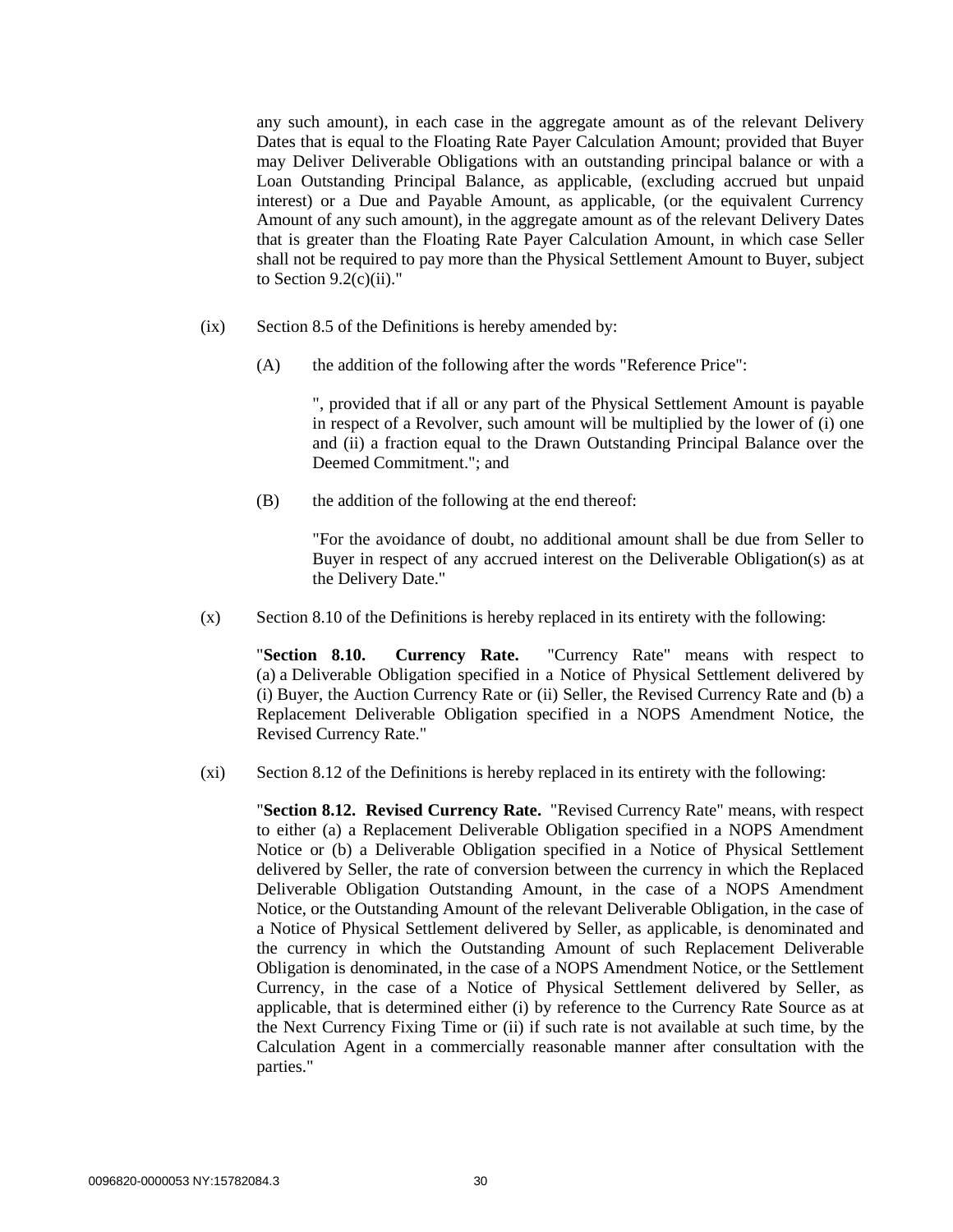(xii) Section 9.2(c)(i) of the Definitions is amended by the addition of the following after the words "or other document":

"(including any document specified in an applicable Loan Market Advisory, any confidentiality undertaking and/or any accession letter)".

 $(xiii)$  Section 9.2(c)(iv) of the Definitions is hereby replaced in its entirety with the following:

"if and only to the extent that a Deliverable Obligation is a Loan and (A) in the case of an Auction RAST, to the extent that the Deliverable Obligations specified in the Notice of Physical Settlement (or the NOPS Amendment Notice, as the case may be) for such Auction RAST are identical to the Deliverable Obligations specified in the Notice of Physical Settlement (or the NOPS Amendment Notice, as the case may be) for any Customer Buy RAST, Buyer under the Auction RAST may designate its customer under such Customer Buy RAST and (B) in the case of a Customer Sell RAST, to the extent that the Deliverable Obligations specified in the Notice of Physical Settlement (or the NOPS Amendment Notice, as the case may be) for such Customer Sell RAST are identical to the Deliverable Obligations specified in the Notice of Physical Settlement (or the NOPS Amendment Notice, as the case may be) for the related Auction RAST, Buyer under the Customer Sell RAST may designate the party designated by Buyer under the Auction RAST pursuant to (A) above or, if no such party is designated by Buyer under the Auction RAST, may designate Buyer under the Auction RAST (in each case, the "**Buyer's designee**") to Deliver and otherwise perform the obligations of Buyer to Deliver such Loan with respect to a Credit Derivative Transaction by specifying details of the Buyer's designee in the Notice of Physical Settlement (or the NOPS Amendment Notice, as the case may be). Within one Business Day of receipt of the Notice of Physical Settlement (or the NOPS Amendment Notice, as the case may be) or in the case of a Revised Designation, on the Revised Designation Date, (x) in the case of an Auction RAST, Seller thereunder may designate its customer under any Customer Sell RAST that is a Related RAST (or any designee of such customer under such Customer Sell RAST pursuant to (z) below), (y) in the case of a Customer Buy RAST, Seller thereunder may designate the party designated by Seller under the Auction RAST pursuant to (x) above or, if no such party is designated by Seller under the Auction RAST, may designate Seller under the Auction RAST and (z) in the case of a Customer Sell RAST, Seller thereunder may designate any third party a "**Seller Third Party designee**" (in each case, the "**Seller's designee**" and the Buyer's designee and the Seller's designee, each a "**designee**") to take Delivery and otherwise perform its obligations to take Delivery of such Loan with respect to a Credit Derivative Transaction by delivery of a notice to Buyer under the Auction RAST (which may be by telephone and which shall be subject to the requirements regarding notices set forth in Section 1.10), which is copied to each party under each Related RAST and which confirms that Seller has designated Seller's designee to take Delivery. If the Notice of Physical Settlement (or NOPS Amendment Notice, as the case may be) is delivered by a Seller under an Auction RAST in accordance with Section 3.4, such Seller may designate Seller's designee in such Notice of Physical Settlement (or NOPS Amendment Notice, as the case may be) and, within one Business Day of receipt of the Notice of Physical Settlement (or NOPS Amendment Notice, as the case may be) or in the case of a Revised Designation, on the Revised Designation Date, a Buyer under an Auction RAST may designate Buyer's designee by delivery of a notice to Seller under the Auction RAST (which may be by telephone and which shall be subject to the requirement regarding notices set forth in Section 1.10) which is copied to each party under each Related RAST and which confirms that such Buyer has designated Buyer's designee to Deliver.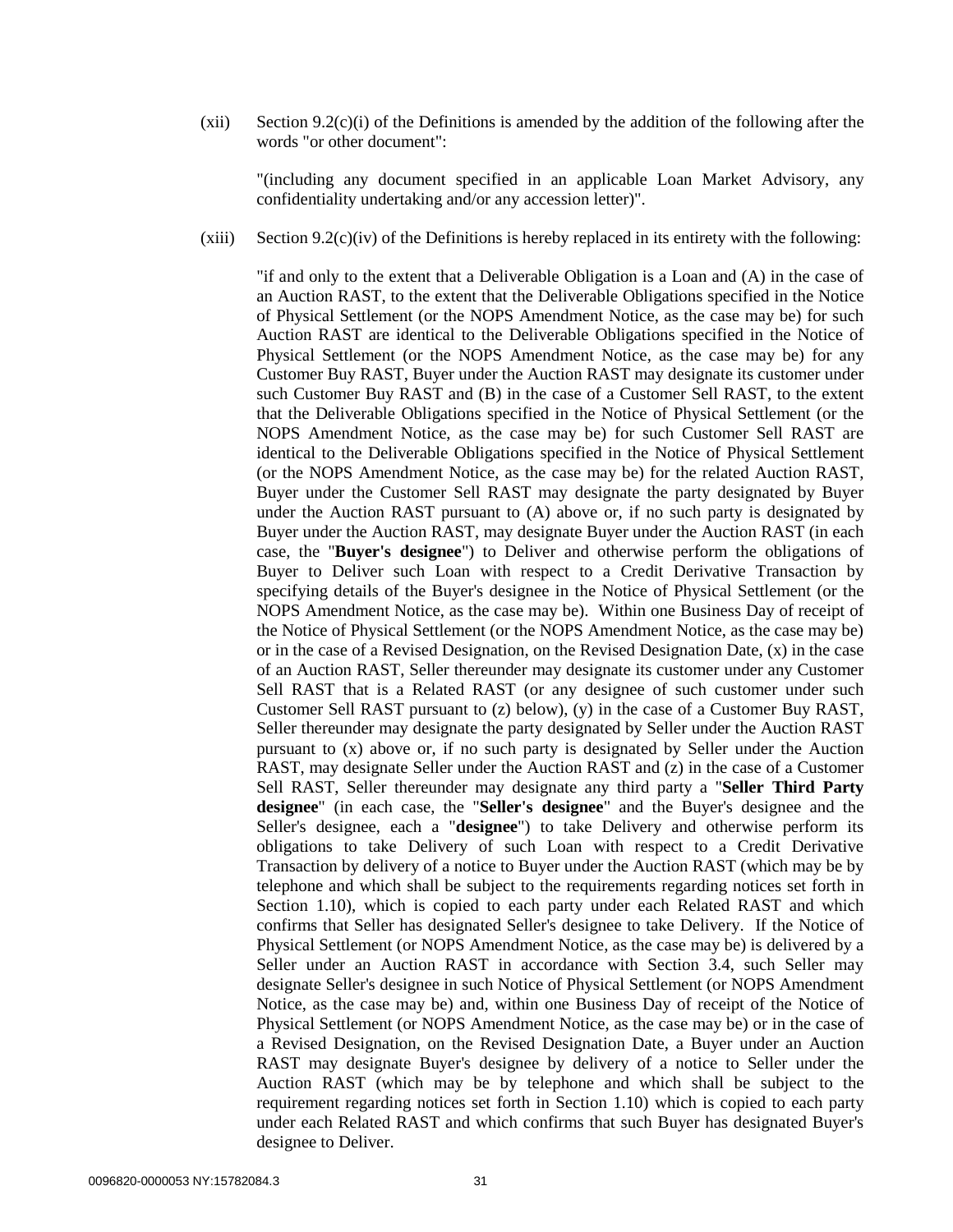When making any such designation in accordance with the above, the party making the designation may identify the designee either by name or by reference to a unique identifier agreed upon between the two parties (a "**designee identifier**"), provided that in the case of Seller's designee (if any) sufficient details (such as details of a nominee or an account number) are provided so as to enable effective Delivery to be made. If a designee is identified by a designee identifier, then if Section 9.8 applies and the designee wishes to participate in the Quotation process, such designee must identify itself to each party under the Auction RAST and any Related RAST prior to the Valuation Date. If a designee which does not so identify itself would otherwise be determined to be the Relevant Buyer, then the relevant Credit Derivative Transaction shall be deemed to be a Loan Settled Transaction for the purposes of determining the Relevant Buyer only. For the avoidance of doubt, if a designee does not participate in the Quotation process, then the applicability of any Final Price determined by such process shall not be affected.

Within one Business Day of any effective designation being made in accordance with this Section 9.2(c)(iv), under a Credit Derivative Transaction, the party that has not made the designation may, by delivery of a notice (a "**Revocation Notice**") to the other party under the Credit Derivative Transaction (which may be by telephone and which shall be subject to the requirements regarding notices set forth in Section 1.10), which is copied to each party under each Related RAST (or in the case where a designee is identified by a designee identifier, by notice to the relevant Participating Bidder under the Auction RAST, which Participating Bidder will deliver such notice as soon as is reasonably practicable to the designee in accordance with Section 1.10), confirm that it wishes such designation to be revoked. If a Revocation Notice is received by the relevant parties, any designation to which that Revocation Notice relates shall cease to have effect (except that for the purposes of the Definitions, "Related RAST" and "Auction RAST" shall retain the meanings given to such terms below) and Buyer and/or Seller, as relevant, shall each resume its obligations under the relevant Credit Derivative Transaction, provided that Buyer and/or Seller, as relevant, may make a further designation in accordance with the preceding paragraphs (a "**Revised Designation**") within one Business Day of receipt of the Revocation Notice or Failed Delivery Notice, as the case may be (such day, a "**Revised Designation Date**").

If Buyer and/or Seller under an Auction RAST make a designation with respect to which no Revocation Notice is received, the Auction RAST and each Related RAST shall be a "**Designated Transaction**" and the designee shall assume the obligation to Deliver or take Delivery, as the case may be (although the obligation to pay the Physical Settlement Amount under the Auction RAST and each Related RAST shall remain unchanged). Such designation shall relieve Buyer of the obligations of Buyer to Deliver and/or Seller of the obligations of Seller to take Delivery, as the case may be, provided that if Delivery does not occur before the day that is five Business Days after the Physical Settlement Date, any designation that has been made shall cease to have effect and Buyer and Seller shall each resume its obligations under the relevant Credit Derivative Transaction.

For the avoidance of doubt, each of Buyer and Seller under the Auction RAST may designate more than one designee with respect to a portion of the Credit Derivative Transaction and the provisions above shall apply to each such designee *mutatis mutandis* with respect to the relevant portion of the Credit Derivative Transaction.

If and to the extent that there is no Auction RAST because the same Participating Bidder has entered into both a Customer Buy RAST and a Customer Sell RAST with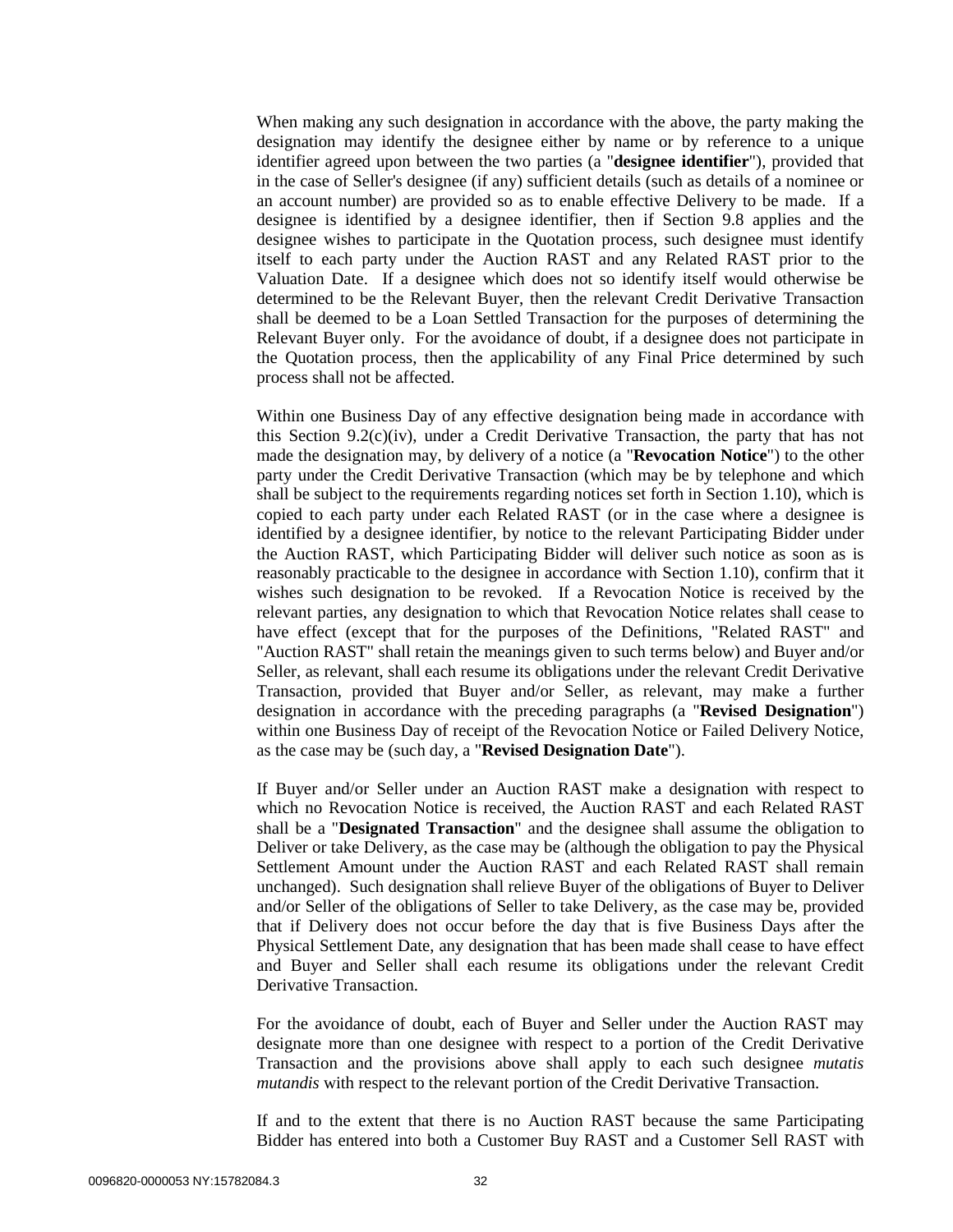respect to which the same Loan is specified as a Deliverable Obligation in the Notice of Physical Settlement (or NOPS Amendment Notice, as the case may be), the provisions above shall apply *mutatis mutandis* as though such Participating Bidder were both a Buyer and a Seller under the Auction RAST, Seller under the Customer Buy RAST and Buyer under the Customer Sell RAST, which in each case shall be a Related RAST.

If and to the extent that a Credit Derivative Transaction is a Designated Transaction, if Buyer determines in its sole and absolute discretion that, having used reasonable efforts, Buyer is unable to Deliver to Seller's designee (if any), and/or reasonably believes that Buyer will be unable to Deliver to Seller's designee (if any) on or prior to the date that is five Business Days after the Physical Settlement Date, Buyer may instead notify Seller of such determination by delivery of a notice to Seller (a "**Failed Delivery Notice**"), which may be by telephone and which shall be subject to the requirements regarding notices in Section 1.10, which is copied to each party under each Related RAST (or in the case where a designee is identified by a designee identifier, by notice to the relevant Participating Bidder under the Auction RAST, which Participating Bidder will deliver such notice as soon as is reasonably practicable to the designee in accordance with Section 1.10), and unless Seller makes a Revised Designation on or prior to the Revised Designation Date, Buyer and/or Seller, as relevant, shall each resume its obligations under the relevant Credit Derivative Transaction as if no such designation has occurred but without prejudice to any other designation which has occurred under any Related RAST or relevant Auction RAST, as the case may be.

If effective Delivery is made pursuant to a Credit Derivative Transaction in accordance with its terms, such Credit Derivative Transaction (or the relevant portion thereof) shall be deemed to be a "**Loan Settled Transaction**".

Notwithstanding the above, with respect to any Deliverable Obligation, either party (the "**designator**") may designate any of its Affiliates (the "**designee**") to Deliver or take Delivery, as the case may be, and otherwise to perform such party's obligations to Deliver or take Delivery, as the case may be, in respect of a Credit Derivative Transaction and the designee may assume such obligations, provided that in the case where it is impossible or illegal for the designator to Deliver or take Delivery in respect of a Credit Derivative Transaction, the designator may designate any third party to whom the non-designating party consents and for whom it is not impossible or illegal to Deliver or accept Delivery, provided that the non-designating party will not unreasonably withhold such consent and provided further that such consent will be deemed given in the case where the relevant designee is a Participating Bidder for whom it is not impossible or illegal to Deliver or accept Delivery of the relevant Deliverable Obligations. Such designation shall not relieve the designator of any of its obligations under such Credit Derivative Transaction. If the designee has performed the obligations of the designator under such Credit Derivative Transaction, then the designator shall be discharged of its obligations to the other party to the extent of such performance. If, as a result of such designation, (A) it would be illegal due to any applicable law or regulation for the designee to so Deliver or take Delivery, the designator shall not be permitted to designate such designee to Deliver or to take Delivery or (B) such Delivery would give rise to any Tax or any loss or cost to the nondesignating party, then the designator shall not be permitted to designate such designee to Deliver or to take Delivery unless the non-designating party has received an indemnity acceptable to it from the designating party with respect to such Tax, loss or cost."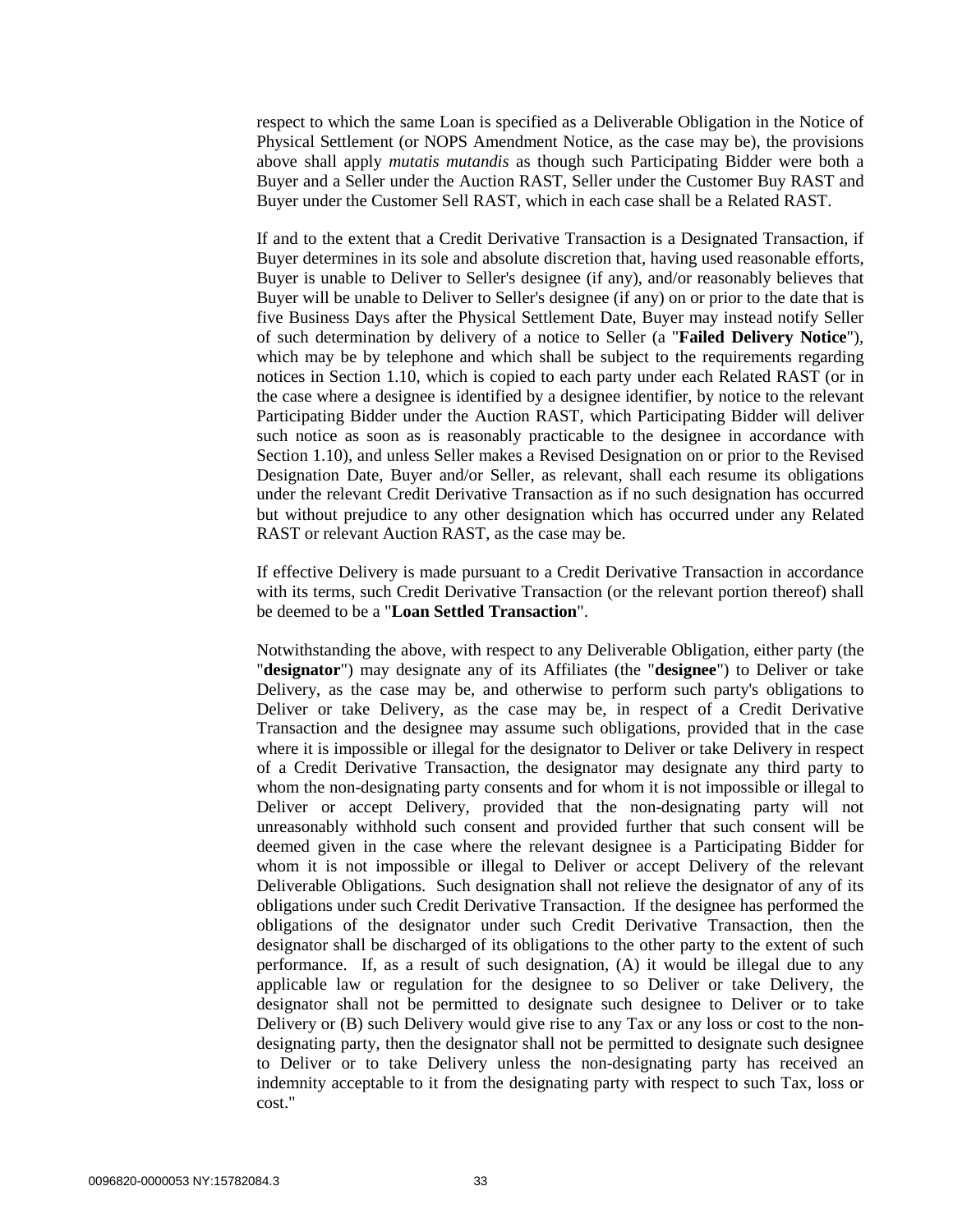- (xiv) Section 9.3 of the Definitions is hereby amended by:
	- (A) being renamed "Partial Cash Settlement of a Deliverable Obligation Due to Impossibility or Illegality; Partial Cash Settlement of a Deliverable Obligation which is a Loan Due to no Delivery";
	- (B) inserting "(i) Subject to (ii) below," at the beginning thereof; and
	- (C) inserting the following at the end thereof:
		- "(ii) If and to the extent that a Deliverable Obligation specified in the Notice of Physical Settlement (or NOPS Amendment Notice, as the case may be) is a Loan and if and to the extent the Credit Derivative Transaction is not a Loan Settled Transaction, the relevant portion of such Credit Derivative Transaction shall, on the day that is five Business Days after the Physical Settlement Date, be a "**Failed Loan CDS Transaction**" and Cash Settlement pursuant to the Partial Cash Settlement Terms shall be deemed to apply to the relevant portion of the Credit Derivative Transaction with respect to such Deliverable Obligation that is a Loan and that has not been Delivered and such Deliverable Obligation shall be deemed to be an 'Undeliverable Obligation'."
- $(xv)$  Section 9.8(a) of the Definitions is hereby replaced in its entirety with the following:
	- "(a) "Cash Settlement Amount" is deemed to be, for each Undeliverable Obligation, Undeliverable Loan Obligation, Undeliverable Participation or Unassignable Obligation, the aggregate of (A) the Outstanding Amount, Due and Payable Amount or in each case, the equivalent Currency Amount, as applicable, of each Undeliverable Obligation, Undeliverable Loan Obligation, Undeliverable Participation or Unassignable Obligation multiplied by (B) the Reference Price minus the Final Price determined in accordance with the specified Valuation Method with respect to such Undeliverable Obligation, Undeliverable Loan Obligation, Undeliverable Participation or Unassignable Obligation."
- (xvi) Section 9.8(c) of the Definitions is hereby amended by deleting the words "and 'Reference Price' is deemed to be one hundred per cent".
- (xvii) Section 9.8(d) of the Definitions is hereby amended by inserting the following at the beginning thereof:

"If the Credit Derivative Transaction is a Failed Loan CDS Transaction, "Valuation Date" is deemed to be the day that is five Business Days after the Physical Settlement Date and otherwise,"

(xviii) Section 9.8(e) of the Definitions is hereby amended by inserting the following at the beginning thereof:

"If the Credit Derivative Transaction is a Failed Loan CDS Transaction, "Valuation Method" is deemed to be Highest, and otherwise,"

(xix) Section 9.8(g) of the Definitions is hereby amended by deleting the words "outstanding principal balance" and replacing them with the words "Outstanding Amount".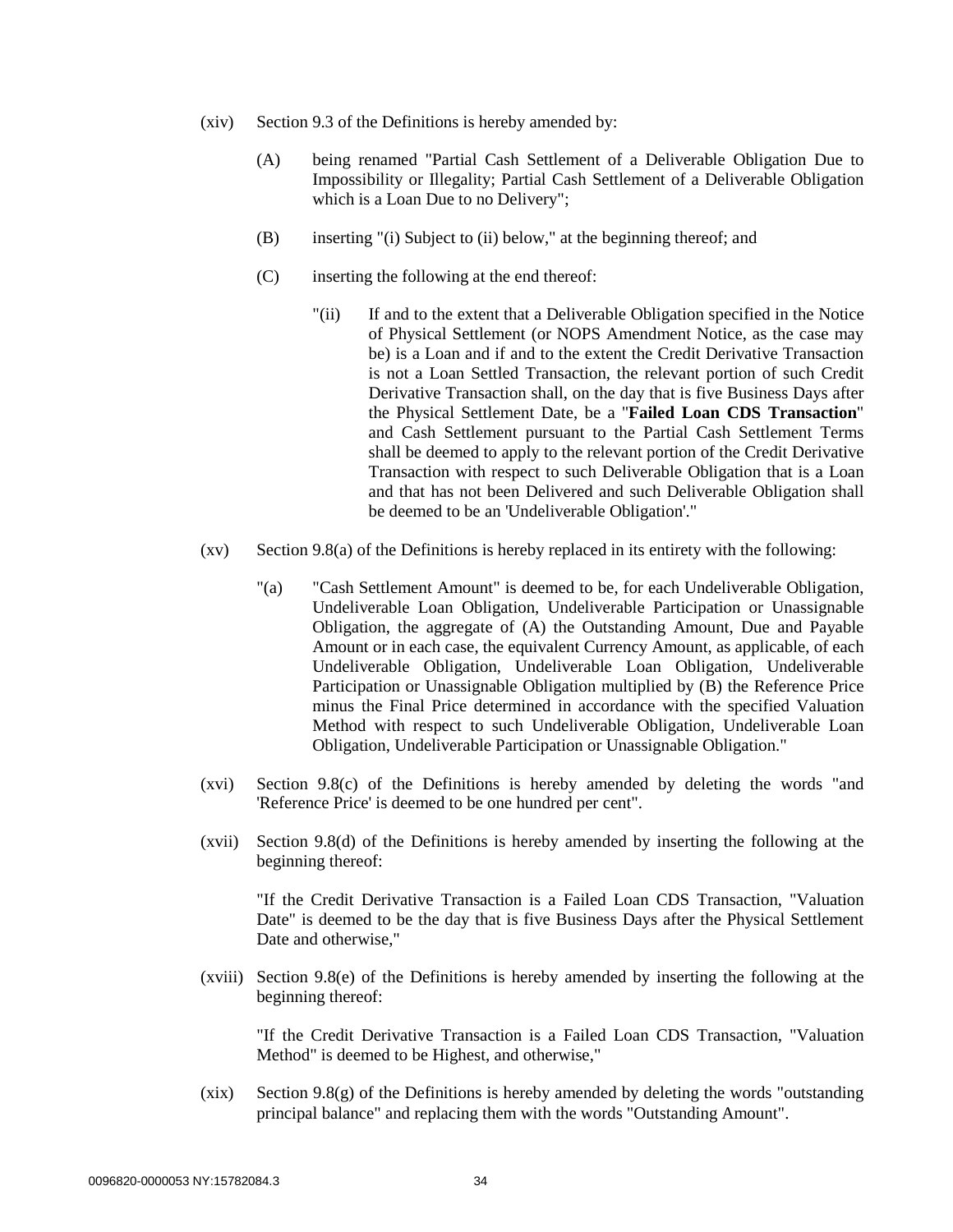(xx) Section 9.8(k) of the Definitions is hereby amended by inserting the following at the beginning thereof:

"If the Credit Derivative Transaction is a Failed Loan CDS Transaction, then "Quotation" means each Full Quotation obtained and expressed as a percentage with respect to a Valuation Date in the manner that follows:

(i) In respect of (a) an Auction RAST and each Related RAST, (A) Buyer under the Customer Buy RAST (if any), (B) if and to the extent that such Customer Buy RAST is a Loan Settled Transaction or if there is no Customer Buy RAST, Buyer under the Auction RAST or (C) if and to the extent that such Auction RAST is also a Loan Settled Transaction, Buyer under the Customer Sell RAST (if any) or (b) otherwise, Buyer (in each case, such Buyer, the "**Relevant Buyer**") shall attempt to obtain Full Quotations (provided that for the purposes of this Section 9.8(k) only, a Full Quotation shall be a quotation for an amount equal to the higher of the Quotation Amount and the relevant minimum transfer amount, if any, applicable pursuant to the terms of the Loan on the Valuation Date) with respect to each Valuation Date from (I) five or more Dealers which must, at a minimum, include each Seller under a Related RAST or the Auction RAST (if any) which, in each case, is not a Loan Settled Transaction provided that in the case of a Seller under a Customer Sell RAST which is a Related RAST, such Seller may designate another party to participate in the quotation process as a Dealer in its place (and for these purposes only, each such entity shall be deemed to be a Dealer for the purposes of Section 7.15) and (II) any other additional person from whom the Relevant Buyer wishes to obtain Quotations (and for these purposes only, each such entity shall be deemed to be a Dealer for the purposes of Section 7.15). In the case of an Auction RAST and each Related RAST, the Final Price shall not be determined until (i) the Relevant Buyer has attempted to obtain a Full Quotation from (A) Seller under the Customer Sell RAST (if any) or its designee for these purposes, (B) if and to the extent that such Customer Sell RAST is a Loan Settled Transaction or if there is no Customer Sell RAST, Seller under the Auction RAST or (C) if and to the extent that such Auction RAST is also a Loan Settled Transaction, Seller under the Customer Buy RAST (if any) (such Seller, the "**Relevant Seller**") provided that at the time at which the Relevant Buyer attempts to obtain such Full Quotation, it shall inform the Relevant Seller of the highest Full Quotation obtained prior thereto and (ii) the Relevant Seller has declined to provide a higher Full Quotation than the current highest Full Quotation.

If the Relevant Buyer is unable to obtain one or more such Full Quotations on the same Business Day within five Business Days of a Valuation Date, then the Alternative Procedures Relating to Loans not Delivered shall apply as though such fifth Business Day is the Alternative Procedure Start Date. For the avoidance of doubt, if the Relevant Buyer is able to obtain one or more such Full Quotations on the same Business Day within five Business Days of a Valuation Date, the Final Price determined in accordance with the Valuation Method (and the provisions of the following paragraphs) shall apply to the Auction RAST and each Related RAST, in each case, to the extent that such Credit Derivative Transaction is not a Loan Settled Transaction.

For the purposes hereof, in addition to the requirements of Section 7.10, each firm Quotation shall: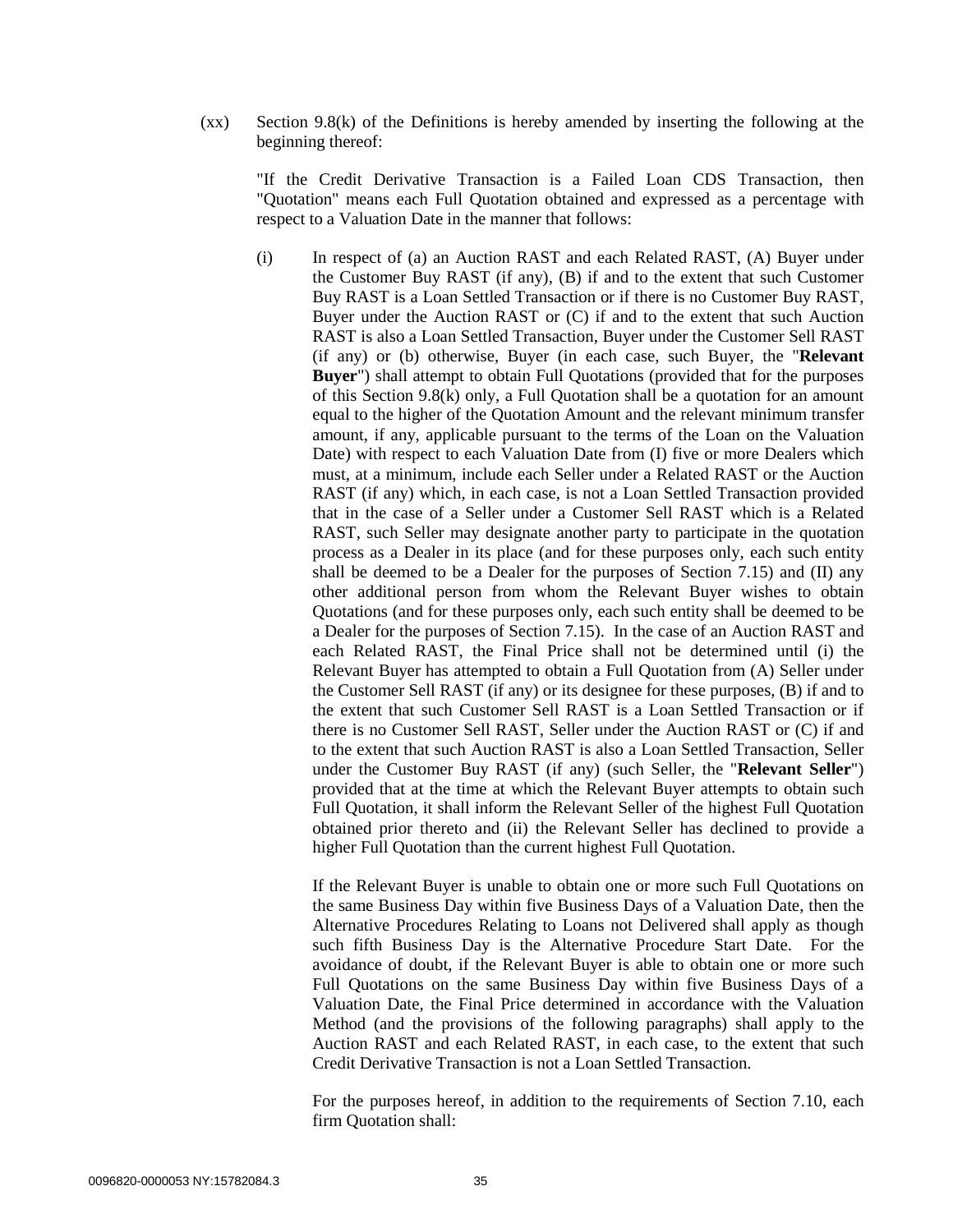- (A) be for a transaction with the Relevant Buyer in which, the Relevant Buyer agrees to Deliver the Deliverable Obligations that are Loans to the Dealer submitting the firm quotation (the "**Quoting Dealer**"), which transaction shall be governed by documentation that is consistent with market practice applicable to the sale and purchase of such Deliverable Obligations on the Valuation Date (which may be determined by the relevant Convened DC), including without limitation a representation that the Quoting Dealer has completed all "know your customer" or similar requirements under all applicable laws, regulations and internal compliance procedures relating to a transaction with the Relevant Buyer and on the Reference Entity;
- (B) be capable of acceptance by the Relevant Buyer and be open for acceptance to the relevant party for at least 30 minutes; and
- (C) be obtained on the basis that if the Relevant Buyer agrees to Deliver the Deliverable Obligations to such Quoting Dealer on the terms set forth herein, such Quoting Dealer agrees to pay the settlement amount (calculated and payable for this purpose in accordance with the relevant market standard documentation and based on the price so quoted) that would be payable for such Deliverable Obligations to the Relevant Buyer.

Furthermore, any firm Quotation which would otherwise constitute a Full Quotation shall be deemed not to have been obtained unless the Relevant Buyer has entered into an arms-length (without taking into account any other transaction or arrangement), binding contract to sell the relevant amount of such Deliverable Obligations, utilising a firm Quotation from a Quoting Dealer (which it may do in its sole and absolute discretion using any firm Quotation from any Quoting Dealer, which for the avoidance of doubt is not required to be the Quotation used in connection with the calculation of the Final Price); and

- (ii) Otherwise,".
- (xxi) Section 9.9 of the Definitions is hereby amended by deleting the second sentence of the penultimate paragraph thereof and replacing it with the following:

"On the third Business Day following such notice, Buyer will be deemed to have Delivered an outstanding principal balance of the Deliverable Obligations specified in the Notice of Physical Settlement (or NOPS Amendment Notice, as applicable) for which a Buy-in Price was determined, and an amount equal to the product of (A) the outstanding principal balance of the Deliverable Obligations specified in the Notice of Physical Settlement (or NOPS Amendment Notice, as applicable) and (B) in the case where the Buy-in Price is equal to or greater than the Auction Final Price, the excess, if any, of the Buy-in Price over the Auction Final Price (expressed as a positive amount) and otherwise the excess of the Auction Final Price over the Buy-in Price (expressed as a negative amount) plus (C) any reasonable brokerage costs incurred by Seller in connection with any purchases by it of the Relevant Bonds as part of the buy-in, if positive, will be payable by Buyer to Seller or, if negative, the absolute value thereof will be payable by Seller to Buyer."

(xxii) Section 9.10 of the Definitions is hereby amended by: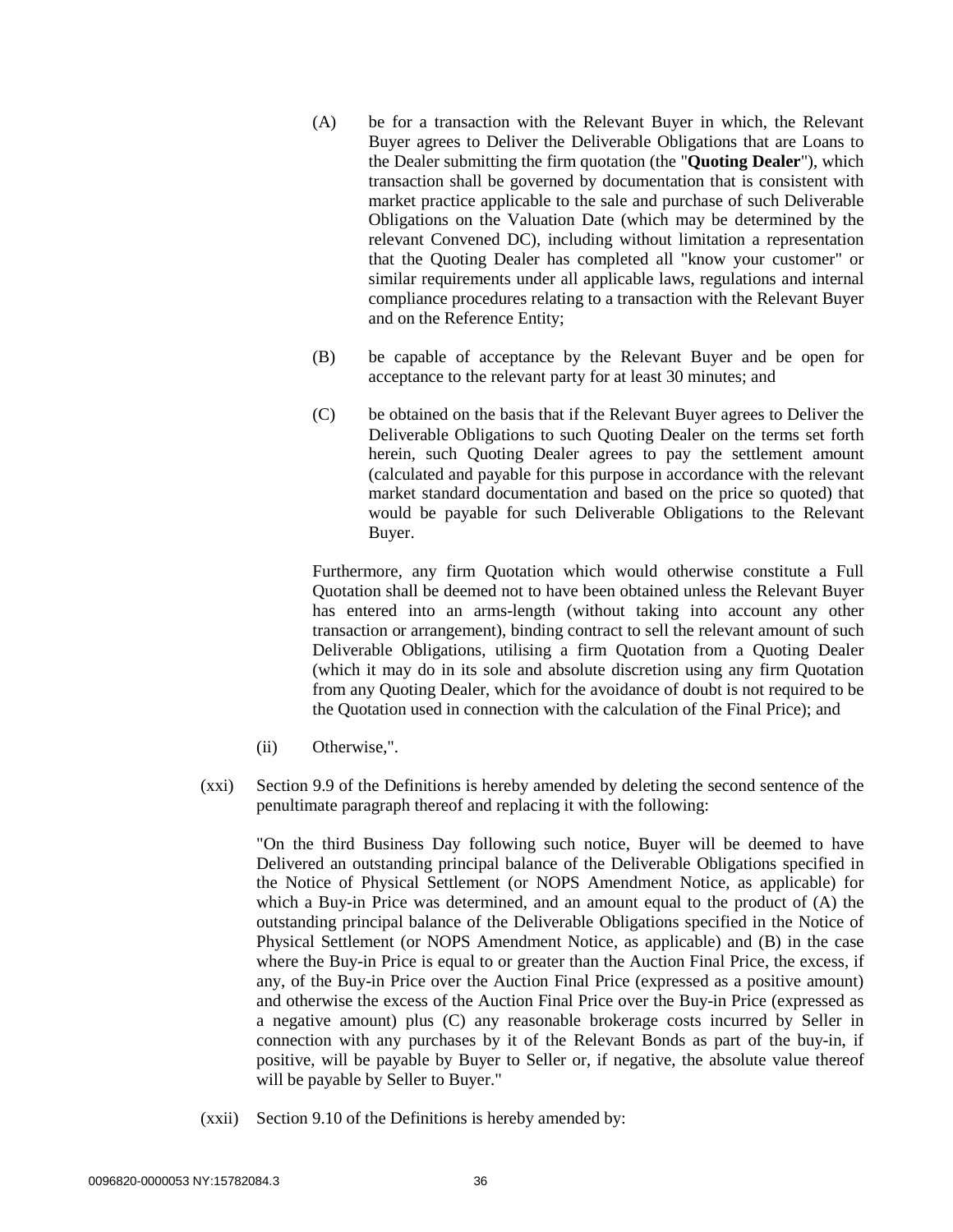(A) deleting the words "If Buyer has not Delivered any Deliverable Obligations specified in the Notice of Physical Settlement that are Loans on or prior to the date that is five Business Days after the Physical Settlement Date" and replacing it with the following:

"In the case of a Failed Loan CDS Transaction, if no Final Price has been determined pursuant to Section 9.8 on or before the tenth Business Day following the Physical Settlement Date";

- (B) inserting the word "or" immediately before "(iv)" on the ninth line thereof; and
- (C) deleting the words from "or  $(v)$ " to "(in which case Section 9.3 shall apply)" inclusive.
- (xxiii) Section 9.10(a) of the Definitions is hereby amended by adding the following at the beginning thereof: "Section 9.10(a) will not be applicable if Seller delivers a notice (in accordance with Section 3.4) that is deemed to constitute delivery of a Notice of Physical Settlement instead of Buyer delivering a Notice of Physical Settlement."
- (xxiv) Section 9.10(b) of the Definitions is hereby amended by:
	- (A) deleting "fifteenth" and replacing it with "tenth";
	- (B) deleting the following from the thirteenth line thereof: "at a price (expressed as a percentage) less than the Reference Price"; and
	- (C) inserting the words at the end thereof:

"For the avoidance of doubt, Section 9.10(a) shall continue to apply during this period."

(xxv) The 60 Business Day Cap on Settlement shall not be applicable with respect to any Relevant Transaction Type for which it would otherwise be applicable.

For the purposes of the Representative Auction-Settled Transaction only, the Definitions shall be deemed to include the following definitions:

- (i) "**Auction RAST**" means a Representative Auction-Settled Transaction between a Participating Bidder as Buyer and a Participating Bidder as Seller formed pursuant to the relevant Credit Derivatives Auction Settlement Terms.
- (ii) "**Customer Buy RAST**" means a Representative Auction-Settled Transaction deemed to be created pursuant to Section 18 of the relevant Credit Derivatives Auction Settlement Terms between a Participating Bidder as Seller and its customer as Buyer.
- (iii) "**Customer Sell RAST**" means a Representative Auction-Settled Transaction deemed to be created pursuant to Section 18 of the relevant Credit Derivatives Auction Settlement Terms between a Participating Bidder as Buyer and its customer as Seller.
- (iv) "**Deemed Commitment**" means, with respect to an outstanding principal balance under a Revolver, the utilisation of commitment represented by such outstanding principal balance, having been converted into the base currency of the Revolver (howsoever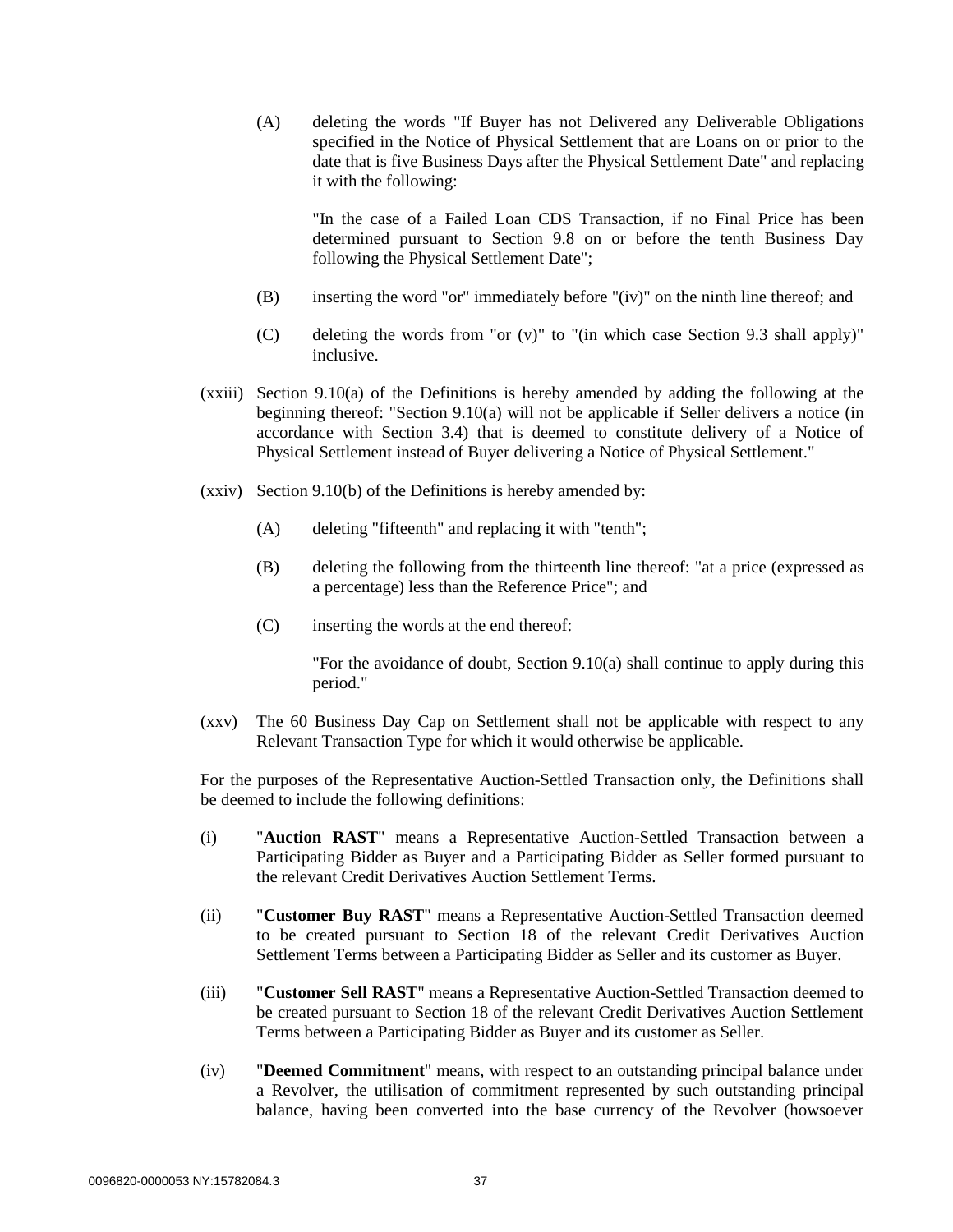described) at the rate used to calculate such utilisation pursuant to the terms of the Revolver at the time of the relevant drawing, as determined by the Calculation Agent.

- (v) "**Drawn Outstanding Principal Balance**" means, with respect to an outstanding principal balance under a Revolver, the amount of such outstanding principal balance converted into the base currency of the Revolver (howsoever described) at the Currency Rate.
- (vi) "**Loan Outstanding Principal Balance**" means, with respect to an outstanding principal balance under a Revolver, the higher of the Drawn Outstanding Principal Balance and the Deemed Commitment.
- (vii) "**Related RAST**" means with respect to an Auction RAST, a Customer Buy RAST under which Buyer under the Auction RAST has designated its customer to Deliver the Deliverable Obligations and/or a Customer Sell RAST under which Buyer has designated the party specified by Buyer under the Auction RAST to make Delivery of the Deliverable Obligations under such Customer Sell RAST, in each case for which the relevant Notice of Physical Settlement (or NOPS Amendment Notice, as applicable) refers to all or a portion of the same Deliverable Obligations as the Auction RAST.

"**Revolver**" has the meaning set forth in Section [2](#page-1-1) of these Credit Derivatives Auction Settlement Terms.

"**Rounding Amount**" means, if the Relevant Currency is (a) USD or EUR, 1,000 units of the Relevant Currency, unless otherwise specified in Schedule 1 to these Credit Derivatives Auction Settlement Terms, (b) JPY, 100,000 units of the Relevant Currency, unless otherwise specified in Schedule 1 to these Credit Derivatives Auction Settlement Terms, or (c) any other currency, such amount approved by the relevant Convened DC and set forth in Schedule 1 to these Credit Derivatives Auction Settlement Terms.

"**Rounding Convention**" means that, if a Participating Bidder's order is matched in an amount that is not an integral multiple of the Rounding Amount, then the amount to be so matched will be rounded down to the nearest Rounding Amount. The difference between the total amounts of all orders having been filled Pro Rata and the total of all rounded down amounts will be allocated in amounts equal to the Rounding Amount one at a time to Participating Bidders in order, beginning with the Participating Bidder with the order stating the largest Quotation Amount at the same price. In the event that there are Participating Bidders with identical orders of such type, Rounding Amounts will be allocated first to the Participating Bidder whose orders were received first by the Administrators. Any residual amounts which are in aggregate less than the Rounding Amount shall be disregarded.

"**Rules**" has the meaning set forth in the introduction to these Credit Derivatives Auction Settlement Terms.

"**Seller M(M)R Trade**" has the meaning set forth in the definition of Covered Non-Swaption **Transaction** 

"**Single Name Swaption**" means any unexercised option to enter into an Auction Covered Transaction (other than another Single Name Swaption) that references not more than one Reference Entity.

"**Subsequent Bidding Information**" has the meaning set forth in Section [14](#page-11-2) of these Credit Derivatives Auction Settlement Terms.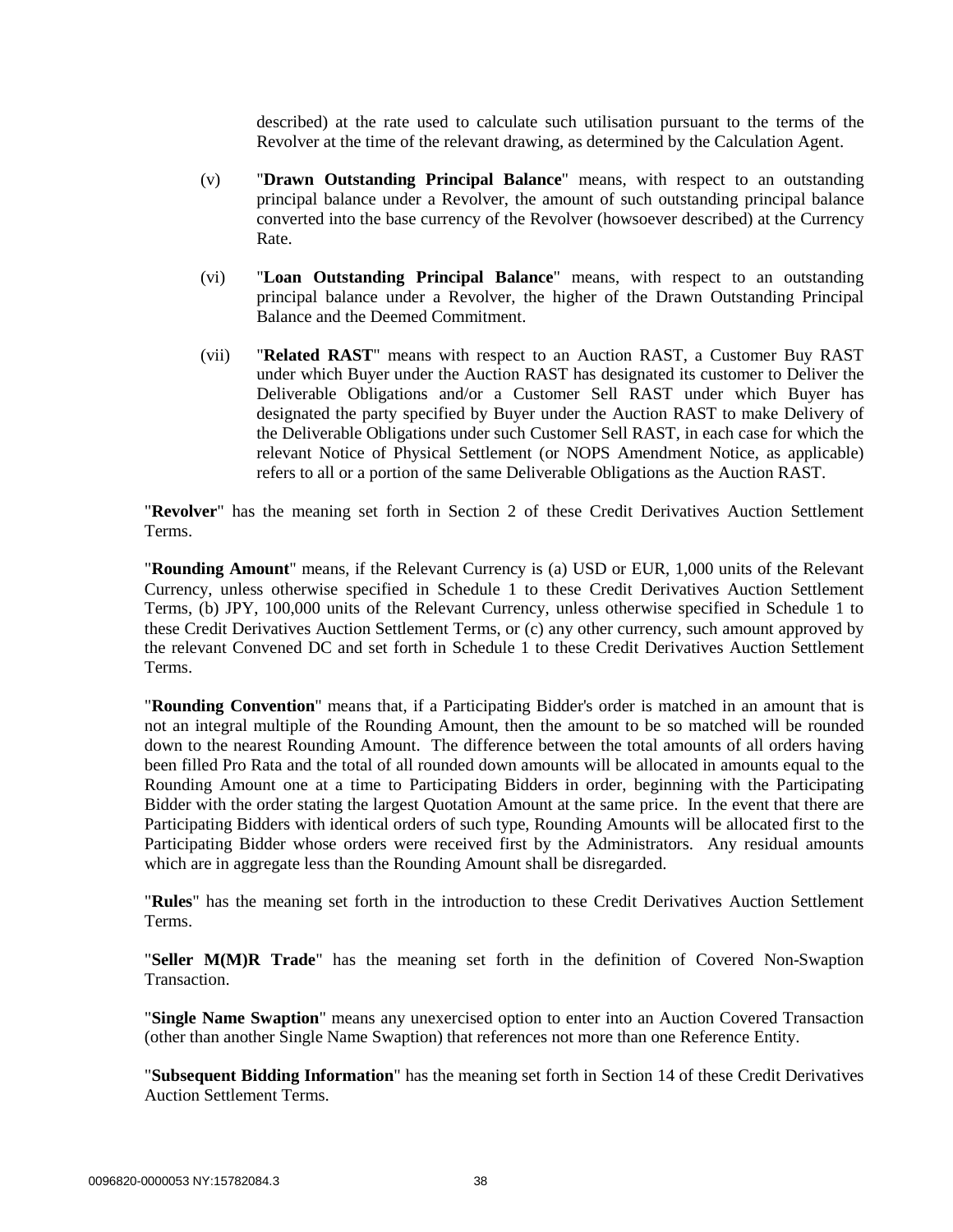"**Subsequent Bidding Information Publication Time**" has the meaning set forth in Schedule 1 to these Credit Derivatives Auction Settlement Terms.

"**Subsequent Bidding Period**" means (a) the Originally Scheduled Subsequent Bidding Period, (b) such period that lasts longer than or occurs later than such Originally Scheduled Subsequent Bidding Period, as the Administrators may prescribe if they determine (in their sole and absolute discretion) that such modified period is required to preserve the integrity of the Auction or (c), if the auction procedure described in Sections [4](#page-2-1) and [5\(a\)](#page-3-0) and [5\(c\)](#page-3-2) of these Credit Derivatives Auction Settlement Terms must be repeated pursuant to Section 13 of these Credit Derivatives Auction Settlement Terms, the time period (whether less than, equal to or longer than the Originally Scheduled Subsequent Bidding Period, as the Administrators may prescribe, in their sole and absolute discretion, to preserve the integrity of the Auction) occurring (i) at such time(s) specified by the Administrators after such Originally Scheduled Subsequent Bidding Period on the Auction Date or (ii) at such time(s) specified by the Administrators on a subsequent Business Day, as applicable, pursuant to Section 13 of these Credit Derivatives Auction Settlement Terms, until the earlier of the Auction Final Price Determination Date or the occurrence of an Auction Cancellation Date.

"**Touching Market**" means any Matched Market for which the Initial Market Bid and Initial Market Offer are equal.

"**Tradeable Market**" means any Matched Market that is a Crossing Market or a Touching Market.

"**Underlying CDS**" means, with respect to a Single Name Swaption or Portfolio Swaption, the underlying Credit Derivative Transaction to which the relevant option relates, provided that such underlying Credit Derivative Transaction is not an Excluded Index Transaction or an Excluded Non-Index Transaction.

"**Unmatched Limit Order**" has the meaning set forth in Section [11](#page-6-0) of these Credit Derivatives Auction Settlement Terms.

"**USD**" means the lawful currency of the United States of America.

"**Valid Initial Market Submission**" means, with respect to a Participating Bidder, an Initial Market Submission submitted by such Participating Bidder and received by the Administrators during the Initial Bidding Period.

"**Valid Limit Order Submission**" means, with respect to a Participating Bidder, a Limit Order Submission submitted by such Participating Bidder and received by the Administrators during the Subsequent Bidding Period.

"**Valid Physical Settlement Request**" means, with respect to a Participating Bidder, a Physical Settlement Request submitted by such Participating Bidder and received by the Administrators during the Initial Bidding Period.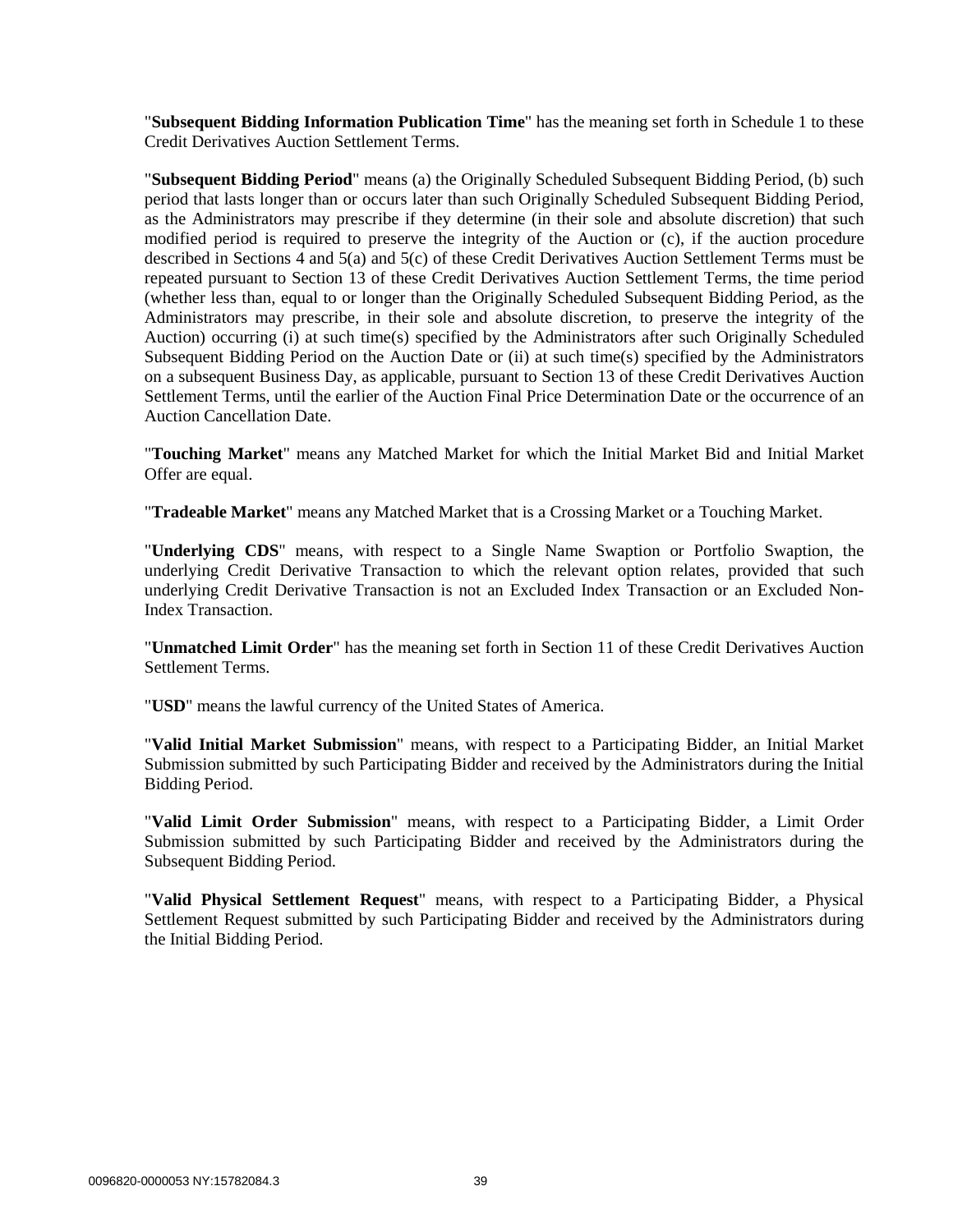#### **Schedule 1**

# **2013 Edison Mission Energy Credit Event Auction-Specific Terms**

This Schedule 1 sets out the following auction-specific terms applicable to these Credit Derivatives Auction Settlement Terms:

"**Affected Reference Entity**" means Edison Mission Energy

"**Auction Date**" means January 16, 2013.

"**Auction Settlement Date**" means the later of (i) the date that is five Business Days following the Auction Final Price Determination Date and (ii) January 23, 2013.

"**Cap Amount**" means 1.00 percent.

"**Credit Event Resolution Request Date**" means December 17, 2012.

#### "**Deliverable Obligation Terms**" means:

| Deliverable Obligation Category | Deliverable Obligation Characteristics                                                                                                                                         |
|---------------------------------|--------------------------------------------------------------------------------------------------------------------------------------------------------------------------------|
| Bond or Loan                    | Not Subordinated<br><b>Specified Currency</b><br>Not Contingent<br>Assignable Loan<br><b>Consent Required Loan</b><br>Transferable<br>Maximum Maturity: 30 years<br>Not Bearer |

"**Designated Range of Scheduled Termination Dates**" is not applicable.

"**Final Maturity Bucket**" is not applicable.

"**Initial Bidding Information Publication Time**" means 10:30 a.m. Relevant City Time.

"**Initial Market Quotation Amount**" means USD2,000,000.

"**Maximum Initial Market Bid-Offer Spread**" means 2.00 percent.

"**Minimum Number of Valid Initial Market Submissions**" means 8 Valid Initial Market Submissions.

"**Originally Scheduled Auction Currency Fixing Date**" means January 15, 2013.

"**Originally Scheduled Initial Bidding Period**" means the period between 9:45 a.m. and 10:00 a.m. Relevant City Time.

"**Originally Scheduled Subsequent Bidding Period**" means the period between 12:45 p.m. and 1:00 p.m. Relevant City Time.

"**Other Initial Bidding Period**" is not applicable.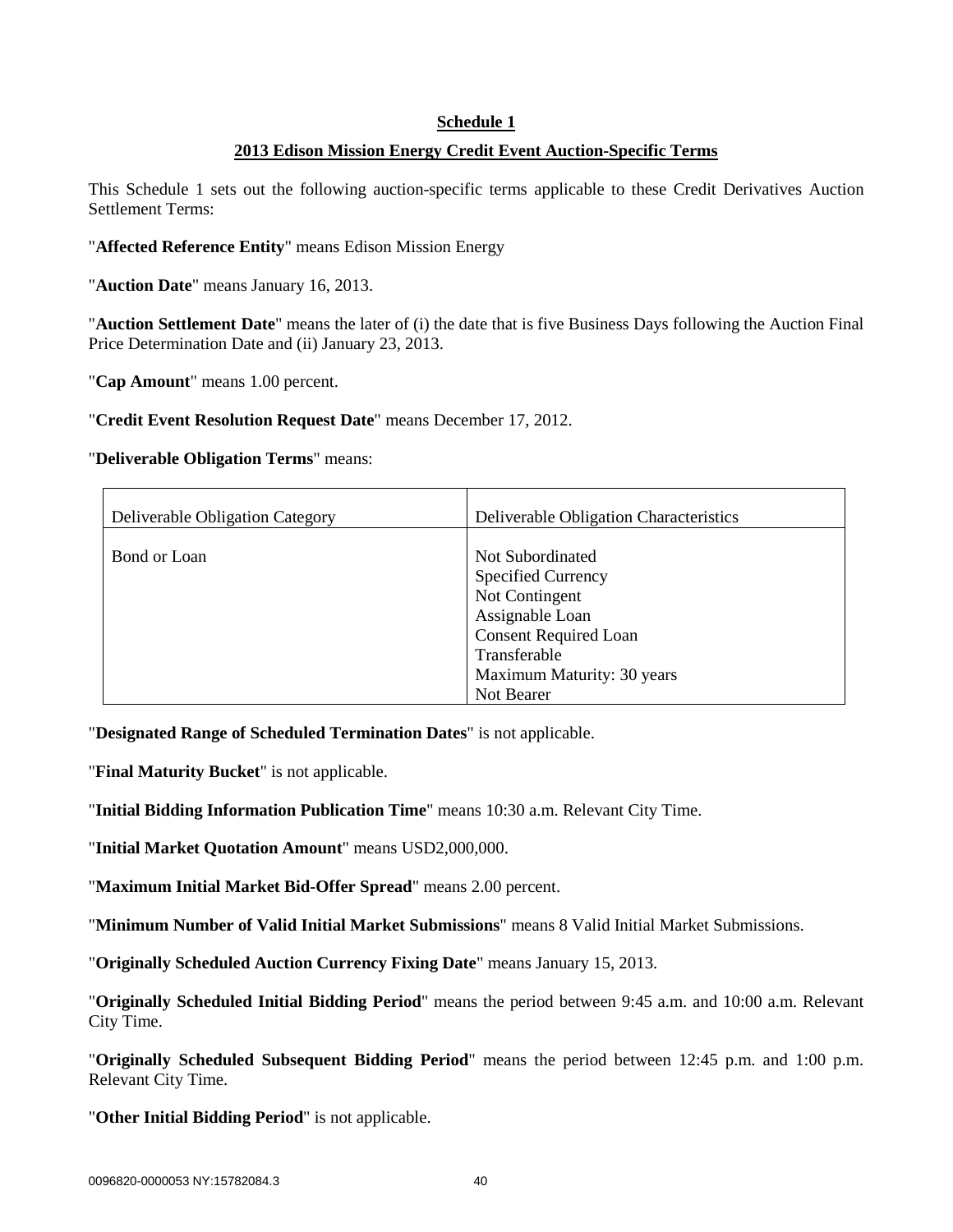"**Other Originally Scheduled Initial Bidding Period**" is not applicable.

"**Other Originally Scheduled Subsequent Bidding Period**" is not applicable.

"**Other Subsequent Bidding Period(s)**" is not applicable.

"**Quotation Amount Increment**" means USD1,000.

"**RAST Notional Amount Increment**" means USD1,000,000.

"**Reference Auction Obligation**" is not specified.

"**Relevant Credit Derivatives Physical Settlement Matrix**" means the Physical Settlement Matrix published by ISDA on May 29, 2012.

"**Relevant Credit Event**" means the Bankruptcy that is the subject of DC Issue 2012121701.

"**Relevant Currency**" means USD.

"**Relevant Pricing Increment**" means one-eighth of one percent.

"**Relevant Transaction Type(s)**" means Standard North American Corporate and North American Corporate.

"**Rounding Amount**" means USD1,000.

"**Subsequent Bidding Information Publication Time**" means 2:00 p.m. Relevant City Time.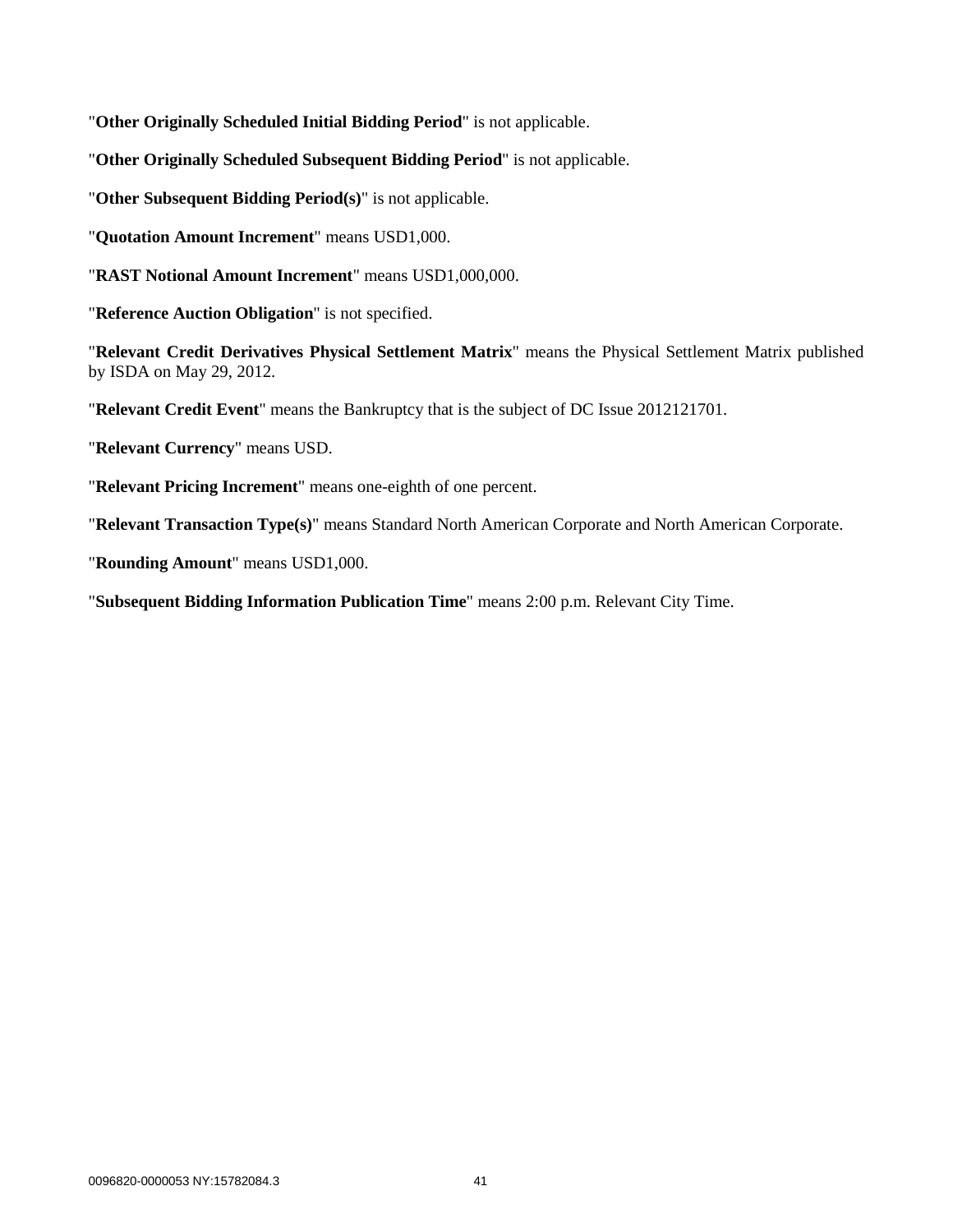# **Schedule 2**

# **2013 Edison Mission Energy Credit Event Fixed Rate Accrual Amendments**

The provisions of the relevant documentation that govern the accrual of Fixed Rates and the payment of Fixed Amounts under each specified category of Auction Covered Transaction following an Event Determination Date with respect to the Affected Reference Entity shall be amended as follows:

(a) **Single name CDS transactions.** The documentation relating to each Auction Covered Transaction that references only the Affected Reference Entity (other than a Single Name Swaption) is amended as follows:

> Notwithstanding anything to the contrary in the documentation governing the Auction Covered Transaction:

- (i) if the first Fixed Rate Payer Payment Date after the Credit Event Resolution Request Date occurs (or would have occurred but for the Credit Event) before the Auction Settlement Date or the date that is five Business Days following the Auction Cancellation Date, as applicable (such date, the "**Accrual Reference Date**"):
	- (A) the Fixed Rate on the Auction Covered Transaction shall accrue to but excluding the final Fixed Rate Payer Payment Date (the "**Final Fixed Rate Payer Payment Date**") which occurs (or would have occurred but for the Credit Event) in the period from but excluding the Credit Event Resolution Request Date to but excluding the Accrual Reference Date (or, if such Final Fixed Rate Payer Payment Date is the Scheduled Termination Date, to and including such Scheduled Termination Date) for purposes of determining the payment due on each Fixed Rate Payer Payment Date occurring (or which would have occurred but for the Credit Event) in such period; and
	- (B) a rebate of such Fixed Rate accrual on the Auction Covered Transaction for the period from but excluding the Credit Event Resolution Request Date to but excluding the Final Fixed Rate Payer Payment Date (or, if such Final Fixed Rate Payer Payment Date is the Scheduled Termination Date, to and including such Scheduled Termination Date) will be paid by Seller to Buyer on the Accrual Reference Date; or
- (ii) if the first Fixed Rate Payer Payment Date after the Credit Event Resolution Request Date occurs (or would have occurred but for the Credit Event) on or after the Accrual Reference Date: (A) the Fixed Rate on the Auction Covered Transaction shall accrue to and including the Credit Event Resolution Request Date; and (B) the resulting Fixed Amount in respect of the Affected Reference Entity shall be paid on the Accrual Reference Date, with no rebate.
- (b) **Untranched transactions.** The documentation relating to each Auction Covered Transaction that is an untranched transaction is amended as follows:

Notwithstanding anything to the contrary in the documentation governing the Auction Covered Transaction:

(i) if the first Fixed Rate Payer Payment Date after the Credit Event Resolution Request Date occurs (or would have occurred but for the Credit Event) before the Auction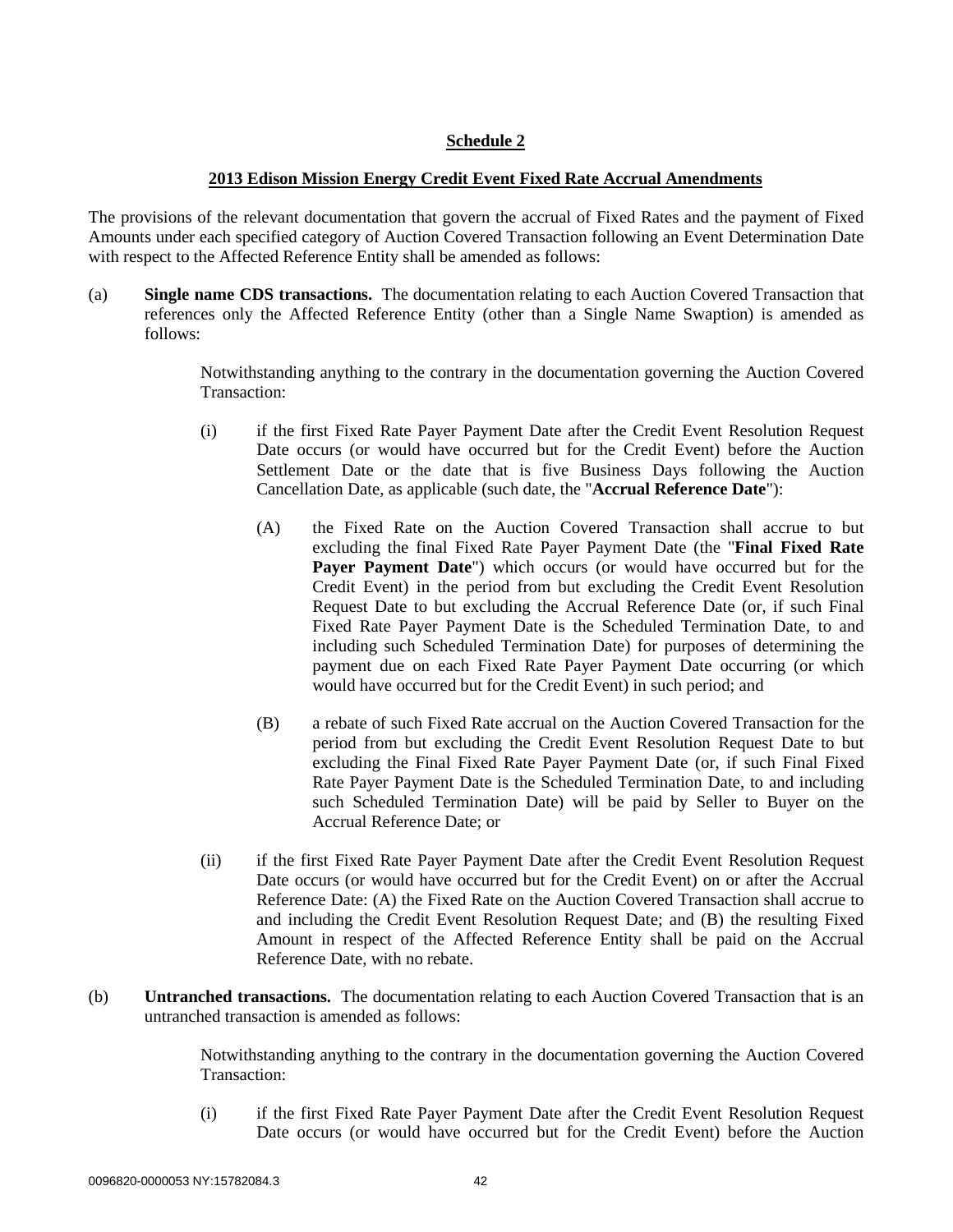Settlement Date or the date that is five Business Days following the Auction Cancellation Date, as applicable (such date, the "**Accrual Reference Date**"):

- (A) the Fixed Rate on the Auction Covered Transaction or the Affected Portion thereof, as applicable, shall accrue to but excluding the final Fixed Rate Payer Payment Date (the "**Final Fixed Rate Payer Payment Date**") which occurs (or would have occurred but for the Credit Event) in the period from but excluding the Credit Event Resolution Request Date to but excluding the Accrual Reference Date (or, if such Final Fixed Rate Payer Payment Date is the Scheduled Termination Date, to and including such Scheduled Termination Date) for purposes of determining the payment due on each Fixed Rate Payer Payment Date occurring (or which would have occurred but for the Credit Event) in such period; and
- (B) a rebate of such Fixed Rate accrual on the Auction Covered Transaction or the Affected Portion thereof, as applicable, for the period from but excluding the Credit Event Resolution Request Date to but excluding the Final Fixed Rate Payer Payment Date (or, if such Final Fixed Rate Payer Payment Date is the Scheduled Termination Date, to and including such Scheduled Termination Date) will be paid by Seller to Buyer on the Accrual Reference Date; or
- (ii) if the first Fixed Rate Payer Payment Date after the Credit Event Resolution Request Date occurs (or would have occurred but for the Credit Event) on or after the Accrual Reference Date: (A) the Fixed Rate on the Auction Covered Transaction or the Affected Portion thereof, as applicable, shall accrue to and including the Credit Event Resolution Request Date; and (B) the resulting Fixed Amount in respect of the Affected Reference Entity shall be paid on the Accrual Reference Date, with no rebate.
- (c) **Tranched transactions.** The documentation relating to each Auction Covered Transaction that is a tranched transaction is amended as follows:

Notwithstanding anything to the contrary in the documentation governing the Auction Covered Transaction:

- (i) if the first Fixed Rate Payer Payment Date after the Credit Event Resolution Request Date occurs (or would have occurred but for the Credit Event) before the Auction Settlement Date or the date that is five Business Days following the Auction Cancellation Date, as applicable (such date, the "**Accrual Reference Date**"):
	- (A) the Fixed Rate shall accrue as if no Credit Event had occurred with respect to the Affected Reference Entity to but excluding the final Fixed Rate Payer Payment Date (the "**Final Fixed Rate Payer Payment Date**") which occurs (or would have occurred but for the Credit Event) in the period from but excluding the Credit Event Resolution Request Date to but excluding the Accrual Reference Date (or, if such Final Fixed Rate Payer Payment Date is the Scheduled Termination Date, to and including such Scheduled Termination Date) for purposes of determining the payment due on each Fixed Rate Payer Payment Date occurring (or which would have occurred but for the Credit Event) in such period; and
	- (B) without duplication of any rebate payable under the documentation governing such Auction Covered Transaction, a rebate of such Fixed Rate accrual on the Affected Portion equal to the reduction in the Outstanding Swap Notional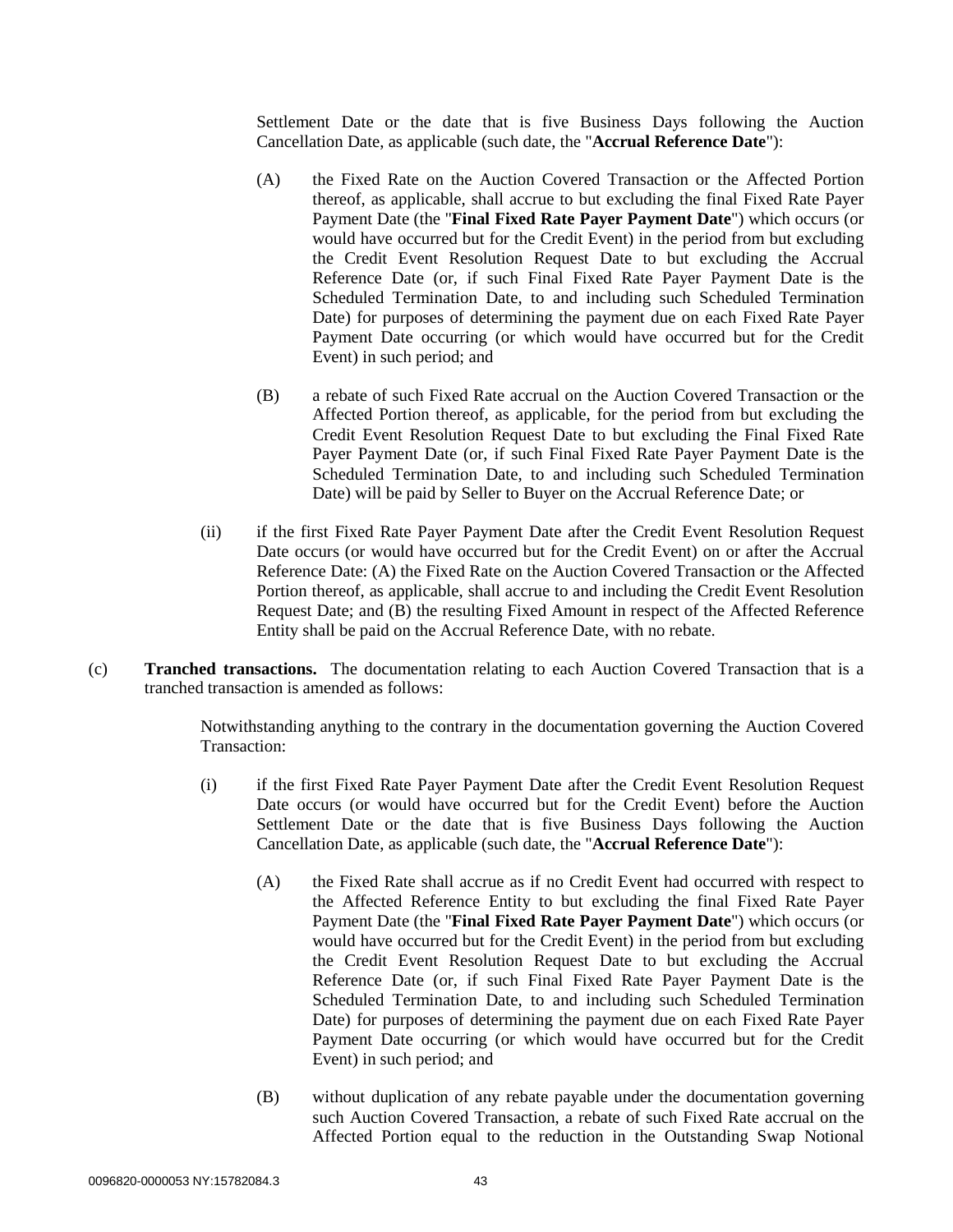Amount for the Incurred Loss Amount, if any, and/or Incurred Recovery Amount, if any, with respect to the Affected Reference Entity for the period (if any) from and including the calendar day immediately following the Credit Event Resolution Request Date to but excluding such Final Fixed Rate Payer Payment Date (or, if such Final Fixed Rate Payer Payment Date is the Scheduled Termination Date, to and including such Scheduled Termination Date) will be paid by Seller to Buyer on the Accrual Reference Date; or

- (ii) if no Fixed Rate Payer Payment Date occurs (or would have occurred but for the Credit Event) in the period from but excluding the Credit Event Resolution Request Date to but excluding the Accrual Reference Date:
	- (A) the Fixed Rate shall accrue as if an Event Determination Date with respect to the Affected Reference Entity had occurred on the Credit Event Resolution Request Date;
	- (B) a Fixed Amount accrual in respect of the reduction in the Outstanding Swap Notional Amount for the Incurred Loss Amount, if any, and/or Incurred Recovery Amount, if any, with respect to the Affected Portion for the relevant Fixed Rate Payer Calculation Period through and including the Credit Event Resolution Request Date shall be paid on the Accrual Reference Date; and
	- (C) the Fixed Amount accrual payable on such Fixed Rate Payer Payment Date shall be calculated as if the Outstanding Swap Notional Amount were reduced by the Incurred Loss Amount, if any, and/or the Incurred Recovery Amount, if any, with respect to the Affected Reference Entity on the first day of the relevant Fixed Rate Payer Calculation Period, with no rebate.

Notwithstanding anything to the contrary in the relevant documentation, the Cash Settlement Amount (if any) in respect of the Affected Portion shall be payable on the Auction Settlement Date determined pursuant to these Credit Derivatives Auction Settlement Terms.

For the purposes of this Schedule 2, "Outstanding Swap Notional Amount", "Incurred Loss Amount" and "Incurred Recovery Amount" have the meanings specified in the relevant forms published by CDS IndexCo LLC, Markit North America, Inc., or any predecessor or successor thereto (or, if the relevant tranched transaction is documented under another form of documentation, meanings analogous thereto, to the extent applicable).

(d) **Recovery Lock Transactions.** The documentation relating to each Auction Covered Transaction that is a Recovery Lock Transaction is amended as follows:

> Notwithstanding anything to the contrary in the documentation, the final Fixed Rate Payer Calculation Period in respect of the Fixed Amount payable in respect of the Affected Reference Entity shall end on, and include, the Credit Event Resolution Request Date and the resulting Fixed Amount shall be paid on the Auction Settlement Date or the date that is five Business Days following the Auction Cancellation Date, as applicable.

(e) **Nth to Default Transactions.** The documentation relating to each Auction Covered Transaction that is an Nth to Default Transaction is amended as follows:

> Notwithstanding anything to the contrary in the documentation, the final Fixed Rate Payer Calculation Period in respect of the Fixed Amount payable in respect of the Affected Reference Entity shall end on, and include, the Credit Event Resolution Request Date and the resulting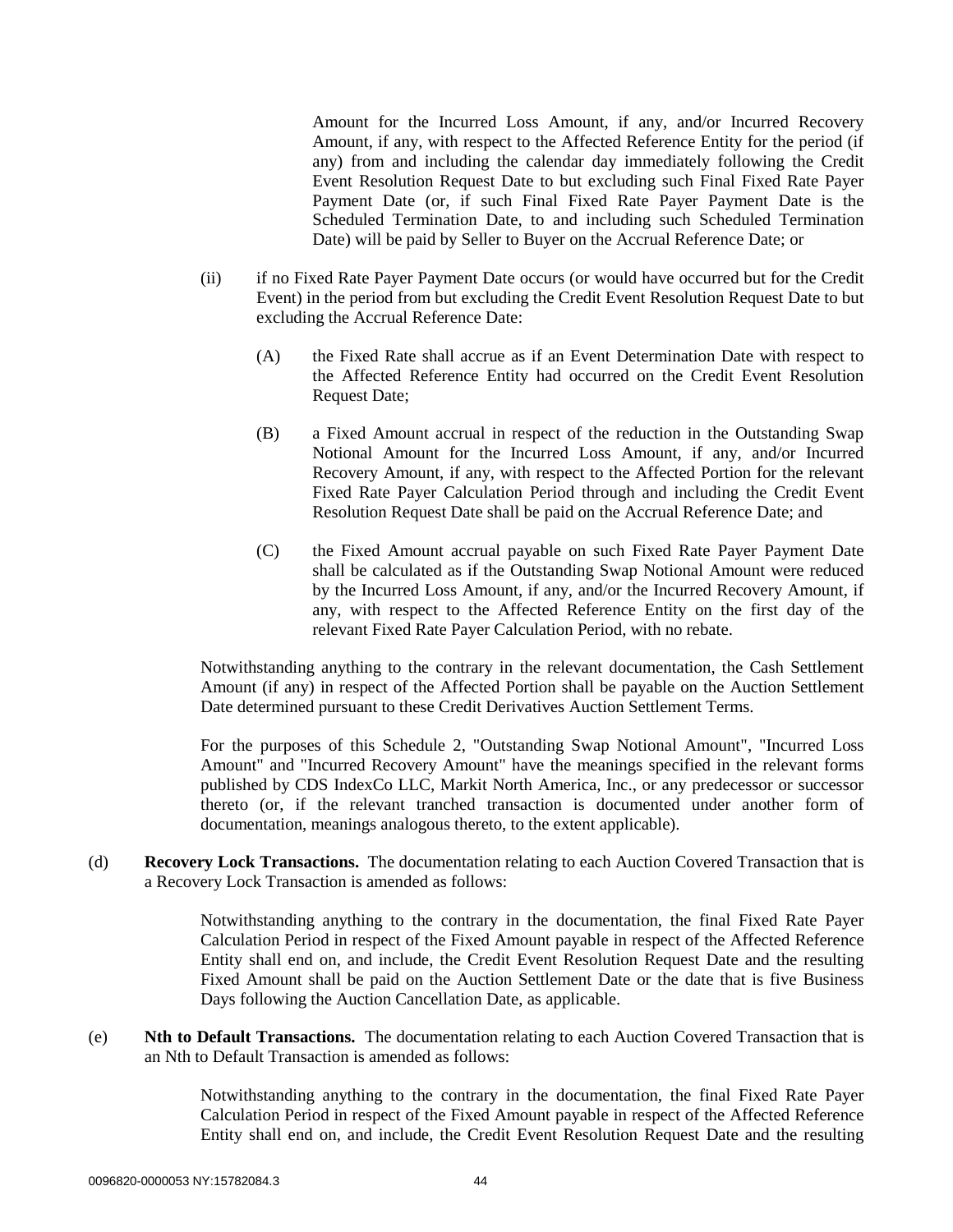Fixed Amount shall be paid on the Auction Settlement Date or the date that is five Business Days following the Auction Cancellation Date, as applicable.

(f) **Portfolio Swaptions.** The documentation relating to each Auction Covered Transaction that is a Portfolio Swaption is amended to provide that: (x) no Accrued Amount in respect of the Affected Portion will be deducted from the Strike Adjustment Amount ("Accrued Amount" and "Strike Adjustment Amount" having the meanings specified in the relevant Swaption template (Master Confirmation as Underlying) published by CDS IndexCo LLC, Markit North America, Inc., or any predecessor or successor thereto, or, if the relevant Portfolio Swaption is documented under another form of documentation, meanings analogous thereto, to the extent applicable); and (y) the related Underlying CDS is deemed to be amended as follows:

> Notwithstanding anything to the contrary in the documentation for the relevant Portfolio Swaption or the documentation for the underlying credit default swap:

- (i) if the Portfolio Swaption is effectively exercised on or prior to the third Business Day prior to the Auction Settlement Date or the date that is five Business Days following the Auction Cancellation Date, as applicable (such date, the "**Accrual Reference Date**"): (A) the seller of protection in the underlying transaction will pay to the buyer of protection in the underlying transaction, on the third business day after the day on which such Portfolio Swaption is effectively exercised, the Fixed Amount in respect of the Affected Reference Entity (as defined in the documentation for the underlying credit default swap transaction) for the Fixed Rate Payer Calculation Period beginning on the Fixed Rate Payer Payment Date for the underlying transaction immediately prior to the date on which the Portfolio Swaption is effectively exercised and ending on, and including, the Credit Event Resolution Request Date; and (B) the buyer of protection in the underlying transaction will not pay to the seller in such underlying transaction any Fixed Amount in respect of the Affected Reference Entity; and
- (ii) if the Portfolio Swaption is effectively exercised after the third Business Day prior to the Accrual Reference Date, neither party will pay to the other any Fixed Amount in respect of the Affected Reference Entity.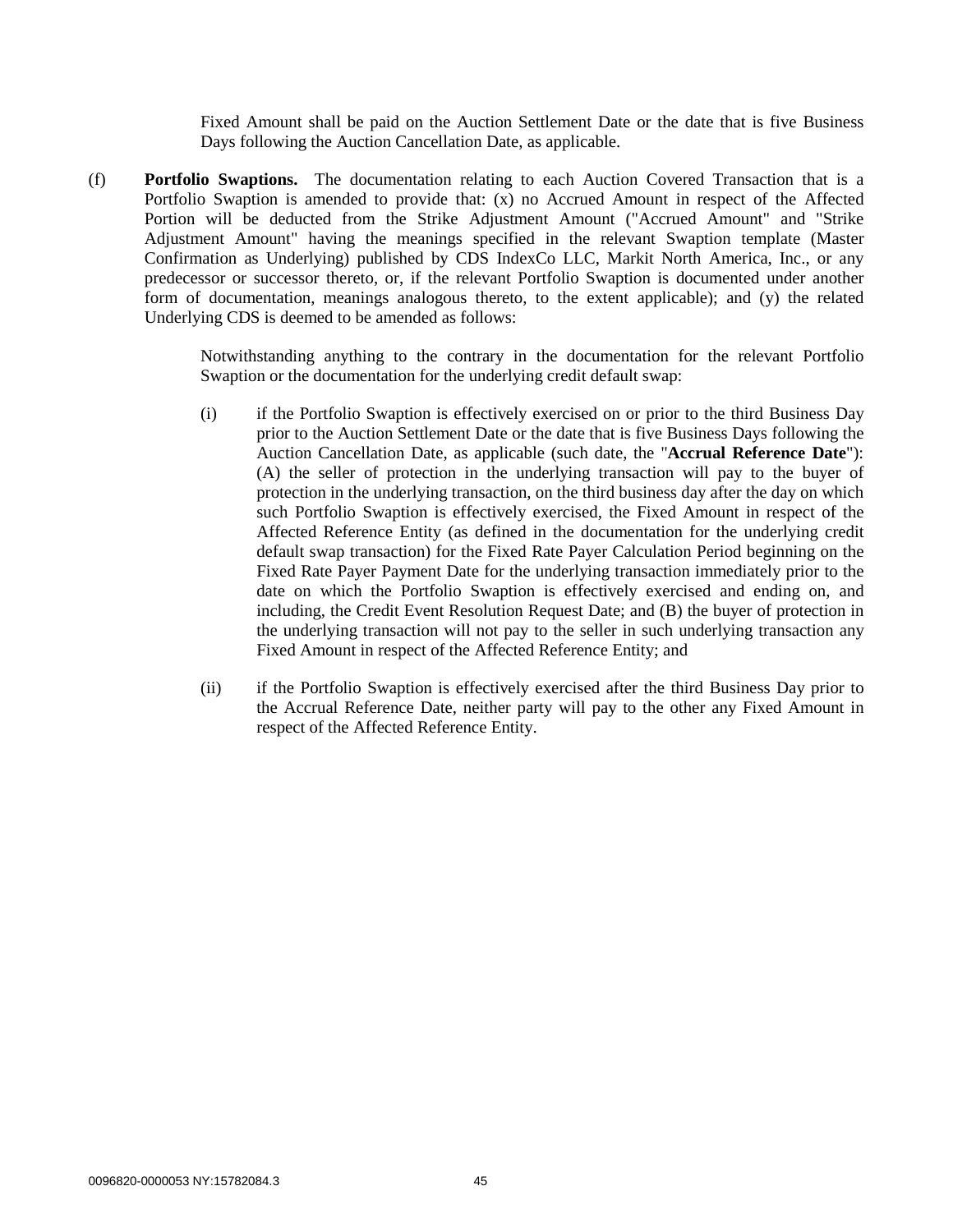# **Form of Participating Bidder Letter**

# **[Letterhead of Participating Bidder]**

**[Date]**

# **Markit Group Limited**

# **Send to: [cea@markit.com](mailto:cea@markit.com)**

**Creditex Brokerage LLP or Creditex Securities Corporation, as applicable, in its capacity as the Relevant Creditex Entity**

**Send to: [CEA@creditex.com](mailto:CEA@creditex.com)**

# **International Swaps and Derivatives Association, Inc.**

# **Send to: [ceba@isda.org](mailto:DCSecretary@isda.org)**

Dear Sirs,

We write to inform you that we wish to be a "Participating Bidder" with respect to each auction to be held for the purpose of settling credit derivatives transactions referencing Edison Mission Energy (each, an "**Auction**"). Capitalized terms used in this Participating Bidder Letter but not defined herein shall have the meanings specified in the Credit Derivatives Auction Settlement Terms governing such Auction as published by the International Swaps and Derivatives Association, Inc. on January 7, 2013 (the "**Credit Derivatives Auction Settlement Terms**").

We hereby notify you that it is our intention that, pursuant to the Credit Derivatives Auction Settlement Terms, any Dealer Physical Settlement Request we submit with respect to an Auction will, at the time of submission, be, to the best of our knowledge and belief, on the same side of the market as, and will not exceed, our Market Position.

By signing and returning this Participating Bidder Letter to you, we represent, as of the date of this Participating Bidder Letter, that:

- (a) from time to time we regularly trade, or one of our Affiliates regularly trades, in one or more obligations of the types of obligations listed as Deliverable Obligations in the secondary market and/or we regularly trade, or one of our Affiliates regularly trades, credit default swaps with Edison Mission Energy as the Reference Entity;
- (b) either:
	- (i) we have, or one of our Affiliates has, and subject to Section 1.10(f) of the Rules, participated as a Participating Bidder in no fewer than either five or, if fewer, all Non-LCDS Auctions that have been held during the twelve calendar months immediately preceding the date of this letter and for which one or more of the Relevant Transaction Types specified in the Credit Derivatives Auction Settlement Terms was also a Relevant Transaction Type for purposes of each such Non-LCDS Auction; or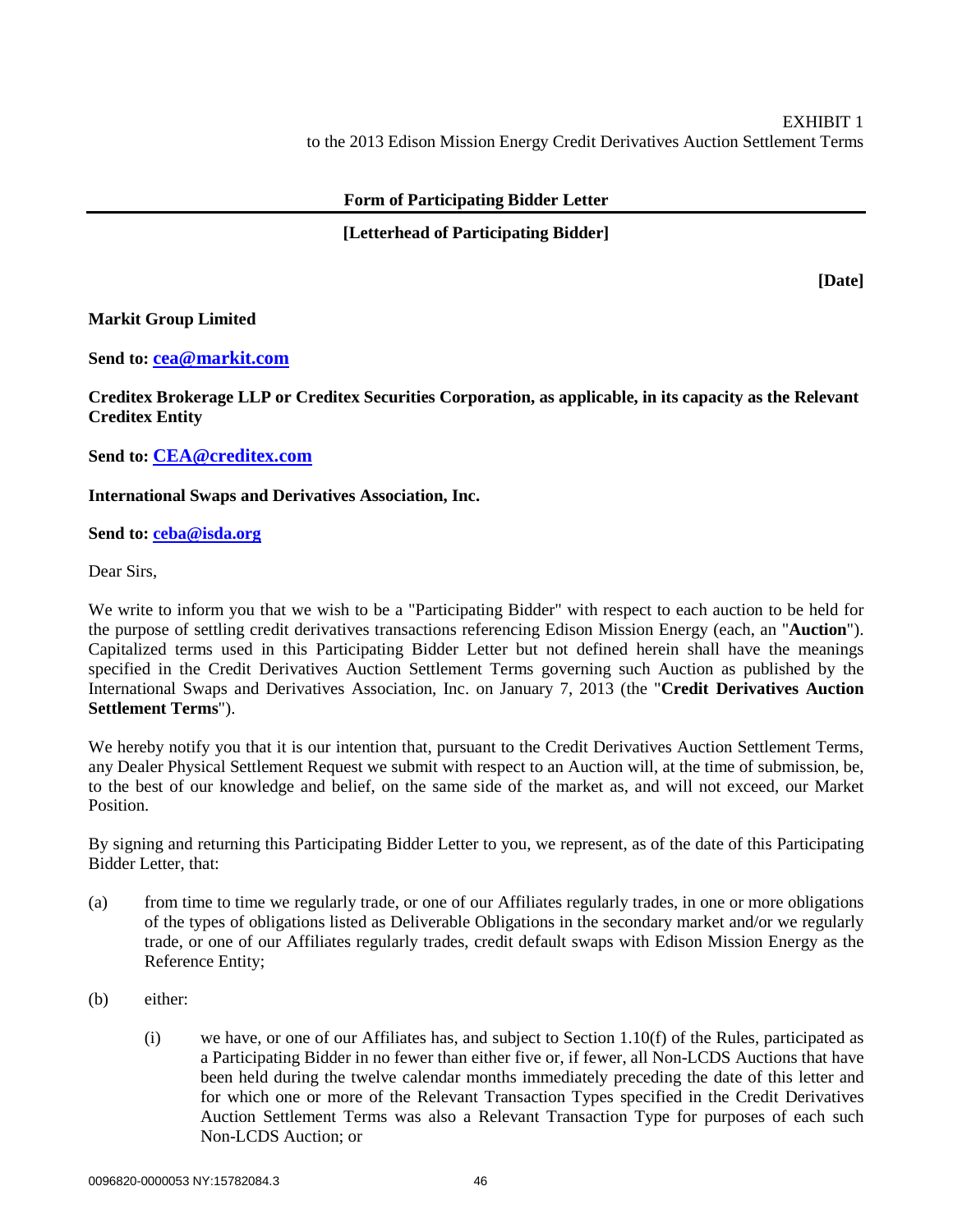- (ii) we intend, subject to Section 1.10(f) of the Rules, to participate, or to procure that one of our Affiliates will participate, as a Participating Bidder in each Non-LCDS Auction that will be held in the future for which one or more of the Relevant Transaction Types specified in the Credit Derivatives Auction Settlement Terms will also be a Relevant Transaction Type for purposes of each such Non-LCDS Auction;
- (c) none of our Affiliates has previously submitted a Participating Bidder Letter to you or is otherwise a Participating Bidder; and
- (d) either:
	- (i) we are not subject to any requirement that would make it impossible or illegal for us to deliver or accept delivery of any of the Deliverable Obligations; or
	- (ii) if we are, as of the Delivery Date, subject to any requirement that would make it impossible or illegal for us to Deliver or accept Delivery of any of the Deliverable Obligations, we will procure a designee to whom the Participating Bidder with whom we enter into a Representative Auction-Settled Transaction (the "**non-designating party**") consents and for whom it is not impossible or illegal to Deliver or accept Delivery of the relevant Deliverable Obligations to Deliver or accept such Delivery, provided that we understand that the non-designating party will not unreasonably withhold its consent to such designation and provided further that we understand that such consent will be deemed given in the case where the relevant designee is a Participating Bidder for whom it is not impossible or illegal to Deliver or accept Delivery of the relevant Deliverable Obligations.

In addition, we agree that neither Administrator shall be liable to us for any indirect, special or consequential damages resulting from our participation in an Auction (including any Adjustment Amounts involving our Bid or Offer), and that each Administrator's maximum cumulative liability for direct and any other damages arising out of our participation in an Auction (including any Adjustment Amounts) is limited to USD10,000 in the aggregate per Administrator, other than damages resulting from gross negligence or wilful misconduct on the part of the relevant Administrator or breach of the representations made to the Participating Bidders in the letter from the Relevant Creditex Entity to the Participating Bidders in respect of the Credit Derivatives Auction Settlement Terms.

We agree to abide by the Credit Derivatives Auction Settlement Terms, including, for the avoidance of doubt, Section 15 thereof.

We also agree to pay to ISDA (i) to the extent not already paid in advance to ISDA, our share of any fees payable by ISDA to the Administrators or to ISDA's legal advisors in connection with the administration of each Auction or the development of the relevant lists of Deliverable Obligations and (ii) any Adjustment Amounts payable by us pursuant to the Credit Derivatives Auction Settlement Terms (any such fees together with any such Adjustment Amounts, "**Auction Costs**"). We agree to pay any Auction Costs to ISDA within twenty-one (21) days of receipt of a written invoice submitted by ISDA for such Auction Costs.

Our contact details for purposes of this Participating Bidder Letter are:

Name:  $[\bullet]$ Address:  $[$   $]$ Telephone:  $[\bullet]$ Fax:  $\lceil \bullet \rceil$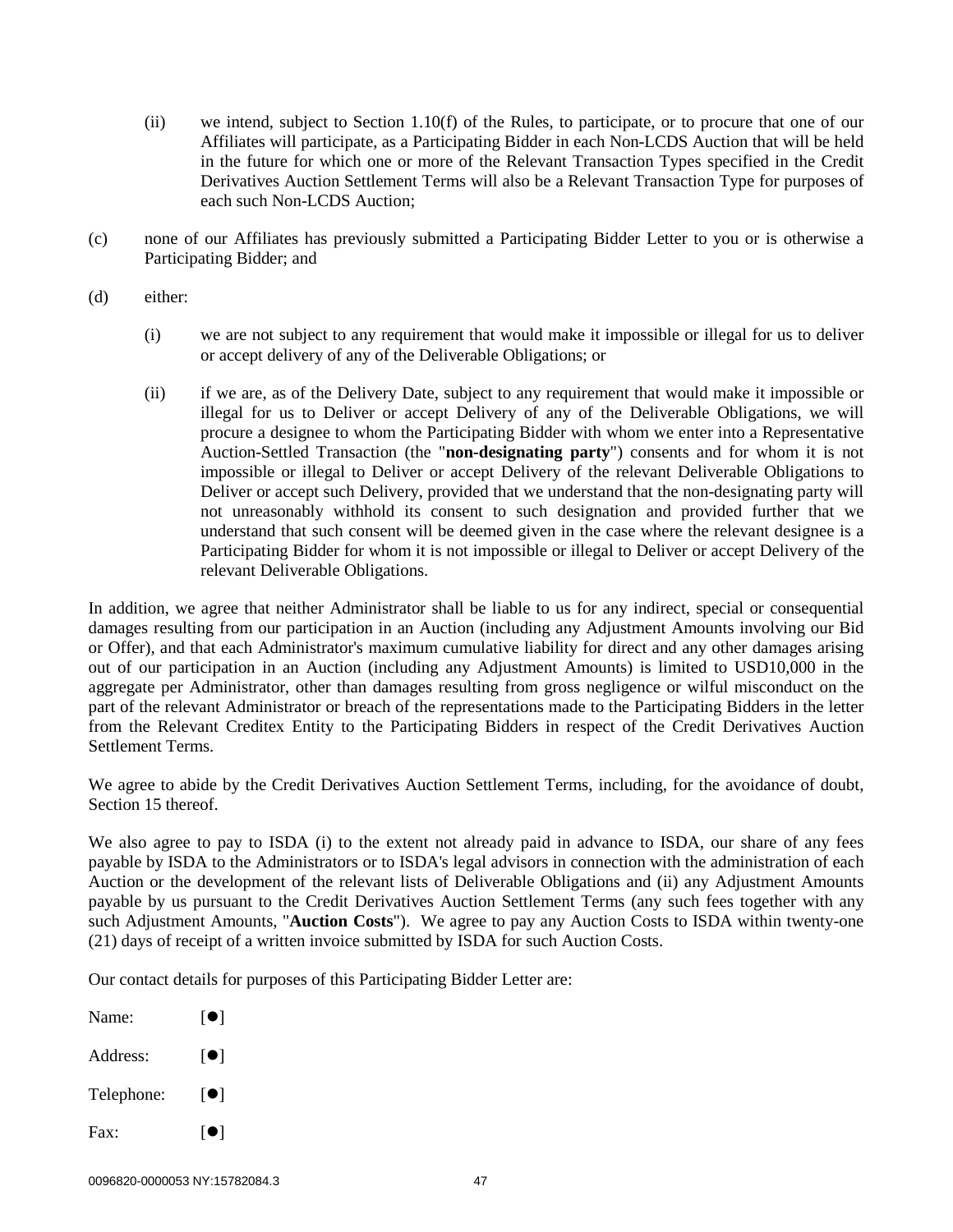#### E-mail:  $[\bullet]$

Our contact details for purposes of receiving any invoices relating to Auction Costs are:

| Name:         | [0]                     |
|---------------|-------------------------|
| Address:      | $\left[\bullet\right]$  |
| Telephone:    | $\lceil \bullet \rceil$ |
| $\text{Fax}:$ | $\lceil \bullet \rceil$ |
| E-mail:       | ●                       |

We acknowledge that, if certain conditions are satisfied, our participating in any Auction as a Participating Bidder is subject to a Resolution by a Majority of the Global Dealer Voting Members and Regional Dealer Voting Members of the relevant Convened DC approving such participation in accordance with Section 3.2(b)(ii) of the Rules.

This letter and any non-contractual obligations arising out of it will be governed by and construed in accordance with New York law.

We agree that any dispute arising out of, concerning or relating in any way to, this letter's interpretation, administration or performance, including our rights and liabilities under it, will be resolved before the Civil Branch of the Supreme Court of the State of New York, New York County, or if diversity of citizenship and the then-required amount in dispute be satisfied, the United States District Court for the Southern District of New York. We waive any objections to *in personam* jurisdiction by the aforesaid courts and consent to their respective jurisdiction. Such relevant court shall apply New York law to resolution of such dispute, without regard to New York's conflict-of-laws principles.

We consent to the publication of a conformed copy of this Participating Bidder Letter by ISDA and to the disclosure by ISDA of the contents of this letter.

Yours faithfully,

# [PARTICIPATING BIDDER]<sup>[1](#page-47-0)</sup>

| Name:      |  |  |
|------------|--|--|
| Title:     |  |  |
| Signature: |  |  |

<span id="page-47-0"></span>

 <sup>1</sup> Specify legal name of Participating Bidder.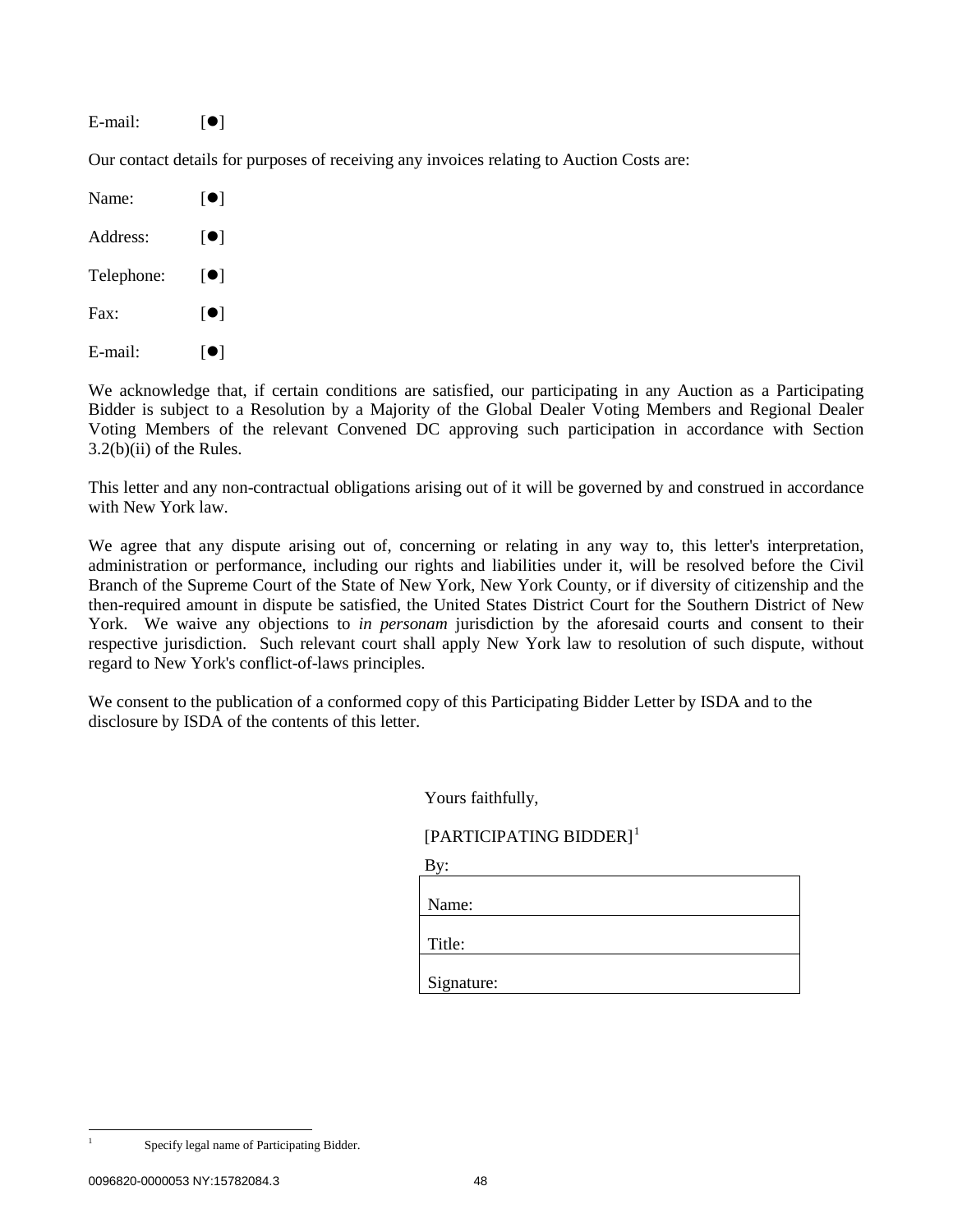# **Form of Customer Physical Settlement Request Letter**

# **[Letterhead of Customer]**

**[Date]**

# **Send to: [Participating Bidder]**

Dear Sirs,

We write to inform you that we wish to submit a Customer Physical Settlement Request as defined in the 2013 Edison Mission Energy Credit Derivatives Auction Settlement Terms, as published by the International Swaps and Derivatives Association, Inc. on January 7, 2013 (the "**Credit Derivatives Auction Settlement Terms**"). Capitalized terms used in this letter but not defined herein have the meanings specified in the Credit Derivatives Auction Settlement Terms.

By signing and returning this Customer Physical Settlement Request Letter to you, we represent and agree that:

- (a) a Governing Master Agreement has been entered into or otherwise put in place between you, or one of your Affiliates, and us;
- (b) the Customer Physical Settlement Request set out below is, to the best of our knowledge and belief,
	- [(i) on the same side of the market as and not in excess of our Dealer-Specific Market Position, and
	- $(ii)<sup>2</sup>$  $(ii)<sup>2</sup>$  $(ii)<sup>2</sup>$  on the same side of the market as and (when aggregated with all Customer Physical Settlement Requests submitted by us or our Affiliates to one or more Participating Bidders) not in excess of our Market Position; and
- (c) either:
	- (i) we are not, as of the date of this Customer Physical Settlement Request Letter, subject to any requirement that would make it impossible or illegal for us to Deliver or accept Delivery of any of the Deliverable Obligations; or
	- (ii) if we are, as of the date of this Customer Physical Settlement Request Letter, subject to any requirement that would make it impossible or illegal for us to Deliver or accept Delivery of any of the Deliverable Obligations, we will procure a designee to whom you consent and for whom it is not impossible or illegal to Deliver or accept Delivery of the relevant Deliverable Obligations, provided that by your acceptance of our Customer Physical Settlement Request, you will be deemed to agree that you will not unreasonably withhold your consent to such designation and provided further that such consent will be deemed given in the case where the relevant designee is a Participating Bidder for whom it is not impossible or illegal to Deliver or accept Delivery of the relevant Deliverable Obligations.

The Customer Physical Settlement Request is a Physical Settlement [Buy][Sell] Request of [*Relevant Currency and amount*].

<span id="page-48-0"></span><sup>&</sup>lt;sup>2</sup> Delete as applicable.

<sup>0096820-0000053</sup> NY:15782084.3 49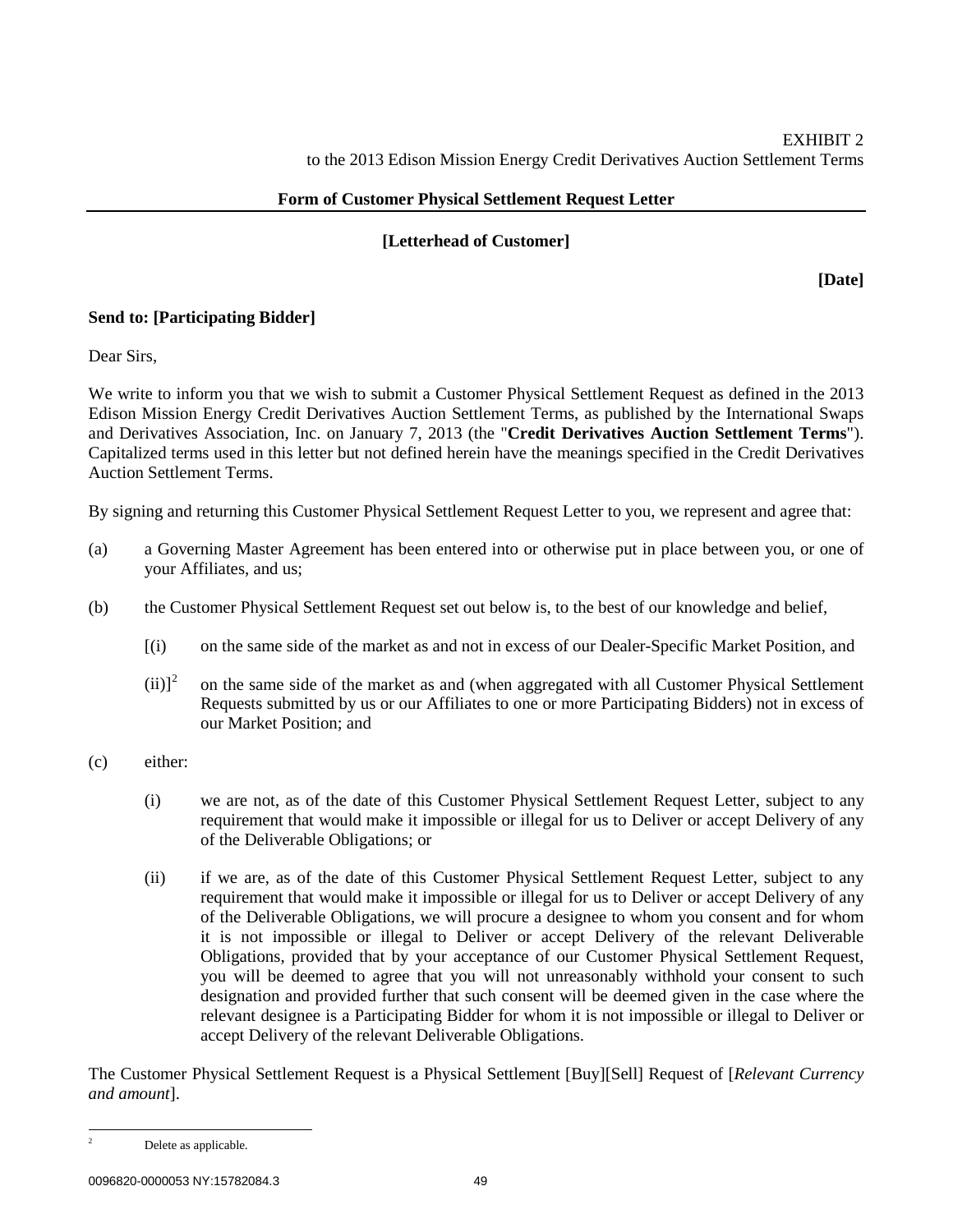We agree that you may verify our Dealer-Specific Market Position by requesting information from any of your Affiliates in respect of any Auction Covered Transactions and/or any Auction-Linked Cash Settled Transactions we have entered into with such Affiliate or in respect of which such Affiliate has acted as a clearing member.

We acknowledge and agree that the acceptance of this Customer Physical Settlement Request is contingent on satisfaction of your internal credit approvals.

Our contact details for purposes of this Customer Physical Settlement Request Letter are:

| Name:                     | $\lceil \bullet \rceil$ |  |  |
|---------------------------|-------------------------|--|--|
| Address:                  | $\lceil \bullet \rceil$ |  |  |
| Telephone:                | $\lceil \bullet \rceil$ |  |  |
| Fax:                      | $\lceil \bullet \rceil$ |  |  |
| E-mail:                   | $\lceil \bullet \rceil$ |  |  |
| Yours faithfully,         |                         |  |  |
| $[CUSTOMER]$ <sup>3</sup> |                         |  |  |
| By:                       |                         |  |  |

Name:

Title:

Signature:

<span id="page-49-0"></span> <sup>3</sup> Specify legal name of customer.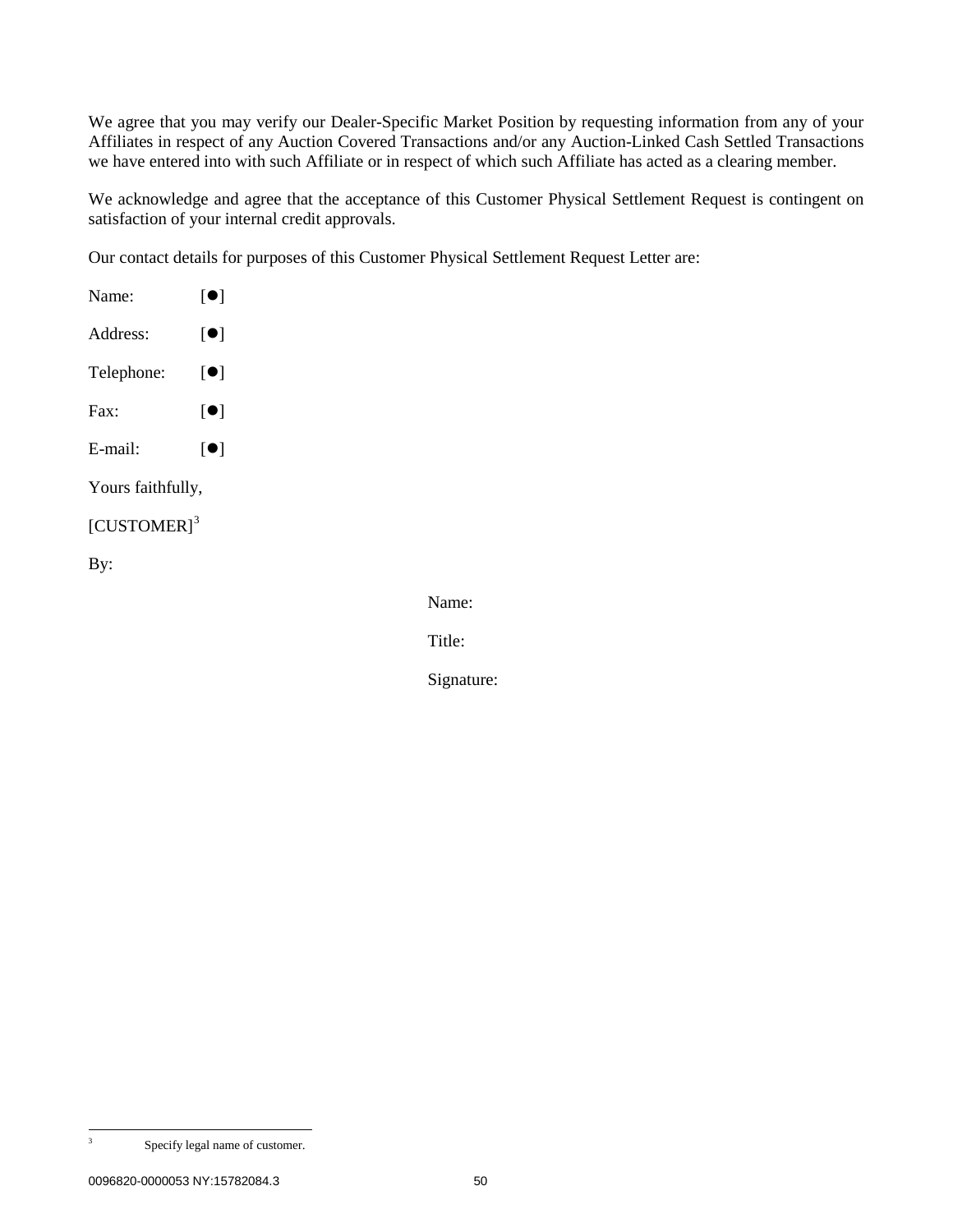- Attention: [client contact]
- By Fax: [facsimile]
- By Phone: [telephone]

[Recipient of Notice of Physical Settlement]

Dear Sirs

# **NOTICE OF PHYSICAL SETTLEMENT**

Credit Derivative Transaction Details:<sup>[4](#page-50-0)</sup> Representative Auction-Settled Transaction, formed pursuant to the 2013 Edison Mission Energy Credit Derivatives Auction Settlement Terms, published by the International Swaps and Derivatives Association, Inc. on January 7, 2013 (the "**Credit Derivatives Auction Settlement Terms**") entered into between [SELLER], as Seller (i.e., the party identified by the Auction Administrators as having an obligation to accept Delivery of Deliverable Obligations), and [BUYER] as Buyer (i.e., the party identified by the Auction Administrators as having the obligation to Deliver Deliverable Obligations), and for which the Floating Rate Payer Calculation Amount is [*Relevant Currency and amount*] [5](#page-50-1) .

Reference is made to the Credit Derivative Transaction described above (the "**Transaction**").

- (1) Pursuant to the Credit Derivatives Auction Settlement Terms, the Credit Event Resolution Request Date for the Transaction is the date specified as such in Schedule 1 to the Credit Derivatives Auction Settlement Terms.
- (2) Any capitalized term not otherwise defined in this Notice of Physical Settlement will have the meaning, if any, assigned to such term in the Credit Derivatives Auction Settlement Terms or, if no meaning is specified therein, in the Definitions.
- (3) We hereby confirm that we will settle the Transaction and require performance by you in accordance with the terms relating to Physical Settlement in the Definitions. Subject to the terms of the Transaction, we will deliver to you on or before the Physical Settlement Date the following Deliverable Obligation(s)

<span id="page-50-0"></span>

<sup>&</sup>lt;sup>4</sup> These Transactions Details will need to be adjusted appropriately where this form is used with respect to a transaction between a customer and a Participating Bidder.

<span id="page-50-1"></span><sup>&</sup>lt;sup>5</sup> The Quotation Amount of the Transaction identified by Auction Administrators or, in the case of a Representative Auction-Settled Transaction between a Participating Bidder and a customer, the amount specified by such Participating Bidder.